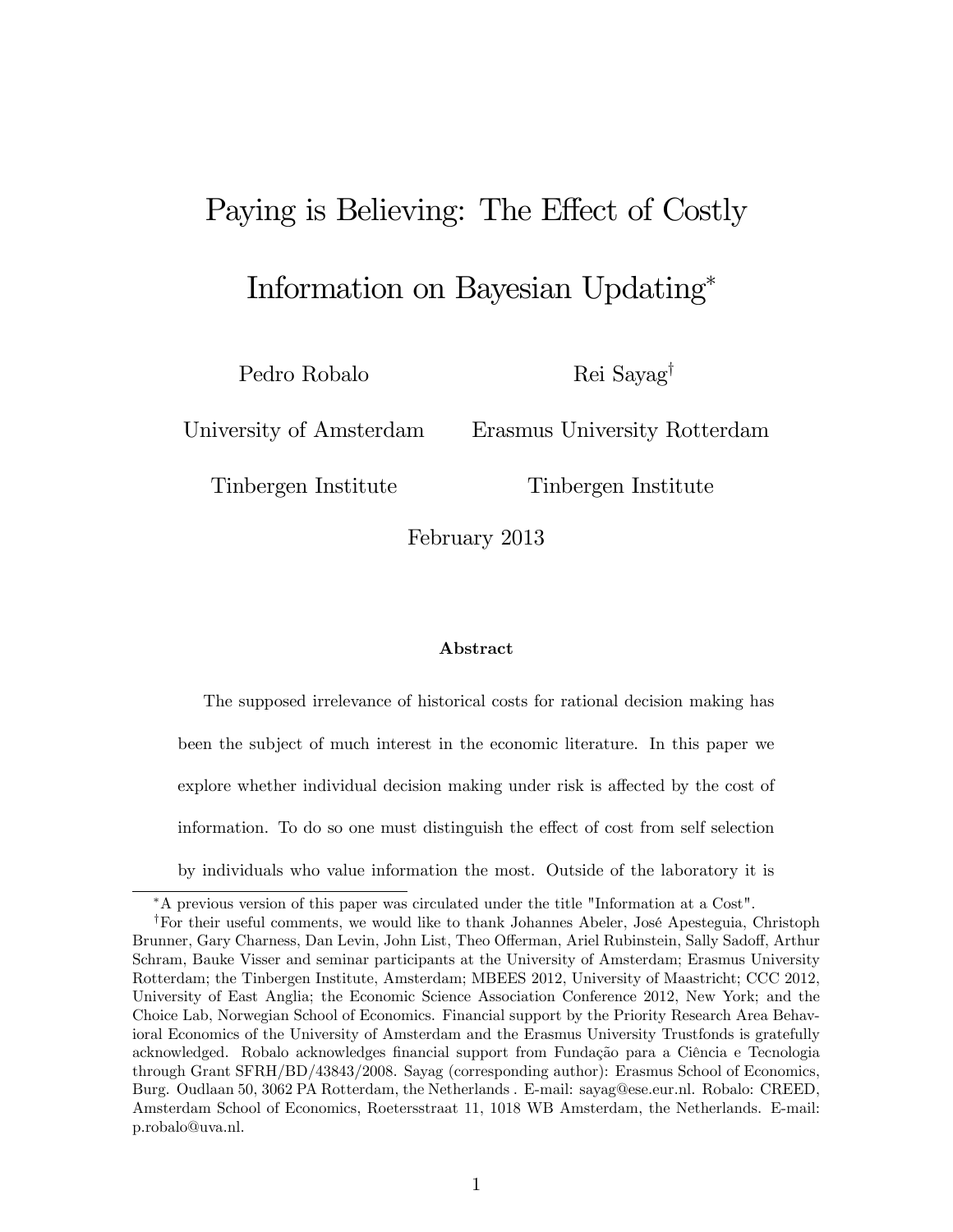difficult to disentangle these two effects. We thus create an experimental environment where subjects are offered additional, useful and identical information on the state of the world across treatments. We find a systematic effect of sunk costs on the manner in which subjects update their beliefs. Subjects over-weigh costly information relatively to free information, which results in a 'push' of beliefs towards the extremes. This shift does not necessarily lead to behavior more attuned with Bayesian updating. We find that an intensification of representativeness bias due to cost is the most likely explanation of our results.

Keywords: sunk cost; information; Bayesian updating; decision making under risk; heuristics and biases.

JEL codes: C91; D81; D83.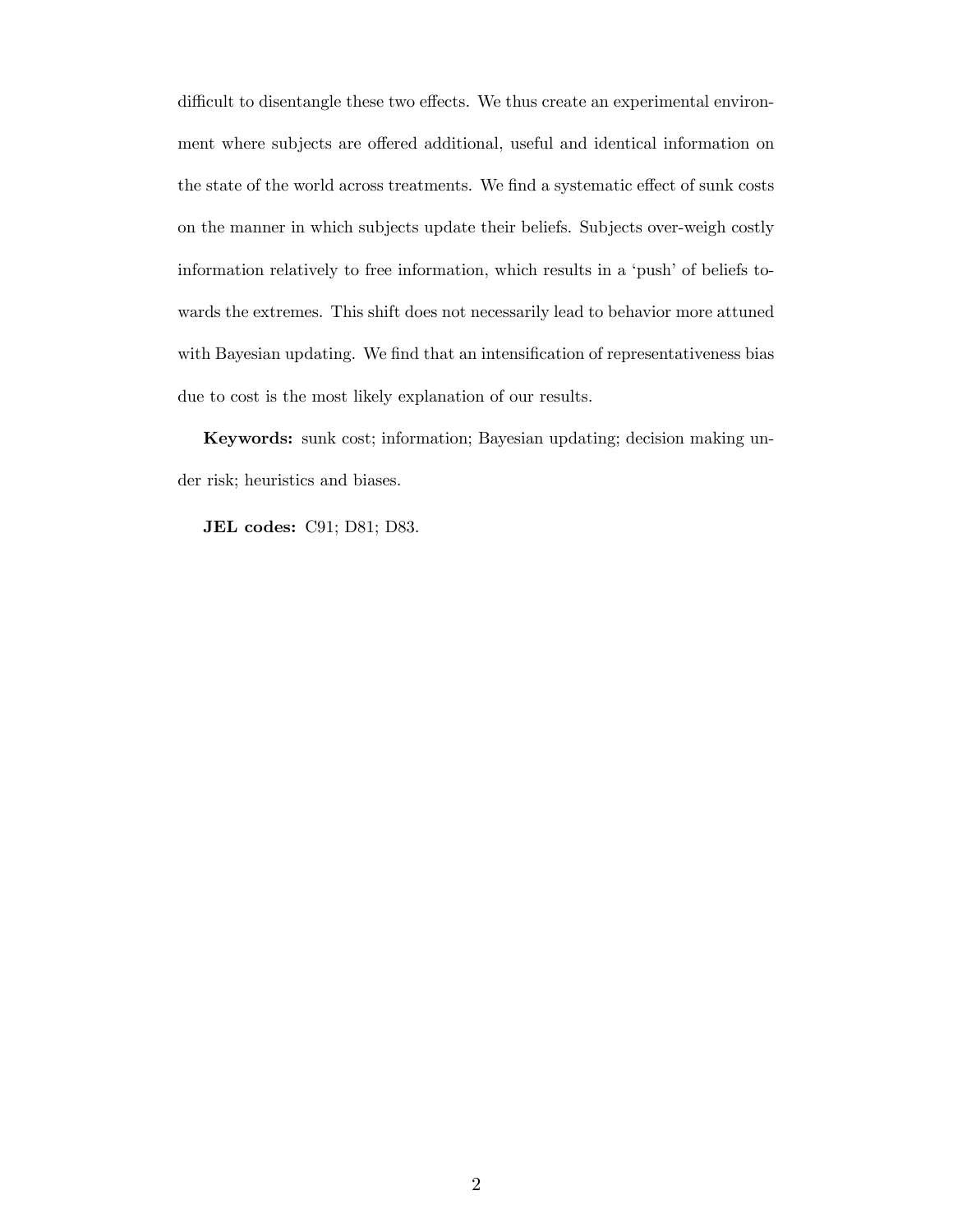## 1 Introduction

Information plays a crucial role in supporting decisions made by individuals and organizations. This paper investigates whether the cost paid for information ináuences the way it is used in decision making. As an illustration, consider a region at risk of pandemic. Assume that a simple and effective prevention method exists (washing your hands twice a day, for example). The local authorities simply have to make sure that knowledge of this prevention method reaches individual citizens, i.e. they have to make citizens aware of this information (through the distribution of a leaáet, for example). Assuming that the cost of doing so is negligible compared to the welfare gains, should the authorities distribute the information for free or charge for it? Conditional on receiving the information, the behavior of a rational individual should not depend on the price paid for it. However, we conjecture otherwise: decision makers might put a higher weight on information they had to pay for, and paying for information can interact with optimization behavior. If this is true, a possible policy implication is that the cost of information can be used to steer decision makers' behavior in the preferred direction.

Underlying our conjecture is the possibility that individuals fall prey to a variant of the sunk cost effect (Thaler 1980), and "use" information relatively more when it comes at a  $cost<sup>1</sup>$ . We contribute to the accumulated evidence on the sunk cost fallacy by investigating the existence of sunk costs in a scenario of decision making under risk. If a relationship between information costs and decision making exists, a follow-up question is whether it leads to better decisions. We set out to investigate these matters using a laboratory experiment. Field data is likely to be contaminated by serious selection

<sup>1</sup>According to Thaler (1980): "paying for the right to use a good or service will increase the rate at which the good will be utilized, ceteris paribus. This hypothesis will be referred to as the sunk cost effect."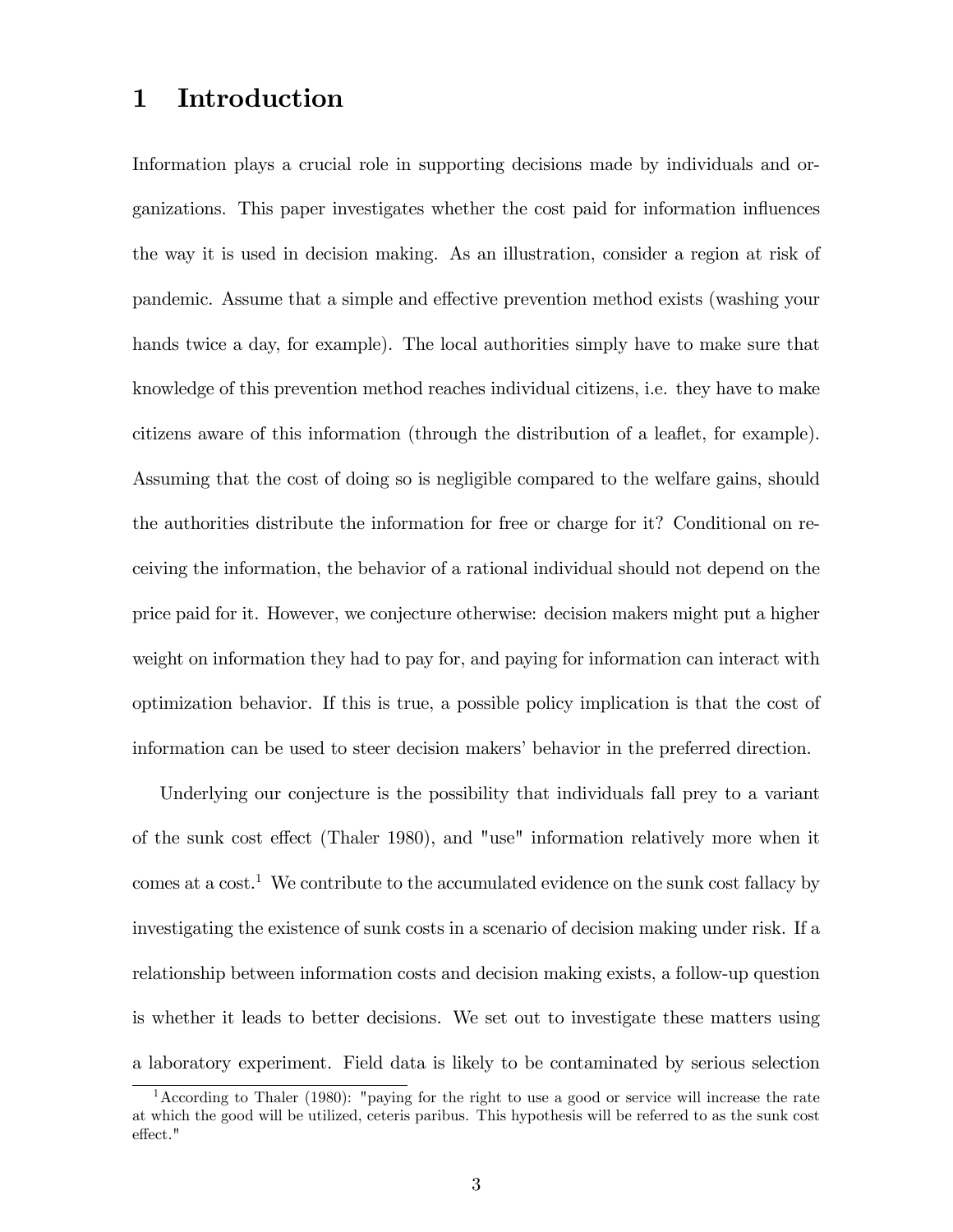issues: individuals who choose to acquire information in the field are likely to differ along several dimensions from individuals who choose not to do so. The laboratory allows us to correct for these selection issues through carefully constructed procedures. One way in which we disentangle selection from sunk cost effects is by imposing the cost of information on subjects. This is something that is easily done in the laboratory, but arguably difficult to implement in the field.<sup>2</sup> Moreover, the laboratory allows us to assess the extent to which individuals value information and are able to use it; in other words, we can identify different types of individuals from their revealed demand for information. To the best of our knowledge, this paper provides the first experimental test of how information costs affect updating behavior.

The sunk cost fallacy's main prescription is that only marginal costs and benefits should matter for decision-making. The vintage normative prescriptions (e.g. "don't push yourself through a movie which you are not enjoying") are one of the first lessons that business and economics students are exposed to. And indeed the sunk cost fallacy still seems to plague many courses of action, be it continuing a failed relationship because one has already invested many years in it or a failure to withdraw from a lost war because of an extensive death toll. Thaler put forward a compelling loss aversionbased rationale for why people fall prey to the sunk cost fallacy. Given the convexity of the utility of losses, a decision-maker facing a risky investment has an incentive to recover an incurred loss because the increase in utility of a gain will be larger than what a further comparable loss would entail.<sup>3</sup> Despite the abundance of casual and anecdotal

<sup>&</sup>lt;sup>2</sup>Field tests of sunk cost effects in product use have been carried out (Arkes and Blumer 1985, Ashraf et al. 2010 and Cohen and Dupas 2010, for example), but doing so with respect to information is arguably more complicated. In particular, measuring product usage (a theater season ticket, a bottle of water disinfectant and bed nets, respectively for the cited works) is easier than measuring information usage.

<sup>3</sup>Eyster (2002) puts forward a taste-for-consistency-based explanation of the sunk cost fallacy.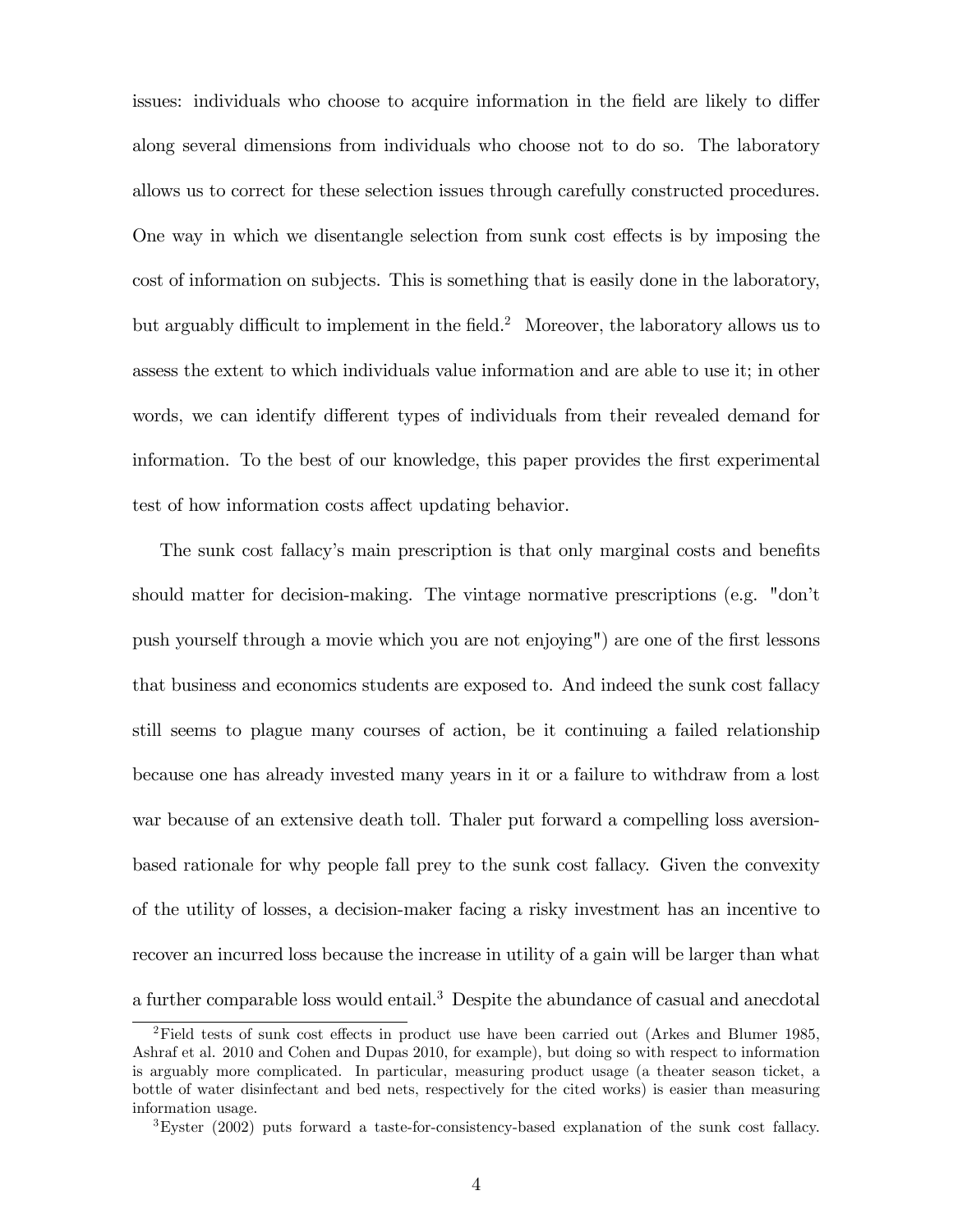evidence, the literature's verdict on the sunk cost fallacy is still mixed. The pioneering field experiment of Arkes and Blumer (1985) found that granting a random discount for a theater season ticket significantly decreases attendance. Drawing inspiration from this study, Ashraf et al. (2010) and Cohen and Dupas (2010) test for selection and sunk cost effects in the pricing of health products in the developing world; they find weak evidence of sunk cost effects. Other tests with field data have also produced mixed evidence: Staw and Hoang (1995) find considerable sunk cost effects in the drafting of National Basketball Association players (a result later corroborated by Camerer and Weber 1999), while Borland et al. (2011) find no such effects for the Australian Football League.

The experimental laboratory evidence is slightly more supportive of the sunk cost fallacy. On the one hand, using a search environment specifically designed to observe sunk cost effects, Friedman et al. (2007) find that experimental subjects are surprisingly consistent with optimal behavior, falling prey to the sunk cost fallacy occasionally at most. On the other hand, in an Industrial Organization setting both Offerman and Potters (2006) and Buccheit and Feltovich (2011) find that sunk costs influence pricing decisions. Cunha and Caldieraro (2009) show that sunk costs not only affect decisions over material investments, but also purely behavioral ones, i.e. those which stem from the cognitive effort invested in a task. They show that subjects are more likely to switch to a slightly better alternative if the sunk level of effort was low. However, an attempt at replicating these findings was not successful (Otto 2010). Gino's contribution (2008) is methodologically close to our work, but focuses on the role of the costs of advice: it is

In face of sequential decisions under risk, decision makers trade off revenue-maximizing choices for consistency-mazimizing ones, i.e. a decision maker gives up revenue today if this choice makes yesterday's decision seem more optimal.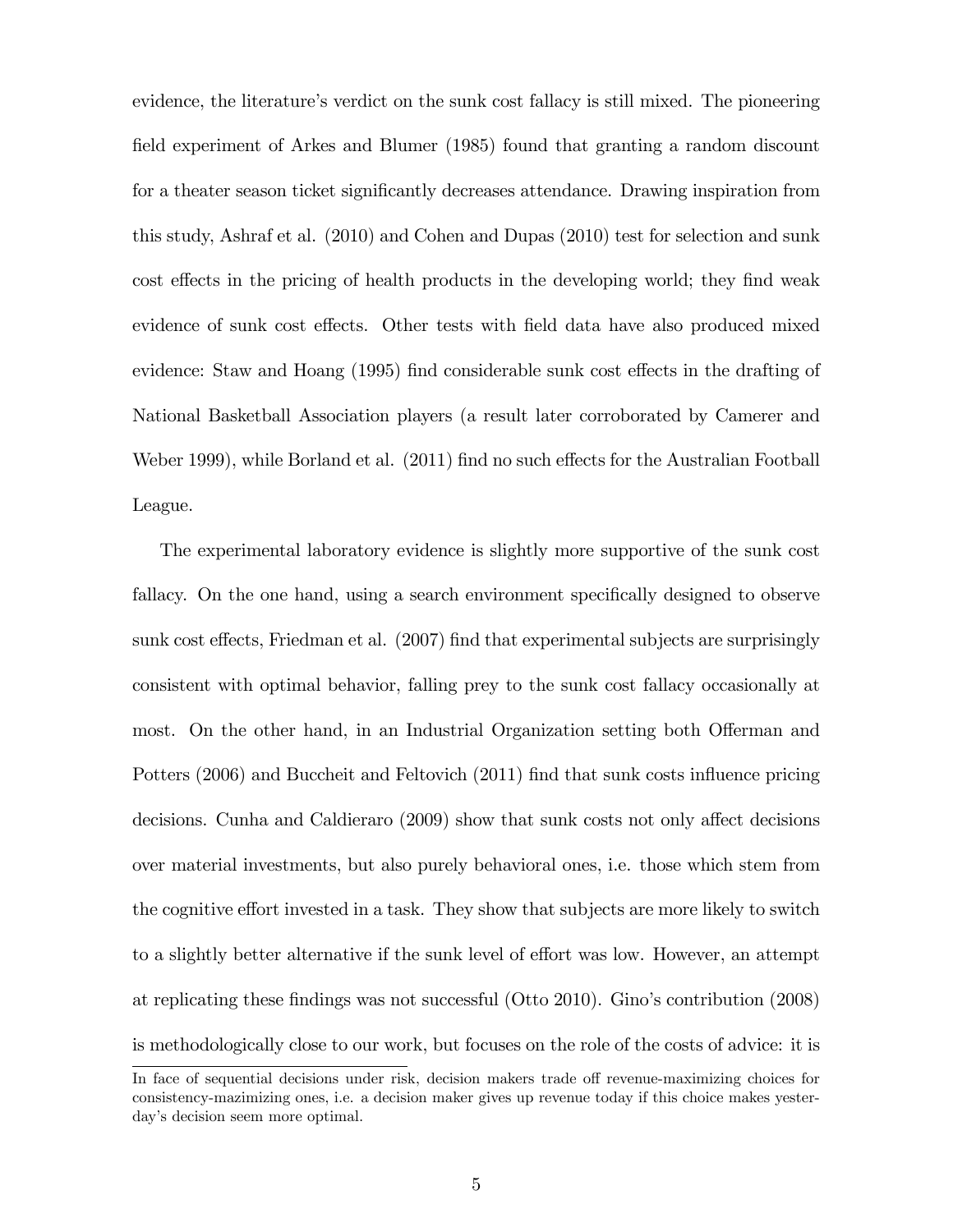shown that the (exogenously determined) cost of another subject's advice influences its use. Subjects who were exposed to paid advice incorporated it significantly more often in their decisions than those who obtained it for free. From the competing explanations, the author shows that sunk cost effects drive the results.

Our study investigates the impact of the cost of information in a setting where subjects have to make a decision under risk. Information is provided in a way that can help them reduce uncertainty in a Bayesian fashion, and therefore our work relates to a long literature in economics and psychology that deals with optimal decision making under risk, as well as the associated heuristics and biases (see DellaVigna 2009 for an overview). In particular, we are interested in knowing whether the cost of information can play a role in dampening some of the traditional biases or interact with some popular heuristics. To be sure, the verdict on whether "man is a Bayesian" is still out. When combining information on prior probabilities of possible states of the world with informative state-dependent signals, three main inter-related phenomena have been observed (see Camerer 1995 for a detailed overview). First, individuals often exhibit conservatism in their choices, failing to use the signal to the extent normatively prescribed by Bayes' formula (e.g. Eger and Dickhaut 1982). Second, there is a systematic tendency for individuals to neglect the prior probabilities in their judgement, often referred to as the "base rate bias" (see Koehler 1996 for an appraisal of the literature). Third, when the signal is representative of one of the states, the tendency to overweigh the signal's information content is exacerbated. This heuristic is known as "representativeness".<sup>4</sup> For example, if a decision maker draws a sample which *exactly* matches the

<sup>4</sup>According to Kahneman and Tversky (1972): "this heuristic evaluates the probability of an uncertain event, or a sample, by the degree to which it is: (i) similar in essential properties to its parent population; and (ii) reflects the salient features of the process by which it is generated."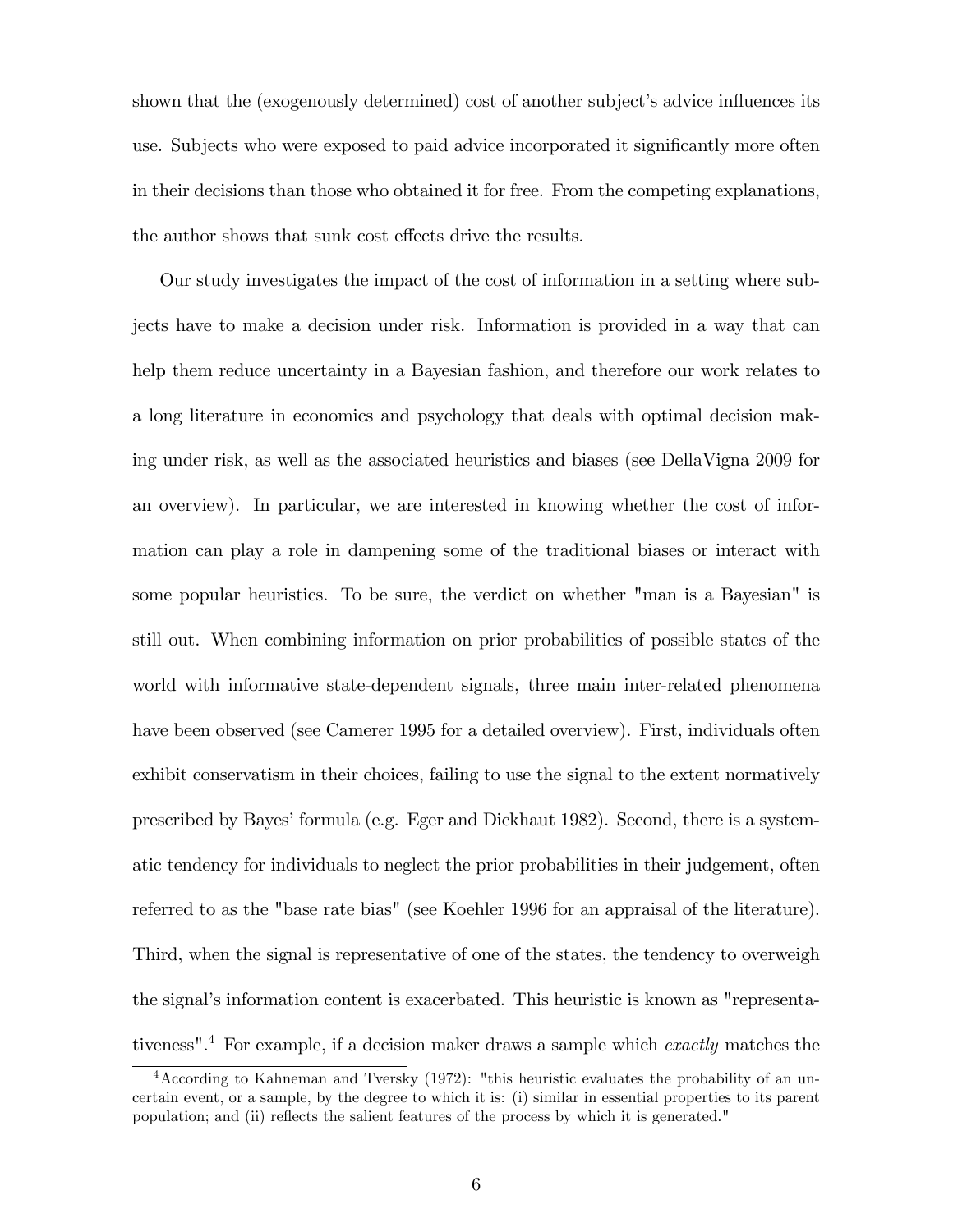distribution of the signal in a given state, he will tend to overweigh the probability that this state will occur (in which case it is often referred to as "exact representativeness").

Early evidence (e.g. Kahneman and Tversky, 1972 and 1973) showed that representativeness was a serious and systematic bias, leading these authors to claim that "man is not a Bayesian at all" (1973). A number of experiments by David Grether (1980, 1992; El-Gamal and Grether 1995) produced more optimistic evidence: subjects do use representativeness (especially when it is "exact"), but behavior is not always far from Bayesian. Even though experimental subjects prove not to be perfect Bayesians, the "most likely rule that people use is Bayes's rule." (El-Gamal and Grether 1995), followed by representativeness. Experimental market tests of this heuristic (Duh and Sunder 1986 and Camerer 1987) have shown that behavior converges to Bayesian over time and that the observed deviation is mostly explained by representativeness. In sum, with respect to conservatism, the base rate bias and representativeness, the accumulated evidence seems to show that "base rates are underweighted in some settings but sample information is underweighted in others. Base rates are incorporated when they are salient or interpreted causally." (Camerer 1995). Not only that, base rates' "degree" of use depends on task representation and structure" (Koehler 1996).

Building upon these conclusions, we ask a natural question: can the cost of information influence the extent to which conservatism, the base rate bias and representativeness prey on decision makers? In other words, can the cost of information mediate the difficulties posed by Bayesian updating (as emphasized by economists) and a tendency to disregard underlying prior probabilities (as documented by psychologists)? If that is the case, the cost of information can be used to dampen some of the shortcomings associated with decision making under risk. We seek to establish an existence result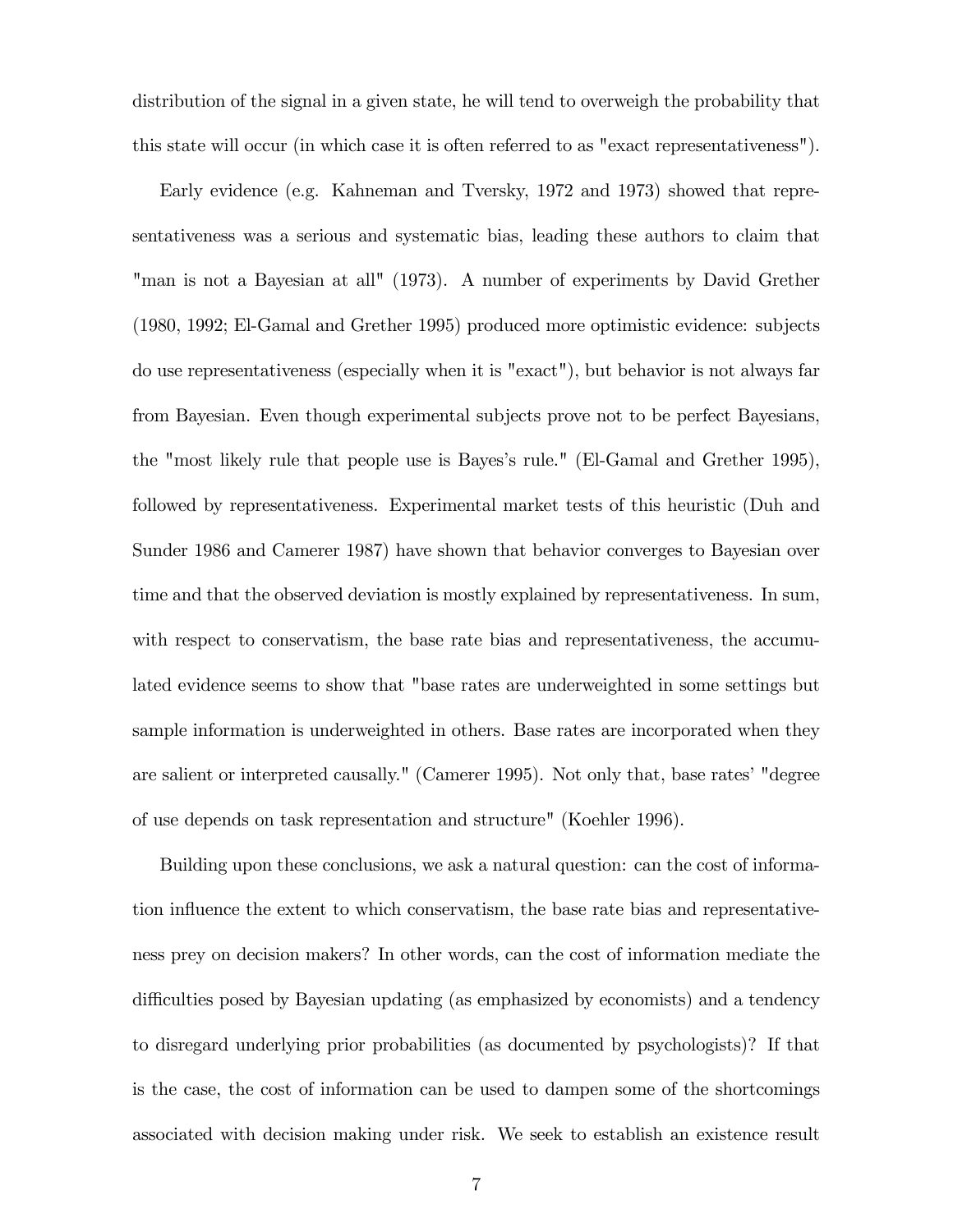which would allow for further investigations into context-specific fine-tuning where information cost is the control variable.

In our design each subject has to make a number of discrete decisions with statedependent payoff consequences. There are two states with known and constant priors. Subjects sometimes have the opportunity of reducing uncertainty by drawing a sample (a "ball") from a state-dependent lottery (an "urn" with balls). Our treatments change the way in which this information is made available: in the Free treatment it is made available at no cost, while in the Costly treatment it is only accessible if purchased. A treatment where the cost is imposed on subjects (Forced) corrects for selection while leaving the role of cost intact. Moreover, and for all treatments, subjects subsequently go through a reduced version of the two first treatments. Observing subjects' revealed demand for information allows us to classify them by types and further analyze the role of selection in our results.

Our results show that individual decisions are in line with the described biases, with deviations from the Bayesian normative model explained both by under- and over-updating. Paying for information in the Costly and Forced treatments leads to an over-weighting of newly obtained information, which leads to moves in the posterior that are more extreme if compared to what we observe in the Free treatment. This pattern is explained by a sunk cost effect, as the only difference between the two former treatments and the latter is the cost charged for information. These results cannot be explained by selection, as the data shows no significant differences between Forced and Costly. Moreover, subject types do not explain the overall pattern, which reinforces the sunk cost explanation. Regarding decision optimality, more extreme choices can lead to better or worse decisions. Most subjects benefit from having access to information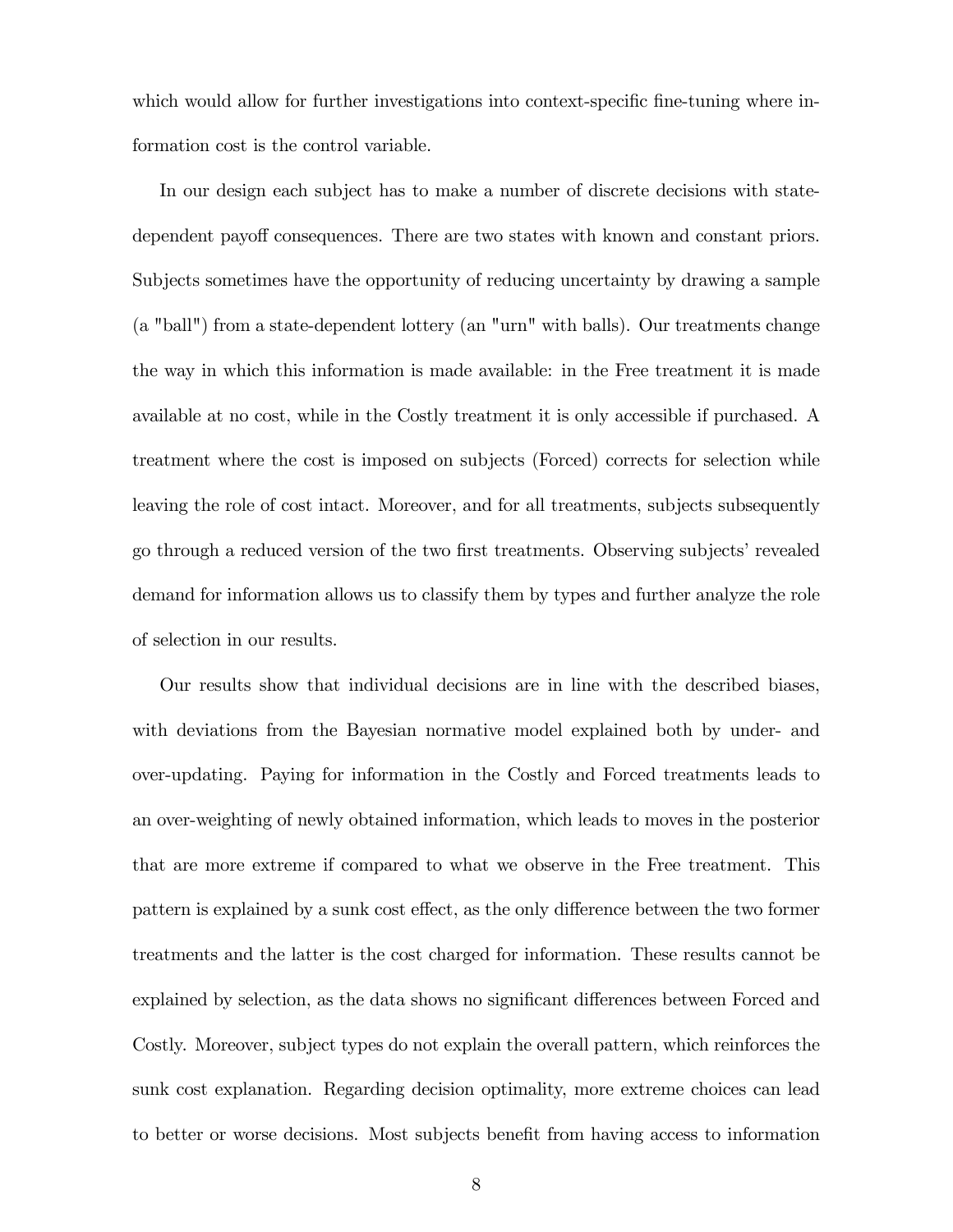(regardless of the cost) as it allows them to reduce uncertainty. However, some subjects do not benefit from information as the return derived from reduced uncertainty does not compensate for the cost paid for information. Our main conclusion is that costly information is overweighted relatively to free information. However, this does not necessarily lead to more optimal decision making. From a policy perspective, charging for information is beneficial if the decisions made using free information correspond to a situation of Bayesian under-updating, since costly information leads subjects to put a higher weight on newly obtained information. With respect to the example mentioned in the beginning of this section, the authorities could charge for information if they realize that individual decisions do not incorporate the information content of the flyer to the desired extent (and this gain outweighs the decrease in demand for information). The remainder of the paper is organized as follows. Section 2 presents the experimental design, Section 3 presents our results and Section 4 presents a small exercise on information pricing. A final section concludes.

## 2 Experimental Design

Each subject has to make decisions in two blocks: a "Decision block" and an "Identification block", comprising 40 and 30 periods, respectively. Our analysis focuses on the data obtained from the Decision block, while data from the Identification block is used to account for the discussed selection issues. The decision was identical across the two blocks except for parameterization. Paper instructions were distributed in the beginning of each block, which subjects were asked to read silently.<sup>5</sup> Each block started

<sup>5</sup>A transcript of the instructions can be found in Appendix B.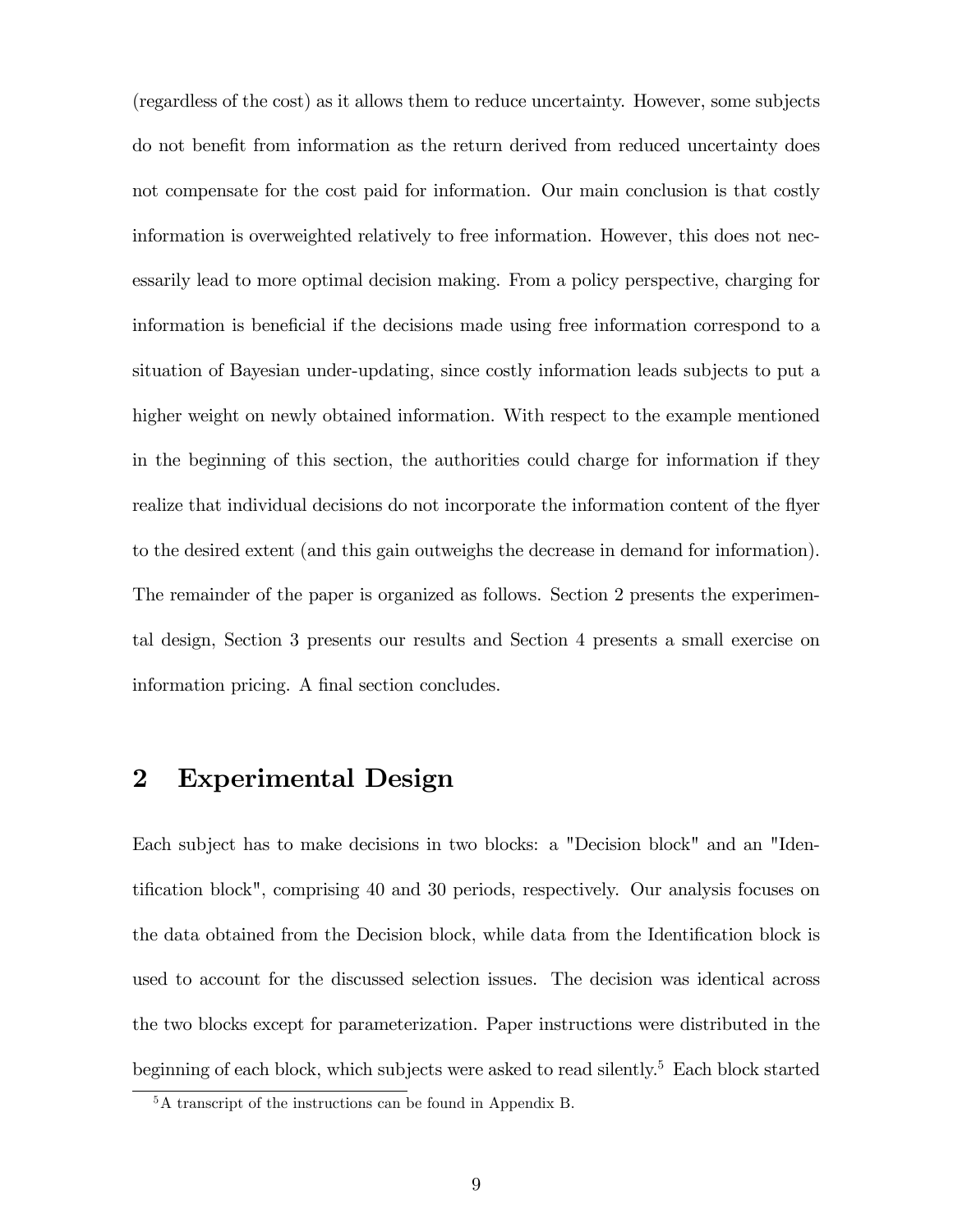after all subjects had Önished reading the instructions. A set of practice questions to test understanding of the experiment were administered before the start of the Decision block. In the experiment all values are expressed in tokens, which were converted at an exchange rate of 0.75 Euro per token. Subjects were paid for six randomly determined periods, three from each block.

#### 2.1 Choice Framework

We presented subjects with an intuitive, yet non-trivial individual choice task in which information can be used in a Bayesian fashion. In each period the decision maker faces one of two states of the world (Left and Right), for which probabilities are known:  $p \equiv Pr(L)$ . In the Decision block  $p = 0.4$ .<sup>6</sup> The payoffs are determined by a statedependent scoring function (see Figure 1).<sup>7</sup> The parameterizations were chosen such that the loss domain was restricted while still providing substantial incentives to perform Bayesian updating.

Subjects choose a number between 0 and 100 in steps of 0.5. If the state is  $L(R)$ the optimal decision is 20 (80). Note that decisions below 20 and above 80 are strictly dominated. The information on the two state-dependent payoffs is made available to subjects in three distinct ways: on the screen (subjects can interactively learn the state-dependent payoffs that result from any particular value at all times), in graphical

 $6\text{We chose not to implement symmetric priors for a two reasons: first, the task could become...}$ trivial (Camerer 1987) or invite the usage of "obvious" (but possibly wrong) heuristics. Second, two scenarios with symmetric priors make the alignment of incentives and moves in the posterior across scenarios impossible to achieve (the urns would have to be different, rendering moves in the posterior not comparable). This aspect is important because we want to identify types in an environment (the Identification block) that is as similar as possible to the Decision block.

<sup>7</sup>See Appendix A.1 for a detailed description of the choice environment and derivation of optimal decisions according to the normative model. See Appendix D for a snapshot of the experiment (practice questions and main decision screen).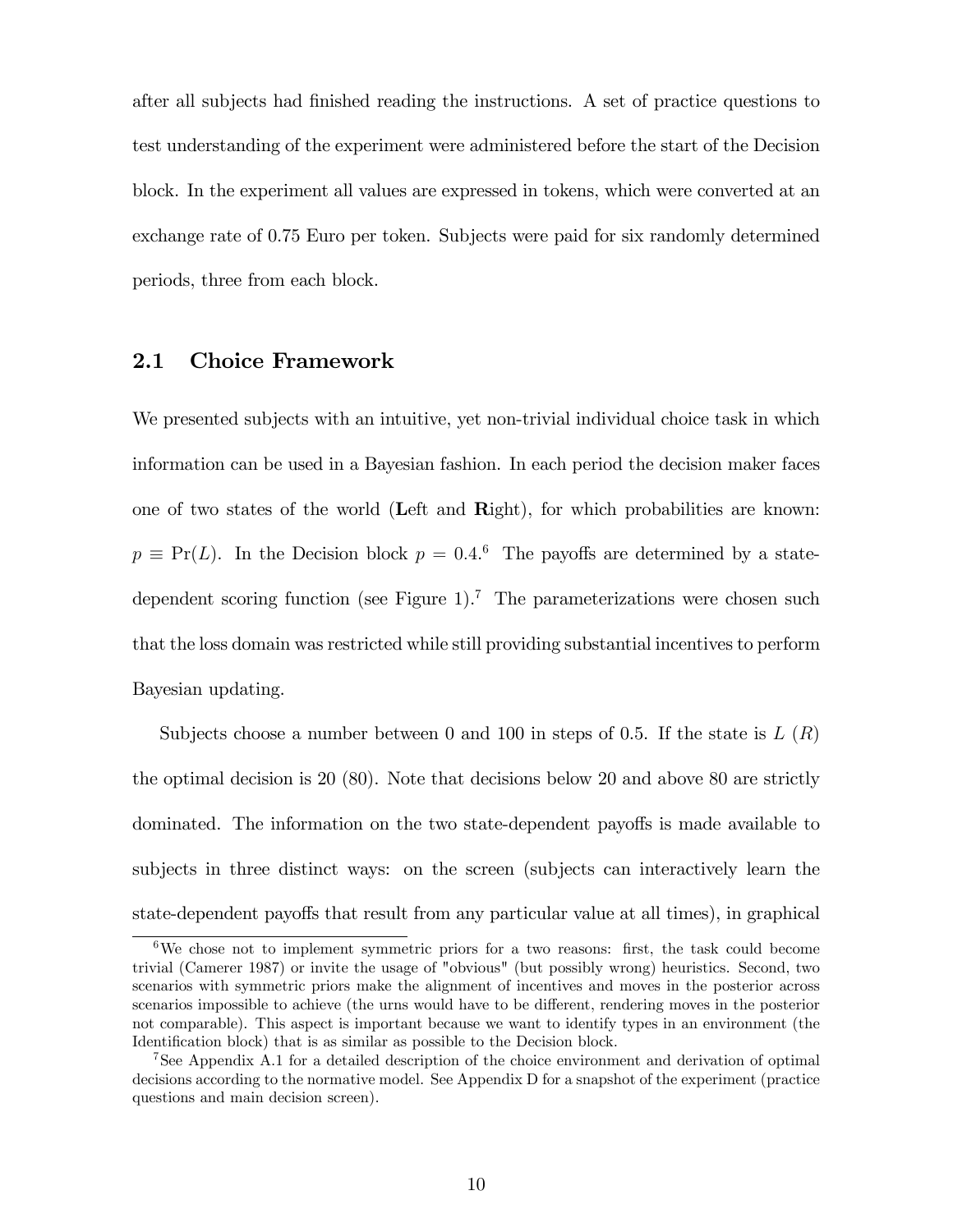

Figure 1: The scoring function. Note: the solid (dashed) line corresponds to the Decision (Identification) block.

format and in table format (both in the paper instructions). Our state-dependent payoff function is an adjusted quadratic scoring rule, which was preferred to other proper scoring rules (e.g. Offerman et al.  $2009$ ). The fundamental reason behind our choice is the fact that many proper scoring rules do not provide a substantial incentive to update beliefs unless radical moves in the posterior are observed. In other words, we need a scoring rule function that is steep enough in the region where probability updating takes place. A common problem with proper scoring rules is that risk attitudes may play a role in the observed choices. However, this is not problematic in our setting as risk attitudes influence subjects' decisions in a systematic fashion across treatments. Nonetheless, we statistically control for risk attitudes in our analysis.

The information signal we provide to subjects is a lottery, for which we use an "urn" filled with balls. There are five balls in the urn, some black and some white. The distribution of balls is itself state-dependent, but does not change across periods within a block and is visible to subjects before every draw. In our design, drawing a ball from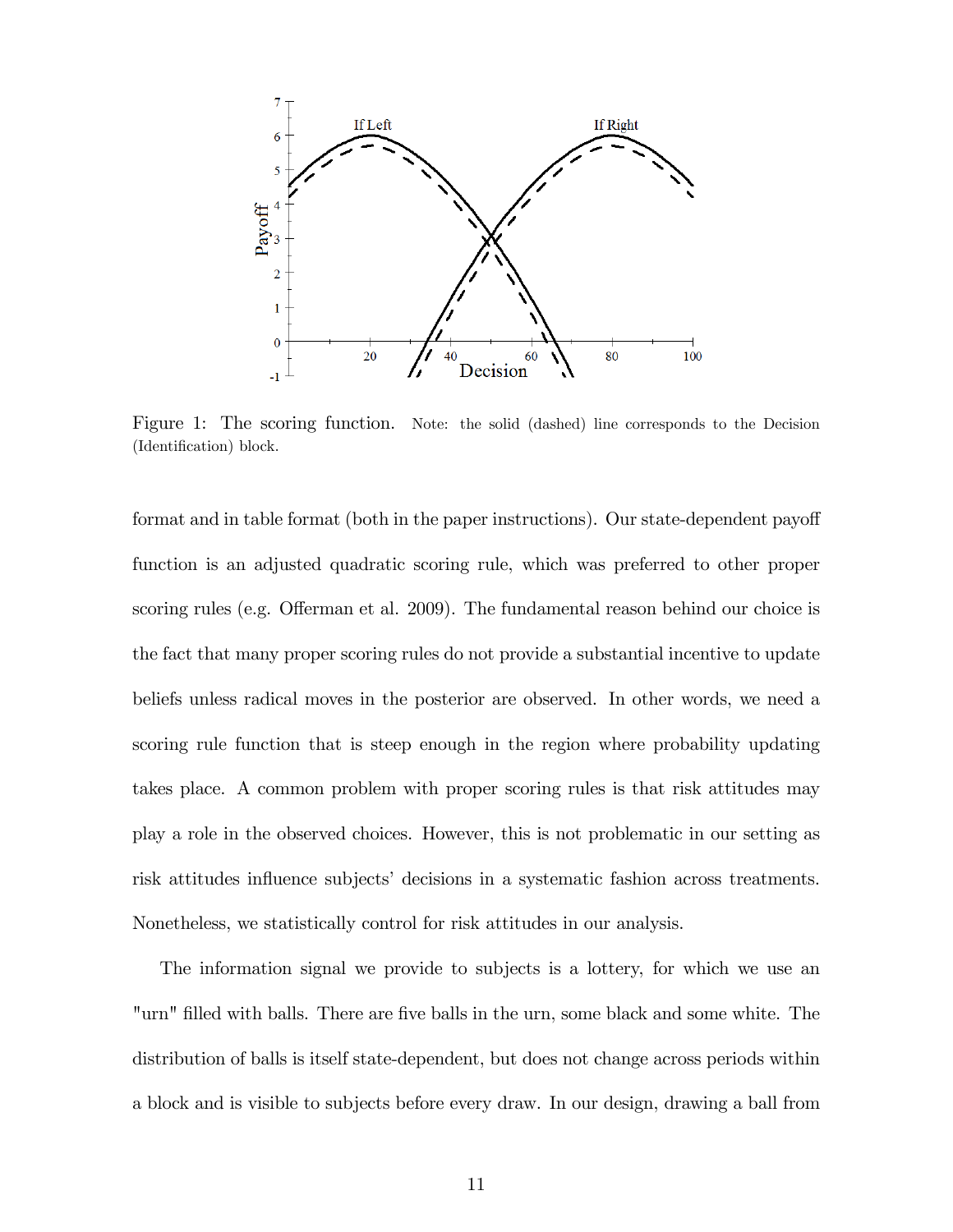the urn is informative of the state of the world, i.e. the probability of the realized state being  $L$  or  $R$  should be updated after drawing a ball from the urn. In the Decision block, the urn contains one (three) black balls if the state is  $L(R)$  (see Table 1).

|       | Left. | Right   |
|-------|-------|---------|
| Prior | (1.4) | $0.6\,$ |
| Urn   |       | - 1     |

Table 1: Decision block: priors and lottery distributions (urns) in the two states of the world.

#### 2.2 Treatments

We implement our treatments by varying the way in which the information is made available to subjects in the Decision block. The Identification block is identical across treatments. In Free the ball can be drawn from the urn at no cost. In Costly a ball can be drawn at a cost. In Forced the price of drawing a ball is imposed upon subjects (subjects are told that "a ball has been drawn for them"). In Costly a subject buying a ball observes it automatically while in Free and Forced subjects can choose whether to see the drawn ball or not. In the Decision block there is a 50% chance that subjects can draw a ball from the urn in each period of Free and Costly, or a that ball is drawn for them in the case of Forced. If information were available in all periods we would run the risk of subjects automatically discounting at the beginning of the experiment the costs of information to be incurred, which would dissolve the psychological impact of an imposed cost. This also forces subjects to experience decisions without information, which provides us with individual decisions made without an information signal - a likely anchor for decisions when information is made available. In the Costly and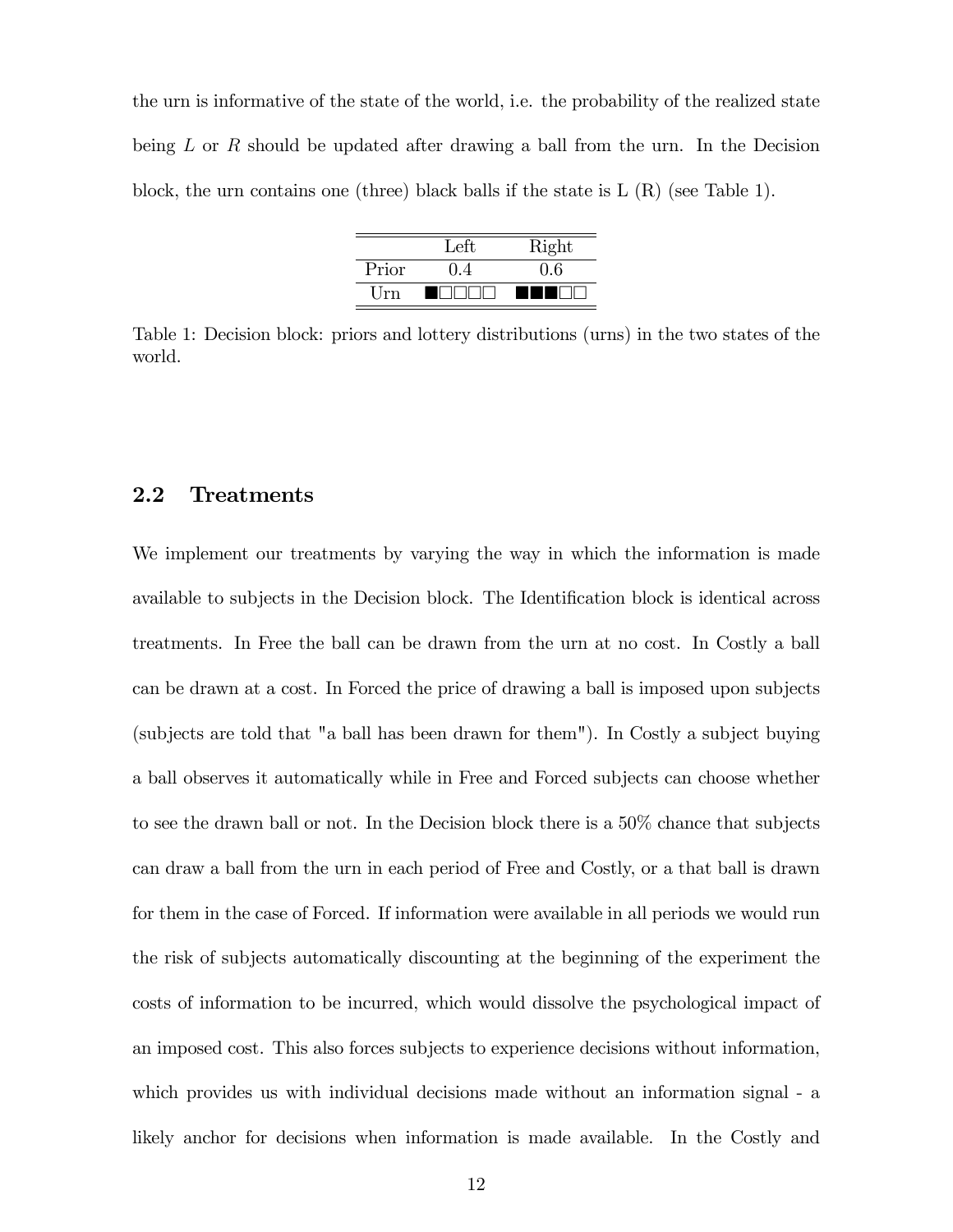Forced treatments the information is priced at  $c = 0.3$  tokens, which is roughly 60% of the expected gain if expected utility maximization with Bayesian updating is performed by a risk- and loss-neutral decision maker.

The Identification block uses the same framework with a slightly different parameterization. The idea is to create a decision environment that is equivalent in terms of incentives but that looks sufficiently different for it not to be trivial nor invite the application of the decision rules employed or learned in the Decision block. In particular, the ratio of the expected gain from using costly information to the expected gain from not using information is similar across blocks (see Appendix A.1 for details).

The Identification block consists of three sequences of ten periods each. When available, information is provided in every period. In the first sequence  $(I_1)$ , information is available for free. In the second sequence  $(I_2)$  information is available at a cost  $(c = 0.25$  tokens, which is again roughly 60% of the expected gain). The first two sequences are akin to the Free and Costly treatments with a 100% probability of getting information. In the third sequence subjects have to choose between ten periods where they always have to pay for information (which is identical to Forced with a 100% probability of having information) and ten periods where information is never available. See Figure 2 for a time-flow diagram of the experiment.



Figure 2: Outline of the experimental design.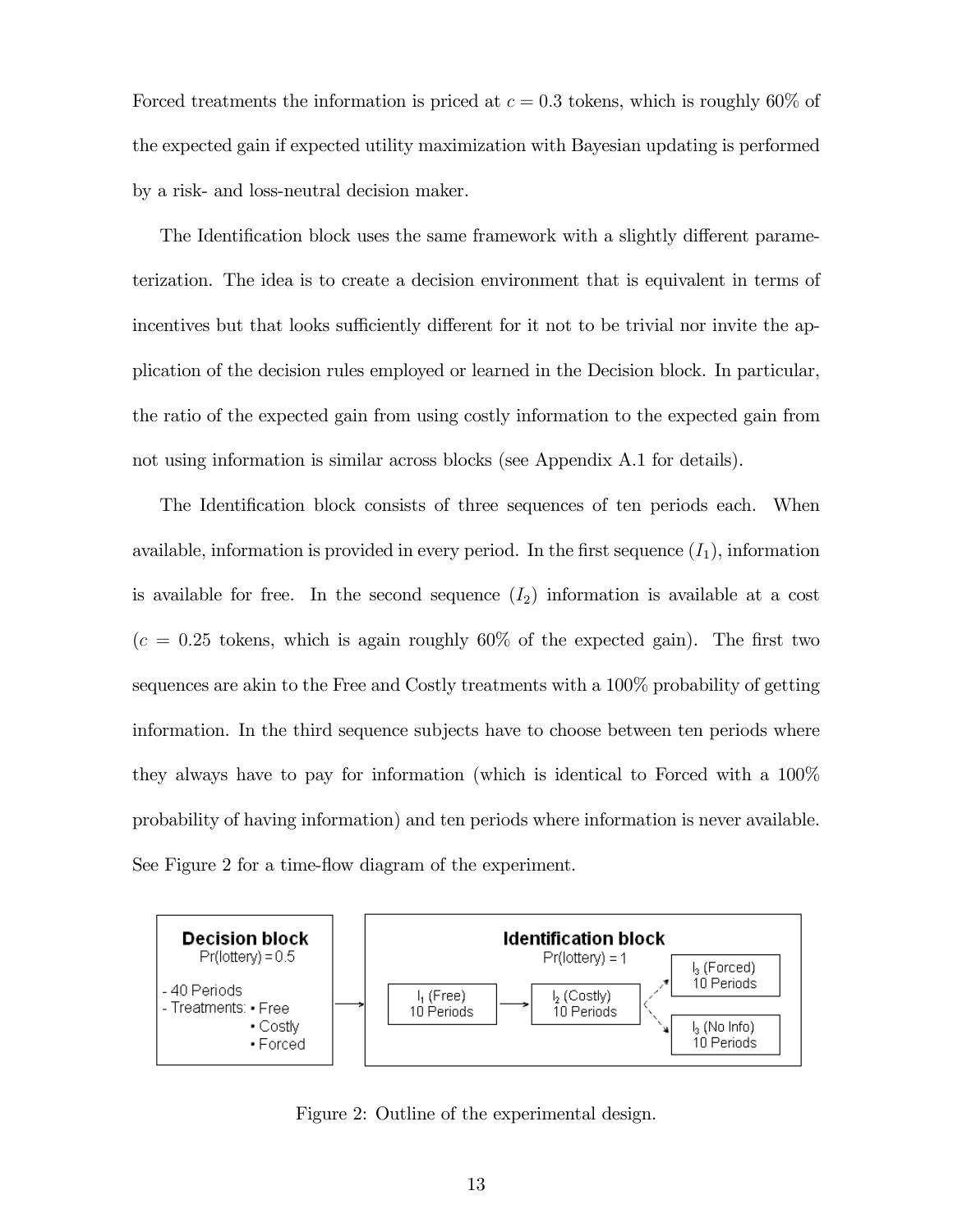The Identification block allows us to measure the value of information to subjects, i.e. how their expected benefits compare to the costs they have to incur. We can distinguish between two types of cost: monetary and cognitive. We present a classification that takes both into account. Accordingly, a subject buys information if:

$$
V_i(Draw) - C_{1,i} - C_2(\theta) \ge V_i(No\ Draw)
$$

where  $\theta \in \{Free, Costty, Forced\}, V_i(.)$  is the expected payoff of a subject (which depends on many cognitive factors like aptitude, mathematical training, confidence, etc.),  $C_{1,i}$  is the cognitive cost of processing information, and  $C_2(.)$  is the monetary cost of information acquisition (equal to 0 in  $I_1$  and equal to c in  $I_2$  and  $I_3$ ).<sup>8</sup> In this sense, subjects incur  $C_1$  in  $I_1$  and  $C_1 + C_2$  in  $I_2$  in exchange for information. In the Identification block subjects make this choice in every period of  $I_1$  and  $I_2$ . In  $I_3$  subjects also choose whether they want to incur  $C_1 + C_2$  or not, but their choice is binding for ten periods. This stylized framework allows us to create an intuitive classification of types.

A subject who chooses not to see information in  $I_1$  considers the cognitive cost of processing it higher than the benefits. A subject who chooses not to buy information in  $I_2$  finds the sum of the cognitive and material costs of information higher than the benefits. Sequence  $I_3$  measures the same relationship, but the choice is presented in a dichotomous way. The first two sequences not only provide useful measurements in themselves, they also allow all subjects to experience what it is like to use information for free and at a cost, especially considering that they faced different treatment conditions

<sup>8</sup>See Appendix A.2 for further details.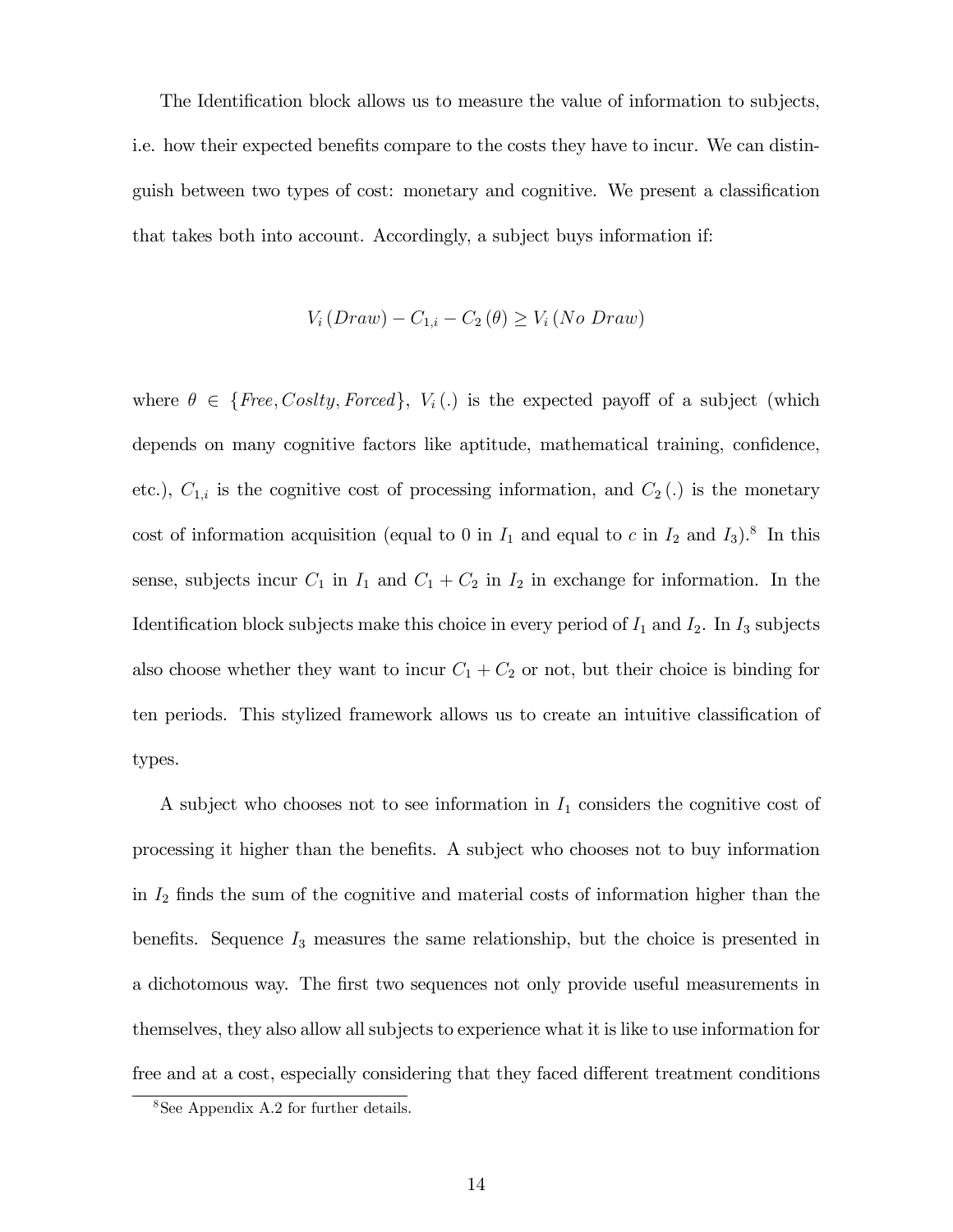in the Decision block.<sup>9</sup> Combining data from sequences  $I_1$  and  $I_3$  allows us to classify subjects in a way that improves our understanding of the major selection issues at hand. In particular, we classify subjects into four types: $10$ 

|                              |        | $\Delta V_i(.) \leq C_{1,i} + c \Delta V_i(.) > C_{1,i} + c$ |
|------------------------------|--------|--------------------------------------------------------------|
| $\Delta V_i(.) \leq C_{1,i}$ | Type 1 | Type 0                                                       |
| $\Delta V_i(.) > C_{1,i}$    | Type 2 | Type 3                                                       |

Table 2: Subject types.

Type 3 individuals are those whose expected gain from using information exceeds not only the cognitive cost of using it but also the monetary cost charged for it. Type 2 individuals expect a net gain from using information but are not willing to buy it at price c. Type 1, on the other hand, do not expect a net gain from using information, even if there is no material cost involved. Type 0 are inconsistent types and they are considered for completeness (as we will see, they are a residual category in the data). We assume that  $\Delta V_i(.) \leq C_{1,i}$  if a subject observes information less than 9 out of 10 times in  $I_1$ , and  $\Delta V_i(.) \leq C_{1,i} + c$  if a subject chooses to have no information in  $I_3$ (in Section 3.3 we analyze the distribution of types that we obtain in light of these  $\alpha$ criteria).<sup>11</sup>

In order to control for risk attitudes and demographic characteristics in our statistical treatment of the data, we end the experiment with the Charness-Gneezy-Potters task for risk attitude elicitation (Gneezy and Potters 1997, Charness and Gneezy 2010)

<sup>10</sup>Where:

$$
\Delta V_i(.) = V_i(Draw) - V_i(No\ Draw)
$$

<sup>&</sup>lt;sup>9</sup>We observe no difference in average information use between the different treatments in  $I_1$  and  $I_3$ , but we do in  $I_2$ . In  $I_2$ , subjects in the Free treatment are less likely to pay for information than in the Costly and Forced treatments. This however is only marginally significant for the difference between Free and Costly (Mann-Whitney-Wilcoxon rank-sum test,  $p=0.12$ ) and it is not significant between Free and Forced.

 $11$ The first criterion is employed as we are looking for subjects who would buy information whenever it is free (which is 10 times in  $I_1$ ) while allowing for one mistake.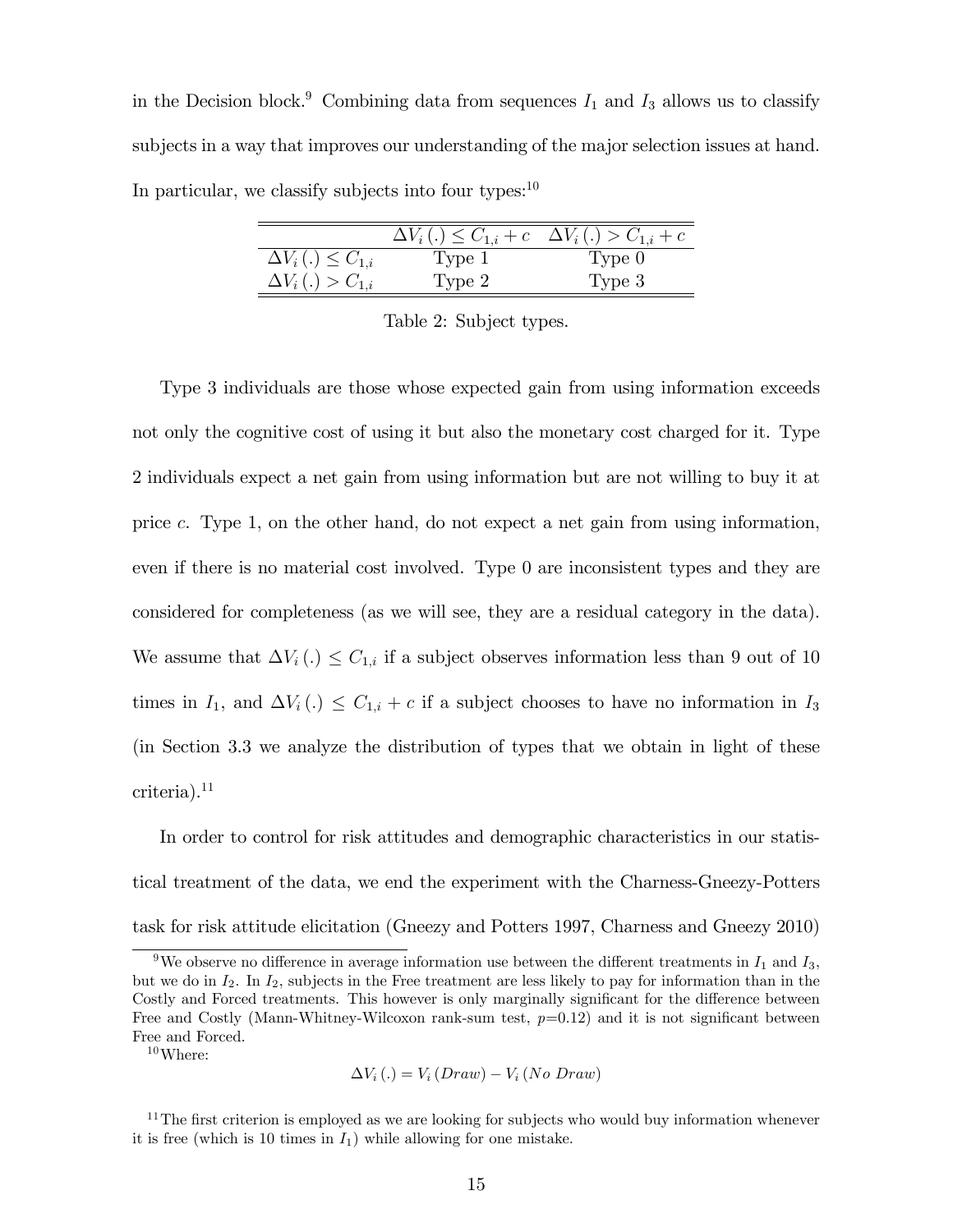and a questionnaire.<sup>12</sup>

### 3 Experimental Results

The experimental sessions were run at the CREED laboratory of the University of Amsterdam between February and May 2012; they were programmed and conducted with the experiment software z-Tree (Fischbacher 2007). A total of 166 subjects participated in 8 sessions, recruited online from a subject pool of students at the University of Amsterdam. No subject participated in more than one session. Fifty-five per cent of the participants were male and 57% were Business or Economics majors. The typical session took 1 hour and 20 minutes with average earnings of 24 Euro (which includes a show-up fee of 7 Euro). Two of the sessions (47 participants, 22 in Free and 25 in Costly) had a different Identification block.<sup>13</sup> Unless mentioned otherwise, all data discussed in this section pertains to decision making in the Decision block. Sub-section 3.1 describes the data. Sub-section 3.2 analyzes the difference in decision making across treatments. Sub-section 3.3 expands the analysis by including subject type data.

#### 3.1 Data Description

Table 3 provides a summary of descriptive statistics for the collected data. Differences in individual traits are not statistically significant across treatments. Average period

<sup>&</sup>lt;sup>12</sup>The risk attitute elicitation task consists in asking subjects how they wish to allocate an endowment of three tokens between a safe account and an account that multiplies the invested amount by a factor of 2.5 with 50% probability and destroys the money with 50% probability. The questionnaire asked whether subjects had had Math in high school, how many Math courses they had completed at university, their gender, age, and major.

<sup>&</sup>lt;sup>13</sup>The Decision Block was identical across all sessions. The Identification Block was changed after the first two sessions in order to enhance the validity of the type classification. For this reason no data from these two sessions is used in analyses containing type variables.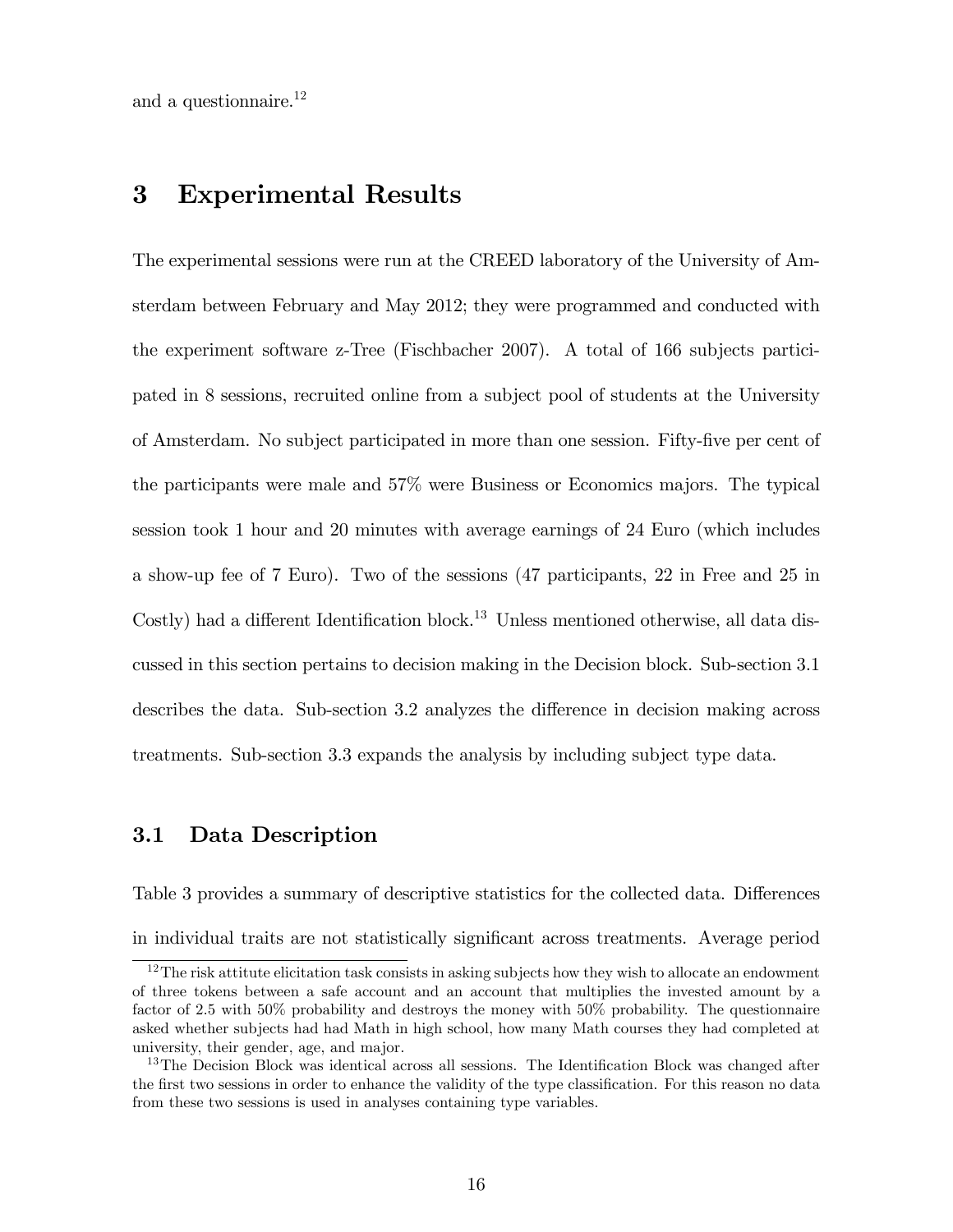payo§ is signiÖcantly higher in the Free treatment than in the Forced treatment. This is to be expected as subjects incur no costs in the Free treatment as opposed to the Costly and Forced treatments. Percentage of information seen refers to the fraction of times subjects choose to observe information when it is available. Naturally, when information is costly and optional, fewer subjects choose to observe it. The Costly treatment thus shows significantly fewer information views than the Free and Forced treatments. We observe that subjects choose not to see information (draw a ball) sometimes, even when it is free or already paid for. This is possible as in all treatments we let subjects have the option of not drawing a ball, reasoning in terms of the stylized model discussed in Section 2.2. That is, some subjects, denoted as Type 0 and Type 1, find the cognitive costs of using information higher than the benefits. Additionally, many subjects experiment with drawing and not drawing a ball and thus do not observe information in some of the periods.<sup>14</sup>

|                       | Free | Costly | Forced |
|-----------------------|------|--------|--------|
| N                     | 65   | 65     | 36     |
| Risk                  | 2.06 | 1.93   | 2.10   |
| Math courses          | 2.38 | 2.95   | 2.55   |
| $%$ Female            | 37\% | 48\%   | 44\%   |
| Average period payoff | 3.10 | 3.00   | 2.84   |
| $%$ Information seen  | 79\% | 56\%   | 74\%   |

Table 3: Summary statistics

For ease of exposition and later analysis we define benchmark decision making as the optimal decisions made by a rational, risk- and loss-neutral individual (hereafter, the Bayesian benchmark). The Bayesian benchmark decisions are 74, 44 and 58:5 while the average decisions are 69.4, 39 and 55.6 for a Black draw, a White draw and No

<sup>&</sup>lt;sup>14</sup> Ignoring type 0 and 1 subjects,  $\%$  information seen changes to 92% in the Free treatment and 87% in the Forced treatment. Of all subjects, only 6% in Free and 11% in Forced chose never to draw a ball (this figure is  $21\%$  in Costly).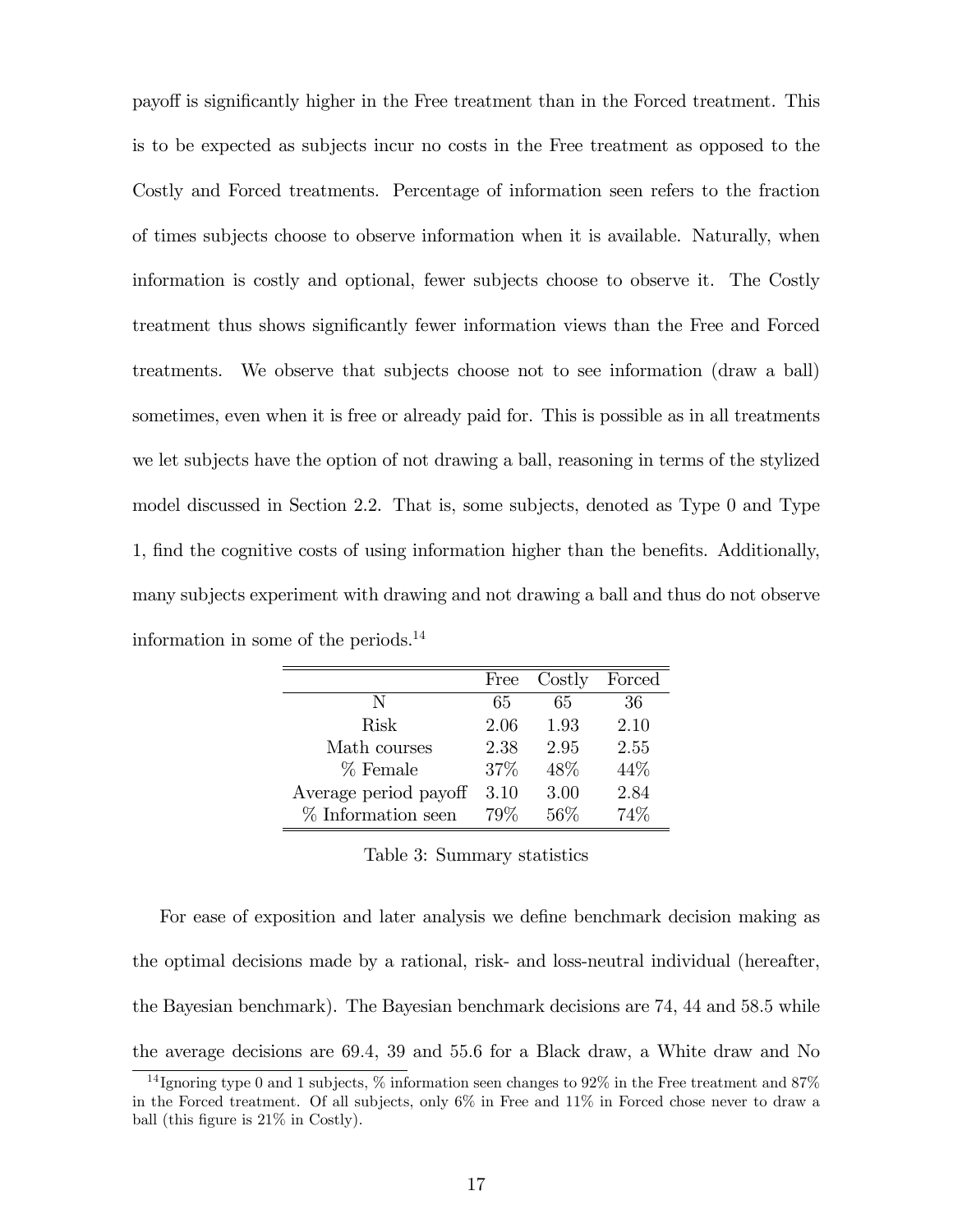draw, respectively. Figure 3 displays these Bayesian benchmark decisions (BBM) and decision averages (DA) graphically. Note that our interest lies mainly in the difference in decision making across treatments and not in individual deviations from the theoretical Bayesian benchmark. Nevertheless, we brieáy elaborate on the possible explanation for the deviation of average decision making from the benchmark.



Figure 3: Effect of biases on decision making. Note: NBR: No Base Rate - individual choice with a complete base-rate bias (i.e.  $p=0.5$ ). DA: Decision Average - the average decisions in the data. BBM: Bayesian Benchmark.

The deviations between BBM and DA are all statistically significant<sup>15</sup> and in line with several documented behavioral biases in decision-making under risk (Camerer 1995, Gerther 1992), namely representativeness, base-rate bias and probability weighting.<sup>16</sup> Each of these biases shifts individual decision making away from the Bayesian benchmark in a certain direction, as shown by the arrows in Figure 3. Due to our belief elicitation method, risk aversion is another possible cause of deviation presented in Figure 3.

Representativeness pertains to an individual's tendency to overweigh new information, biasing her choice away from the prior. When observing a White ball draw (equivalent in our setting to receiving new information), this bias leads an individual

<sup>&</sup>lt;sup>15</sup>All differences are at the 0.00 significance level (mean comparison *t*-test)

 $16$ Note that conservatism is not mentioned as it is in effect, in our context, the inverse of representativeness; conservatism would lead an individual to underweigh new information. In our setting it leads an individual to a decision closer to the No Draw average decision of 55:6.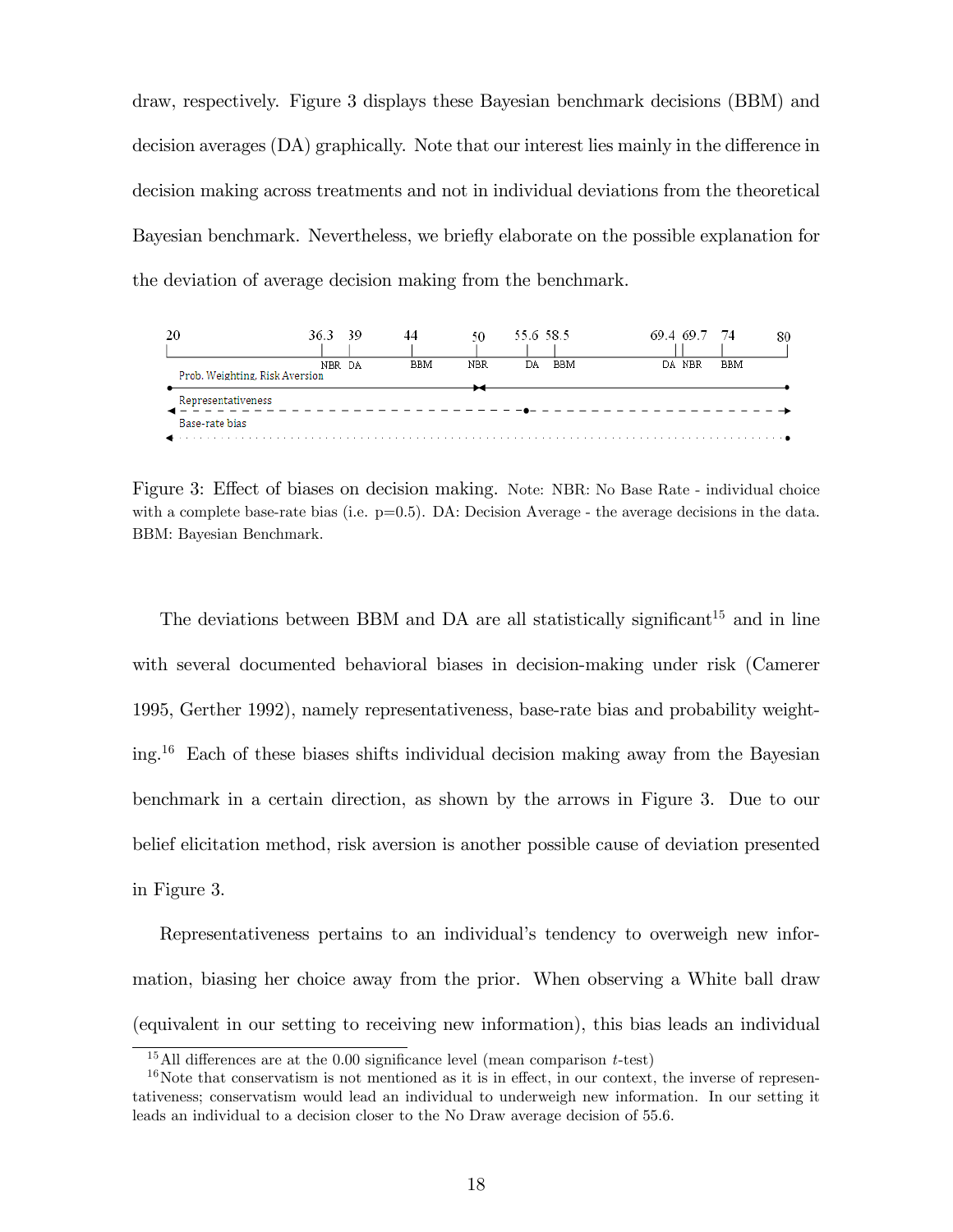to overweigh the likelihood this ball draw signals that the state of the world is Left. A similar overweighting of the Right state of the world occurs if the ball is Black. Representativeness thus results in decisions which are closer to the extremes of 20 and 80 than the benchmark decision. The base-rate bias pertains to the tendency of an individual to underweigh the prior when receiving new information. That is, to update her belief as if the prior is closer to 0.5 than it actually is. Note that this is not the same as representativeness. Since the prior in our design indicates that Left is less likely than Right, this bias brings subjects to over-update the probability of Left after any ball draw. In case an individual exhibits base rate bias she thus deviates towards 20 after a ball draw. Probability weighting describes a tendency of individuals to overweigh low probabilities and underweigh high probabilities (Holt and Smith 2009). In our design, this results in a deviation towards 50 after both a Black and White ball draw. A risk averse individual shifts her decision towards less risky options, which is translated in our design to a deviation towards 50. Such a deviation insures a lower gap in the state dependent payoff than in the benchmark decision. Risk aversion and probability weighting are the only two effects that can influence decisions without a ball draw. Both of them can explain the deviation in average decision making with no additional information. As no single bias can explain the deviation after a White draw and a Black draw, only some combination of the discussed biases, and risk aversion, can explain the pattern observed in our data.

#### 3.2 Treatment effects

We now begin with an analysis of the aggregate treatment outcomes. Figure 4 presents five-period average decisions over the duration of the Decision block by treatment and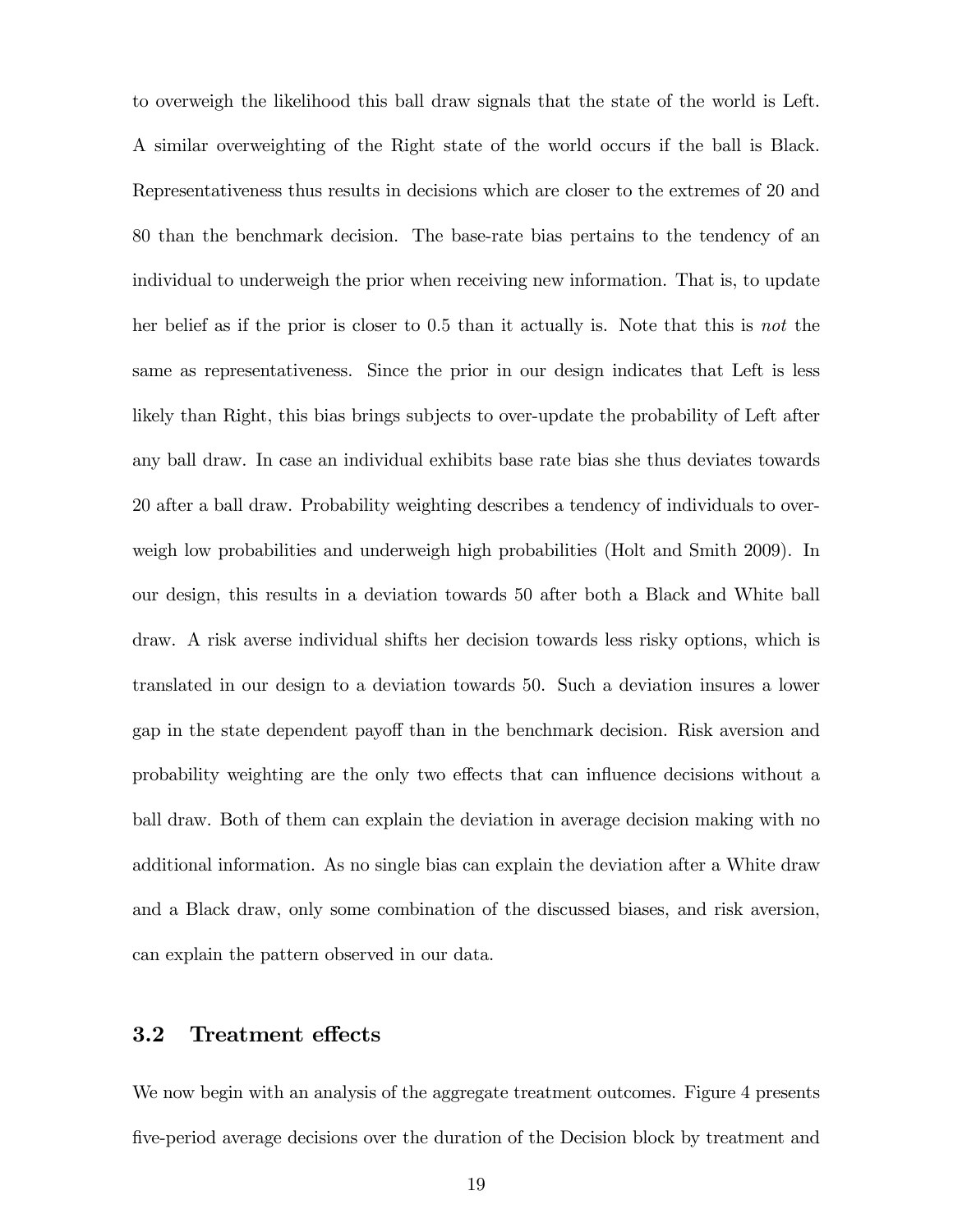

Figure 4: Average decisions by blocks of 5 periods. Note: Decision averages for each block are calculated using all decisions made in a 5 period interval (8 blocks of 5 periods) by all subjects within an information condition. For example, the top solid line oscillating around 70 represents the 5 period decision average of subjects who observed a Black ball in the Costly treatment. The dashed straight lines denote the Bayesian benchmark.

information condition (Black draw, No draw and White draw). Decision averages visibly differ across treatments and in all periods after a ball draw. No such difference is discernible after No draw. Table 4 shows the aggregate treatment averages by information condition and treatment. After both a White draw and a Black draw there are significant differences between the Costly and Free treatments (two-sided Mann-Whitney-Wilcoxon rank-sum test, MWW hereafter:  $p = 0.02$  and  $p = 0.01$ , respectively), and between the Forced and Free treatments (MWW:  $p = 0.04$  and  $p = 0.01$ , respectively). No significant differences are found between the Costly and Forced treatments. Without a draw from the urn there are no significant differences between any of the treatments. The shift in average decision making between both the Costly and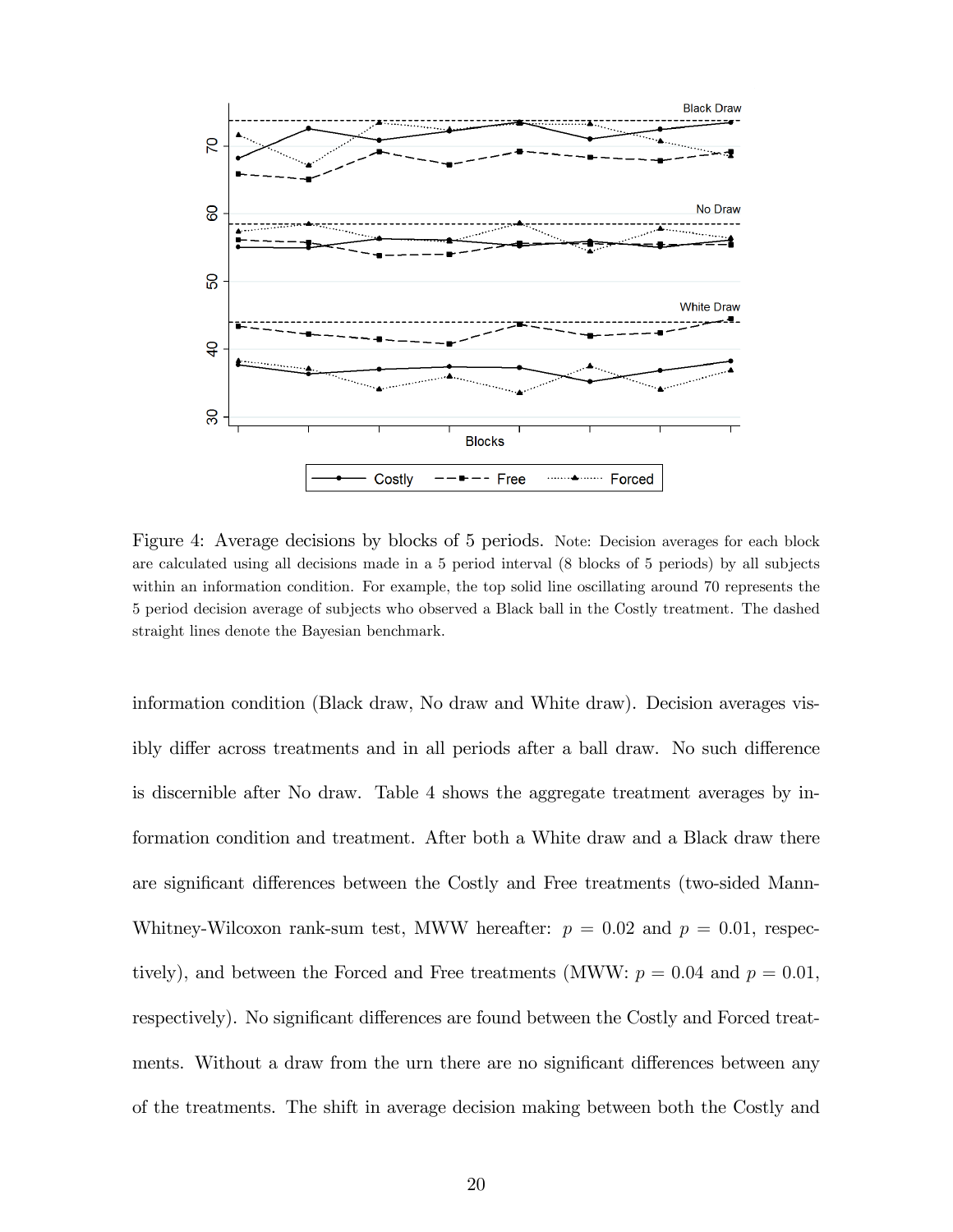|        | A Black draw | A White draw | No draw |
|--------|--------------|--------------|---------|
| Free   | 66.81        | 41.84        | 54.93   |
|        | (1.32)       | (1.39)       | (0.77)  |
| Costly | 71.23        | 37.99        | 56.15   |
|        | (1.44)       | (1.61)       | (0.85)  |
| Forced | 71.39        | 35.31        | 56.01   |
|        | (1.48)       | (1.78)       | (1.34)  |

Forced treatments and the Free treatment is thus significant only after a ball draw. It is an upward shift after a Black draw and downward one following a White draw.

Table 4: Decision averages by treatment. Note: Standard errors in brackets.

Figure 5 presents the cumulative distribution functions of individual decision by information condition. We define indiviual decision  $d_{i\phi t}$  as the decision of subject i in period t and in information condition  $\phi \in \{Black, White, NoInfo\}$ . Average decision  $\bar{d}_{i\phi}$  is defined as the average of subject i's decisions from period  $t = 11$  onwards when in information condition  $\phi$ :<sup>17</sup>

$$
\bar{d}_{i\phi} = \frac{\sum_{t=11}^{40} d_{i\phi t}}{n_{i\phi}}
$$
 (1)

As with Figure 4, a shift in decision making between the Free treatment and the Costly and Forced treatments is clearly observable after a ball has been drawn. Decision distributions in Costly and Forced first-order stochastically dominate the decision distribution in Free after a Black draw, and are first-order stochastically dominated after a White draw. The differences in distributions are all significant at the  $5\%$  level (two-sample Kolmogorov-Smirnov test) except for the one between the Forced and the

 $17$ The choice to discard the first 10 periods was made in order to allow for learning. The results are robust for the inclusion of all of 40 periods. This definition of decision average does not include variations is the number of times an information type was received over subjects. This potential effect is accounted for by subject types in Sub-section 3.3. A small minority of individuals (6%) have a strictly dominated average decision (i.e. outside the range  $[20, 80]$ ). Only  $1\%$  are outside the range  $[19, 81]$ .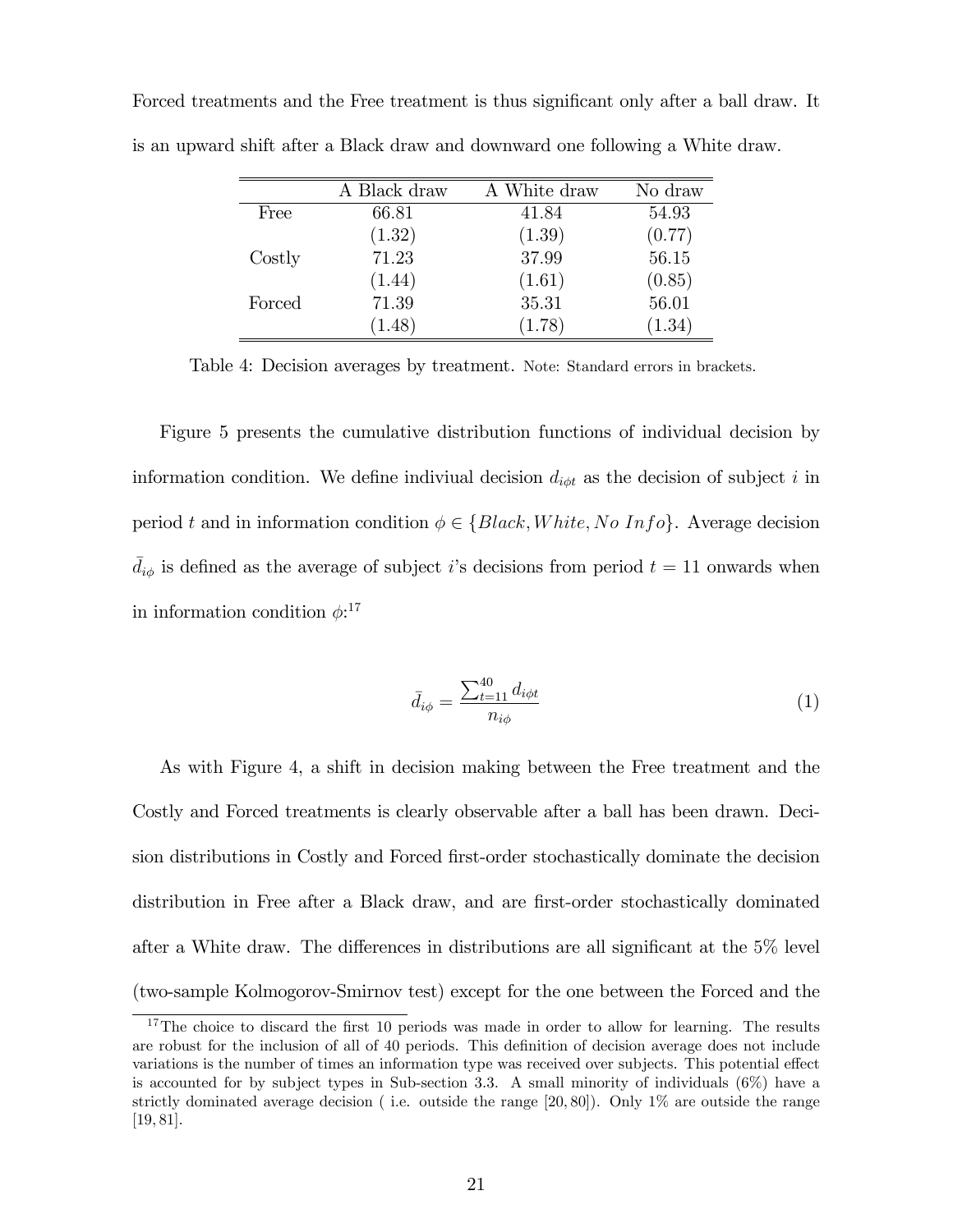Free treatments after a Black draw.



Figure 5: Distributions of individual decision making. Note: Outliers were discarded (one observation after a black draw and one after a white draw).

From Figure 4 and Figure 5 it is clear that the availability of costly information "pushes" subjects' decisions more to the extremes. Subjects who incur a cost tend to make more extreme decisions vis-a-vis those who did not. Thus, as subjects who pay for information behave differently than those who do not, we conclude that a sunk cost effect exists in our experiment. Thaler's (1980) description of the mechanism behind the sunk cost phenomenon provides an explanation for the observed data. A subject paying for information, found in a loss state, has a higher marginal benefit of payoff than a subject receiving information at no cost. If effort is costly, a paying subject should exert higher effort than a non-paying subject. Higher effort may change the way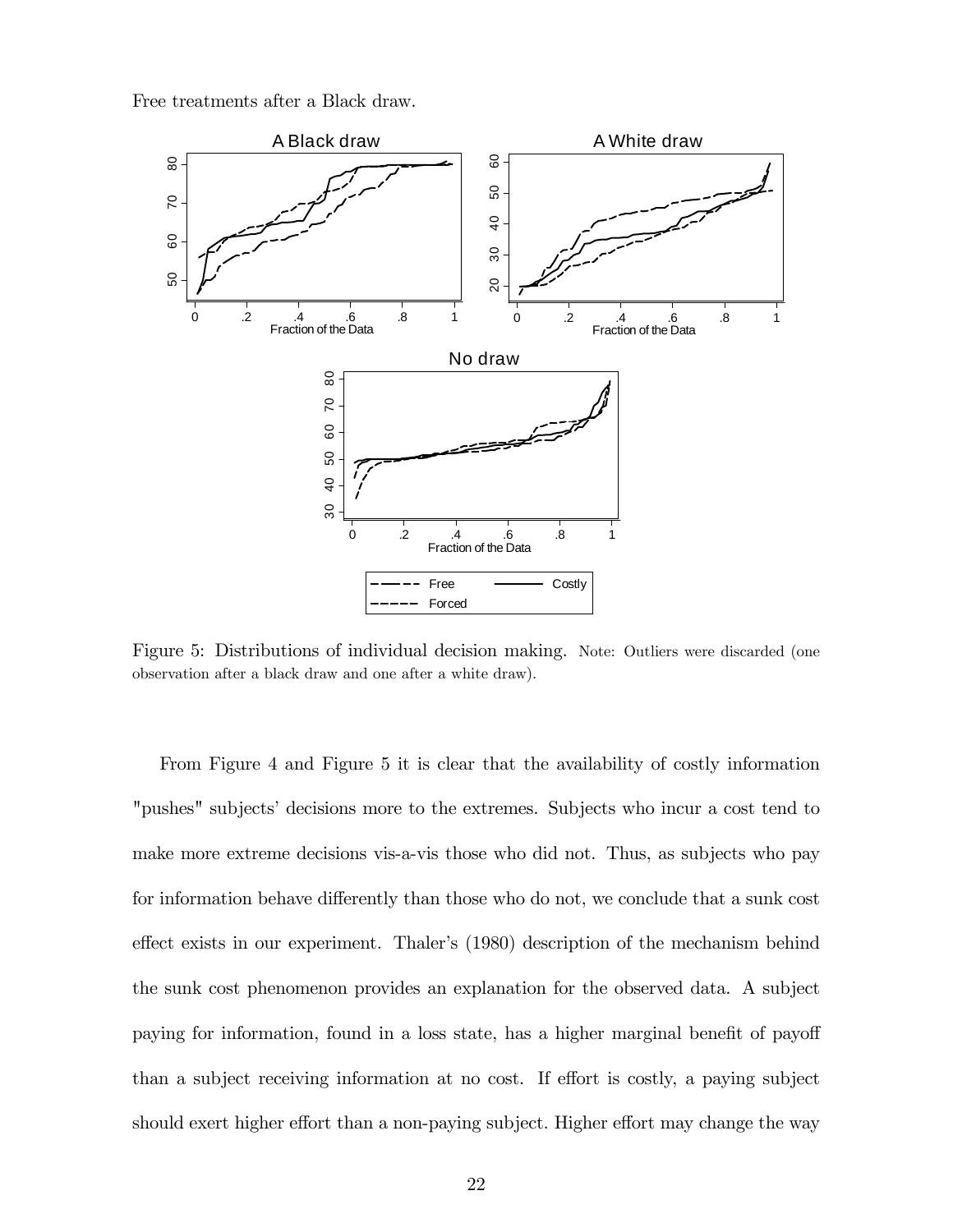in which information is used. Another manner in which sunk costs can lead to this change is by increasing the relative salience of a ball draw to the subject who just paid for it. Following Koehler (1996), the change in the saliency of information may affect the use of information.

**Result 1:** Paying for information alters individual decision making in a systematic manner. Individuals who incur a cost overweigh the newly acquired information relatively to individuals who do not. This behavior can be explained by a sunk cost  $effect.$ 

To understand the reason for which the cost of information affects individual decision making, we must explore the manner in which cost affects individual updating of beliefs. The following analysis examines how the observed data can be explained by the interaction between cost and the discussed biases. An increase in the strength of the base-rate bias due to costly information is a natural consideration. A subject who focuses more on the new information she just paid for discounts the underlying prior. This explanation fits the observed behavior after a White draw but not after a Black draw. If the base-rate bias increases with a costly ball draw, average decision after a Black draw should shift towards 50 relatively to a free ball draw, while we observe the opposite. Representativeness bias may describe the data well. In general terms, this bias states that if a drawn sample matches one of a number of possible populations the most, the assessed probability of that population will be higher than Bayesian updating dictates. If paying for information engenders or intensifies representativeness, a subject observing a White ball perceives it to be more representative of Left (out of 5 balls, 4 are white if Left and 2 are white if Right), and a Black ball to be more representative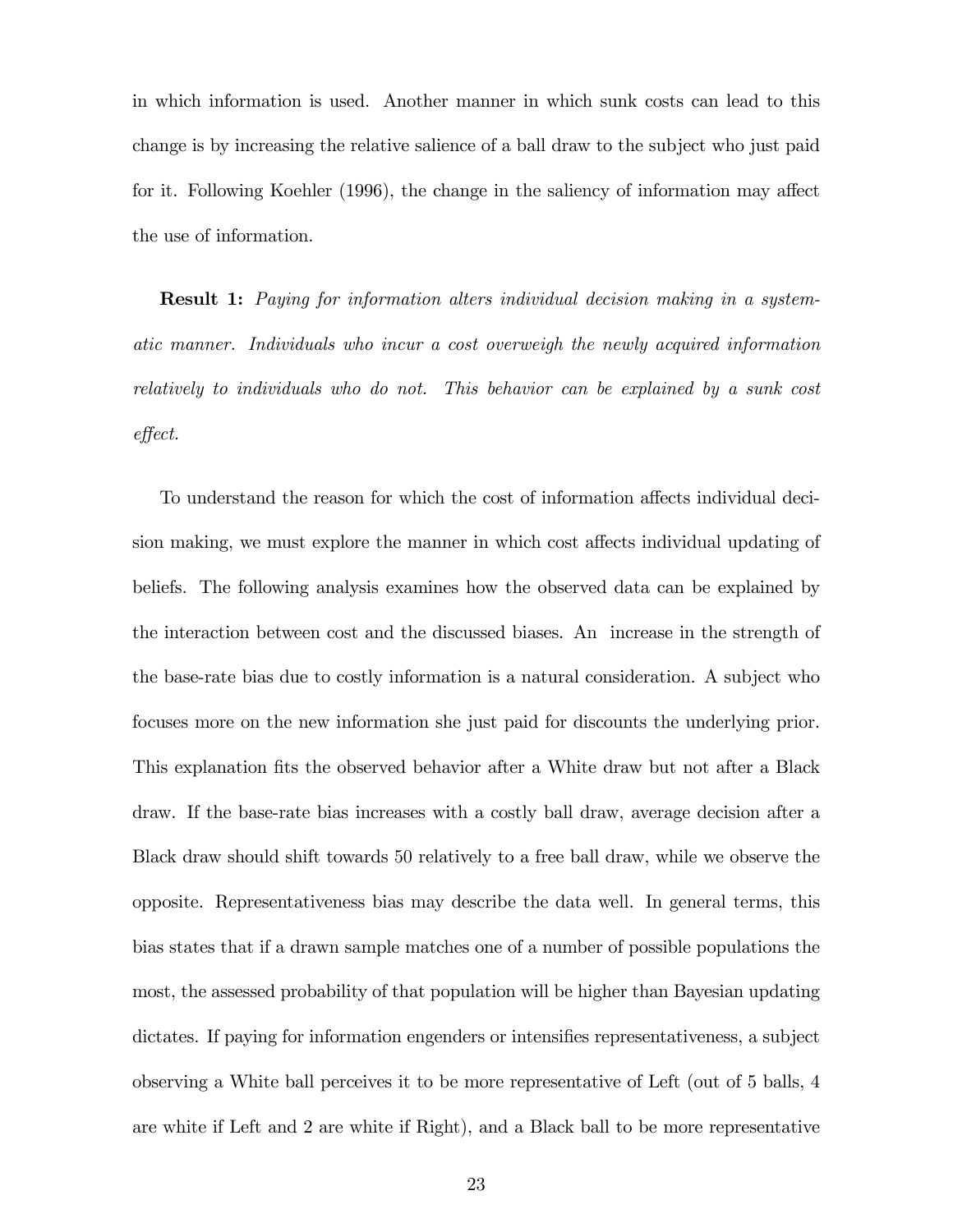of Right. This would directly lead to more extreme decisions.<sup>18</sup>

We can find some evidence supporting the representativeness explanation by using a parametric estimation of a simple model of information updating. To do so we build upon a model used by Grether (1980, 1992) to assess representativeness and conservatism and by Gonzales and Wu (1999) and Holt and Smith (2009) to evaluate probability weighting functions.The individual belief that the state of the world is Left after a Black ball draw can be written as:

$$
Pr (Left|Black) =
$$
\n
$$
\frac{\left(\Pr (Black|Left)\right)^{\eta} \cdot \left(\Pr (Left)\right)^{\gamma}}{\left(\Pr (Black|Left)\right)^{\eta} \cdot \left(\Pr (Black|Right)\right)^{\gamma} + \left(\Pr (Black|Right)\right)^{\eta} \cdot \left(\Pr (Right)\right)^{\gamma}}\right)
$$
\n(2)

If both  $\gamma = 1$  and  $\eta = 1$  then the individual is Bayesian. The parameter  $\gamma \in [0, 1]$ represents the strength of the base-rate bias. If  $\gamma = 1$  there is no base-rate bias, while as  $\gamma$  goes to zero the strength of the base-rate bias increases, i.e. the prior probabilities are perceived to become more equal. If  $\gamma = 0$  the individual perceives the prior probabilities of the two states of the world as equal. The representativeness/conservatism bias is brought about by the parameter  $\eta \in [0,\infty]$ . If  $\eta > 1$  the individual overweighs new information such that representativeness bias exists. If  $\eta < 1$  the opposite occurs and a conservatism bias occurs. We can write the individual updated odds ratio after a Black ball draw as:

$$
\frac{\Pr\left(Left|Black\right)}{\Pr\left(Right|Black\right)} = \left(\frac{\Pr\left(Black|Left\right)}{\Pr\left(Black|Right\right)}\right)^{\eta} \cdot \left(\frac{\Pr\left(Left\right)}{\Pr\left(Right\right)}\right)^{\gamma} \tag{3}
$$

<sup>&</sup>lt;sup>18</sup>Risk loving behavior resulting from convex utility function in a loss-frame can also explain the observed shift in decision making. We Önd this explanation unlikely though as the cost of information is much too small to reasonably explain the observed change in behavior.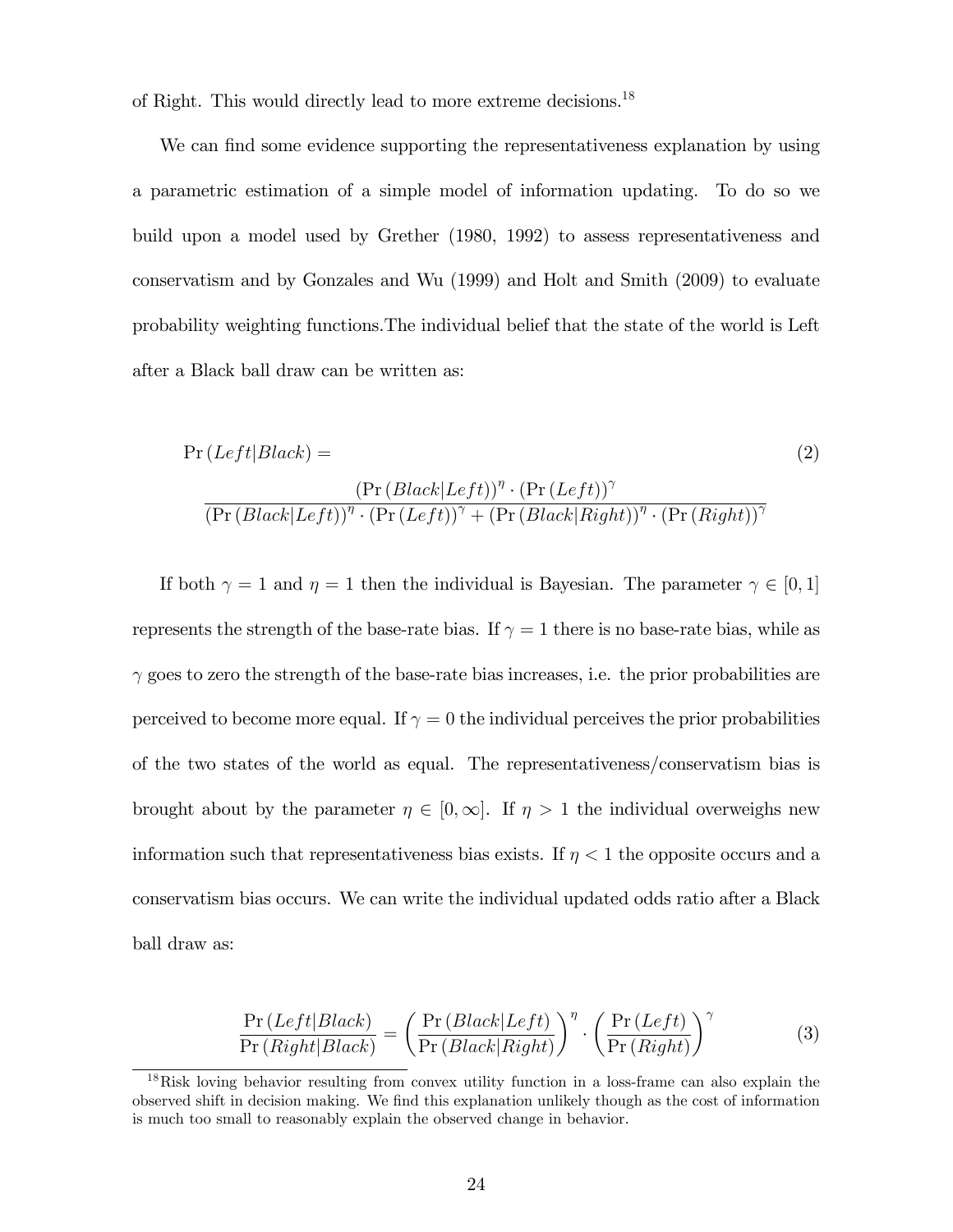A similar expression can be written in case of a White draw. To estimate this model while allowing for treatment effect we use a log-linear least squares specification:<sup>19</sup>

$$
\ln \frac{r}{1-r} = \alpha + (\beta_1 + \beta_2 \cdot D_{Costly} + \beta_3 \cdot D_{Force}) \cdot \ln \left( \frac{\Pr(Draw|L)}{\Pr(Draw|R)} \right)
$$
(4)

where  $r$  is the reported probability of Left in each information condition (Black ball, White ball or No Draw) inferred from individual average decision making  $\bar{d}_{i\phi}$ ,  $D_{Costly}$ and  $D_{Fored}$  are treatment dummies,  $\eta = \beta_1 + \beta_2 \cdot D_{Costly} + \beta_3 \cdot D_{Forced}$  and  $\alpha =$  $\tau + \gamma \cdot \ln (\Pr(Left) / \Pr(Right))$ . The parameter  $\eta$  is decomposed to allow the capturing of treatment effects via the lileklihood ratios. The parameter  $\tau$  is a constant suggested by Gonzales and Wu (1999) in their two-parameter estimation. The prior odds are included in the constant term since we cannot estimate  $\gamma$  due to the lack of variation in the prior odds of the state of the world in the Decision block.

Column (1) in Table 5 presents the estimation results of expression (4). We cannot reject that  $\beta_1$  is different than one, suggesting that there is no representativeness or conservatism bias in the Free treatment. The interaction coefficients  $\beta_2$  and  $\beta_3$  are both positive and significantly different than zero. This suggests that the effect of costly information is to increase representativeness bias. Column (2) presents an estimation with independent treatment dummy variables.<sup>20</sup> This allows for the possibility of the Costly and Forced treatment to have an effect on individual decisions through channels

<sup>&</sup>lt;sup>19</sup>For decision with no ball draw equal likelihood are assumed  $Pr(Black|Left) = Pr(Black|Right)$ 0:5.

Following Grether (1992) and Holt and Smith (1999), we change inferred probabilities of 0 and 1 to 0.01 and 0.99, respectively. Additionally, average subject decision outside  $x \in [20, 80]$  are also converted to 0.01 if  $x < 20$  and 0.99 if  $x > 80$ . Results are robust to the exclusion of these observations (See Appendix C).

<sup>&</sup>lt;sup>20</sup>See Appendix C for the estimated model in column  $(2)$ .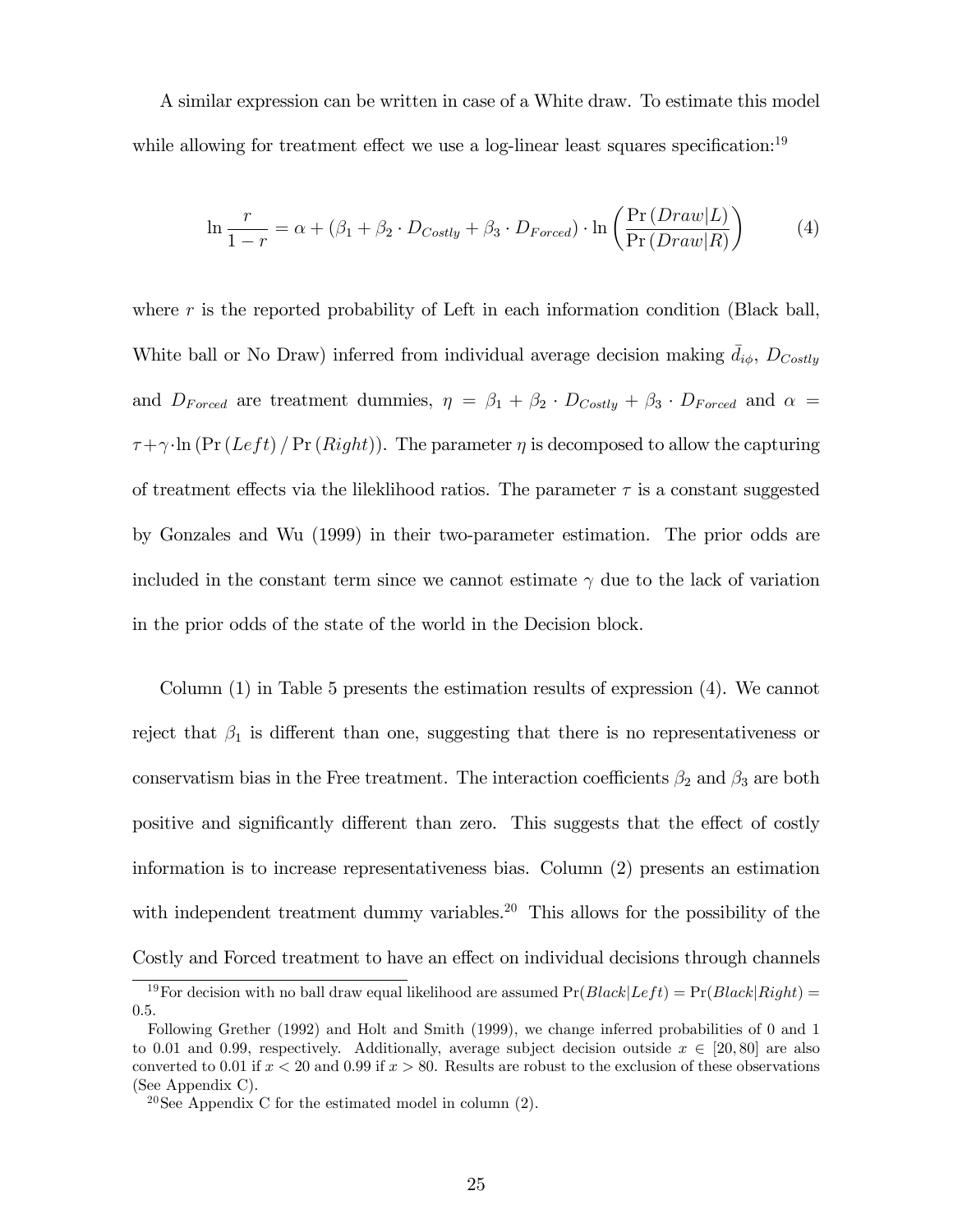|                                       |           | Model     |
|---------------------------------------|-----------|-----------|
|                                       | 1         | (2)       |
| $\beta_1$ (Likelihood ratio)          | $1.19***$ | $1.20***$ |
|                                       | (0.16)    | (0.16)    |
| $\beta_2$ (Likelihood ratio x Costly) | $0.55***$ | $0.53**$  |
|                                       | (0.26)    | (0.26)    |
| $\beta_3$ (Likelihood ratio x Forced) | $0.64**$  | $0.64***$ |
|                                       | (0.31)    | (0.32)    |
| Costly                                |           | $-0.08$   |
|                                       |           | (0.09)    |
| Forced                                |           | 0.02      |
|                                       |           | (0.11)    |
| Constant                              | $-0.24\,$ | $-0.21\,$ |
| N                                     | 443       | 443       |

Table 5: Representativeness bias and treatment effects Note: Clustered standard errors used. \*\*\*/\*\*/\* indicates significancelevel at the  $1\%/5\%/10\%.$ 

other than representativeness (i.e. through the constant  $\tau$  or the scope of the base rate bias  $\gamma$ ). We do not find a significant effect of treatment dummies on reported probability odds. Our estimation results support the preceding qualitative discussion on the possible channels through which sunk costs affect individual decision making. An intensification of representativeness bias following costly information is the most likely explanation of our results.

|                  |      | A Black draw A White draw No draw |      |
|------------------|------|-----------------------------------|------|
| <b>Benchmark</b> | 74   | 44                                | 58.5 |
| Free             | 66.8 | 41.8                              | 54.9 |
| Costly           | 71.2 | 38                                | 56.1 |
| Forced           | 714  | 35.3                              | 56   |

Table 6: Treatment averages

A natural concern is that selection is the driving force behind the difference between the Costly and Free treatments. That is, the two samples are not identical as subjects who choose to pay for information may differ in many dimensions from those who are only willing to observe information at no cost. The average decision in the Free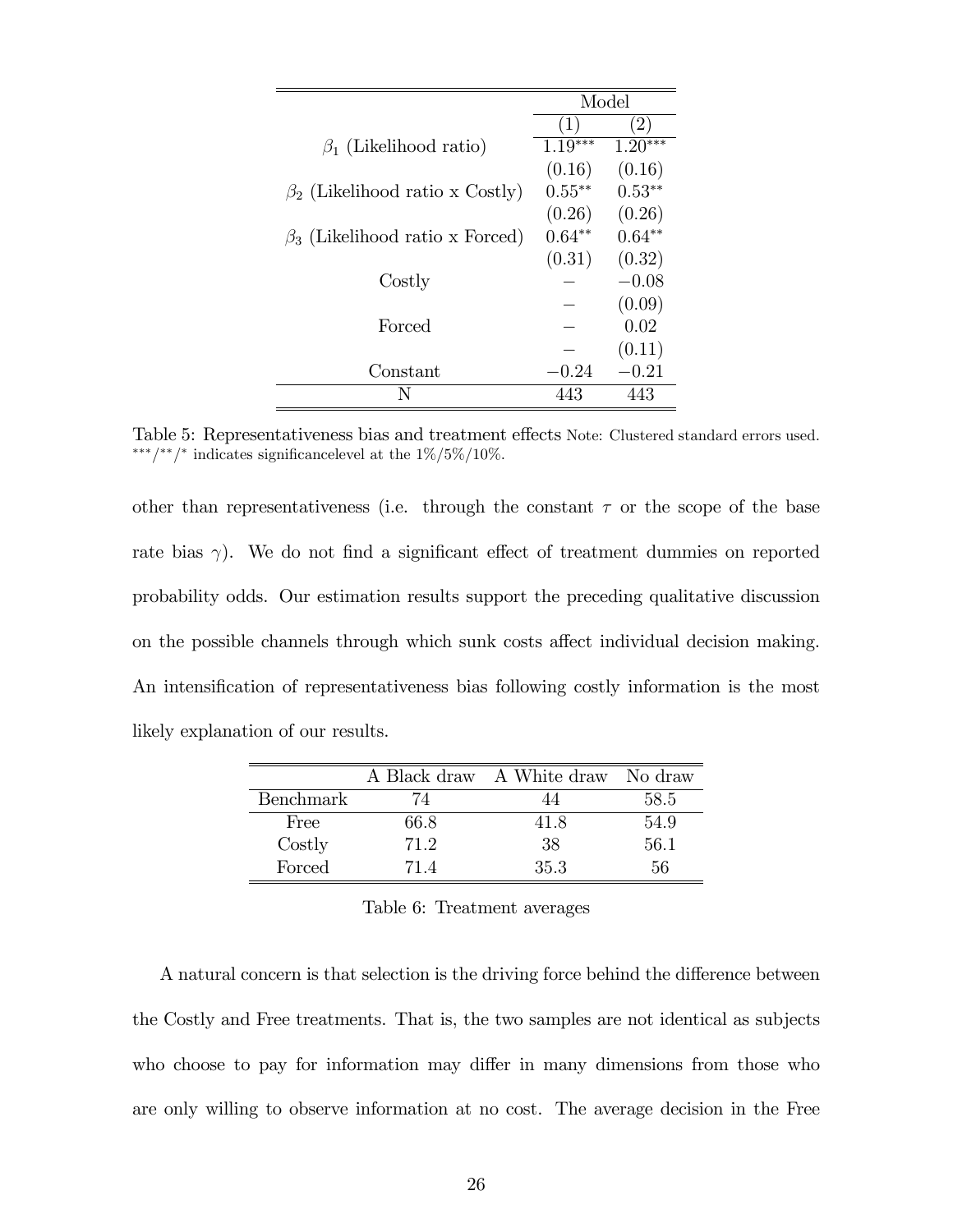treatment can then be perceived as a weighted average of two sub-groups: those who are willing to pay for information and those who are not. The average decision in the Costly treatment after a ball draw is the outcome of only the paying subjects' decisions. However, selection can not play a part in the differences between the Free and the Forced treatments as evidenced by the similar information acquisition rates in Table 3. Any difference in decision making should thus be attributed to the difference in cost incurred by the subjects between these two treatments. Selection effects are further discussed in the following sub-section.

We now turn to decision optimality across treatments, where we define optimality as the absolute distance from the Bayesian benchmark. Table 6 presents the treatment means by information condition. We observe that the average decision in the Free treatment is the most optimal after a White draw, but the least optimal after a Black draw.

Result 2: Costly information does not necessarily lead to a more optimal use of information.

We conclude that depending on the state of the world, costly information may improve or worsen a subject's performance. This is a result of the "push" towards the extremes that costly information induces. After a Black draw, as subjects tend to under-update new information in the Free treatment, costly information leads to a more optimal decision. In case of a White draw, where subjects over-update, costly information leads to a less optimal decision. $^{21}$ 

 $21$ Considering Result 2 in light of Thaler's (1980) explanation of sunk cost, it might be surprising at first look that increased effort can lead to a less optimal result. Still, similar observations in the literature exist which demonstrate that more effort can lead to lesser performance (e.g. Camerer and Hogarth 1999, Ariely et al. 2009, Leuven et al. 2011).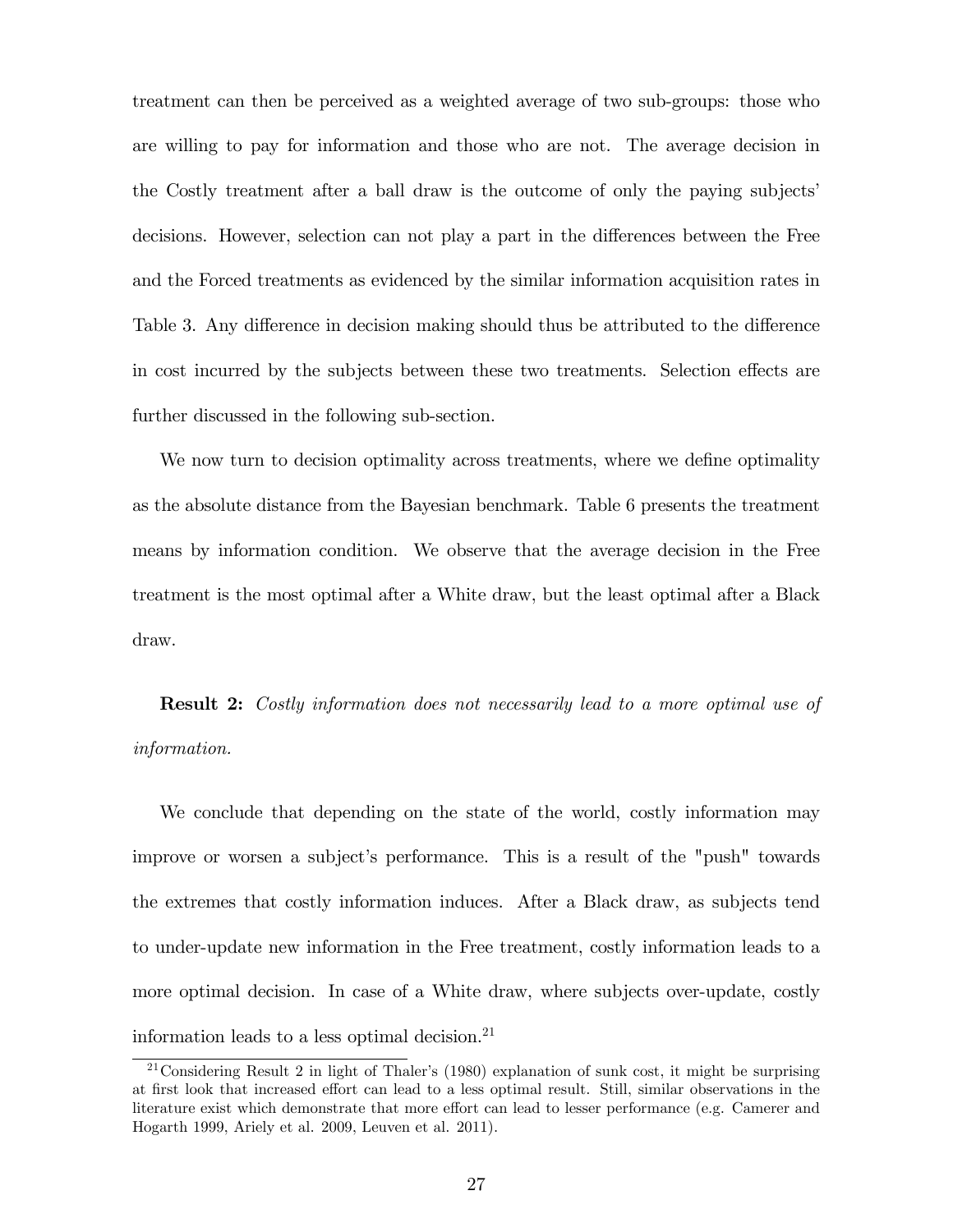#### 3.3 Selection effects

This sub-section extends the analysis to include the type variables described in Subsection  $2.2^{22}$  Table 7 presents summary statistics for subjects for which Identification block data is available. Type 1 subjects are defined as those who choose neither to draw a ball when it is free nor when it is costly. Type 2 subjects are defined as those who choose to draw a ball when it is free but rather not draw a ball when it is costly. Type 3 subjects are defined as those who always choose to draw a ball. Type 0 subjects are inconsistent. They choose to draw a ball when it is costly but not when it is free. There are no significant differences in the proportion of subject types across treatments.

|            | Free   | Costly | Forced |
|------------|--------|--------|--------|
| N          | 43     | 40     | 36     |
| $%$ Type 0 | $2\%$  | $0\%$  | $3\%$  |
| $%$ Type 1 | 14\%   | 15%    | 17%    |
| $%$ Type 2 | 47%    | 43\%   | 42\%   |
| $%$ Type 3 | $37\%$ | 43%    | 39%    |

Table 7: Type distribution by treatment

Figure 6 presents aggregate average decisions by subject type, treatment and ball draw.<sup>23</sup> Note that this stratification lowers our sample sizes and results in a lower power of statistical tests. As a result, in this sub-section we use the 10% level as the threshold for qualitative statements about statistical significance. Average decisions of Type 3 subjects after a White draw are significantly lower in the Forced and Costly treatment than in the Free treatment (MWW:  $p = 0.08$  and  $p = 0.09$ , respectively). No significant differences are found for Type 3 subjects after a Black draw. Type 2 average

 $^{22}$ We use data for the 119 subjects who participated in sessions with the Identification block. Moreover, some subjects never drew a ball, and thus the number of subjects used is  $N = 99$  for a Black draw and  $N = 96$  for a White draw.

 $^{23}$ Type 0 and Type 1 are not presented since our sample size for these subject types is very small. See Table 12 in the Appendix C for aggregate means of all subject types with standard errors.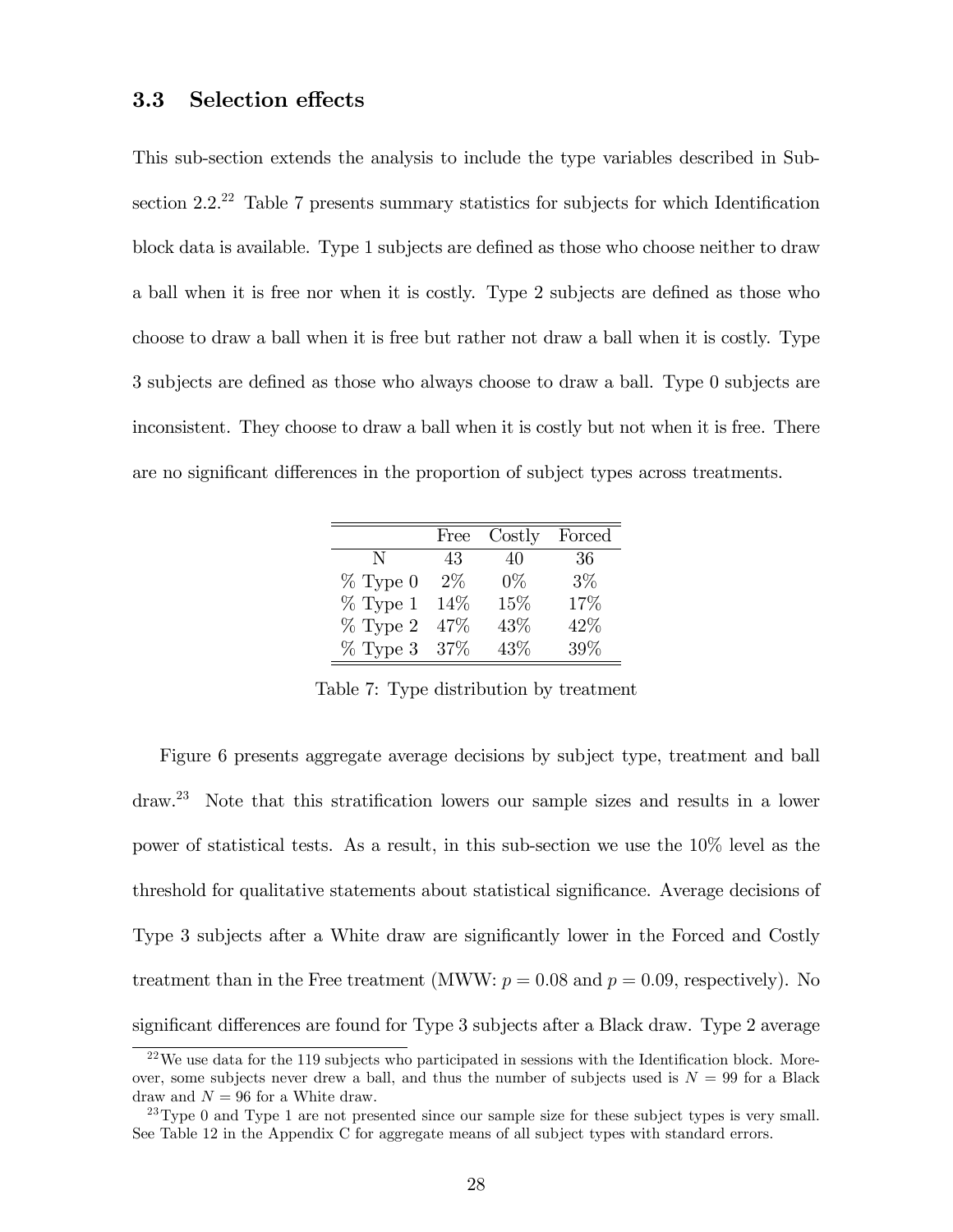

Figure 6: Average decision by subject type.

decisions after a White draw are not significantly different across the treatments despite the observable differences in the figure. Type 2 differences in average decisions after a Black draw between the Free and Forced and the Costly and Forced treatments are borderline insignificant (MWW:  $p = 0.11$  and  $p = 0.12$ , respectively). We thus find some, though not entirely significant, evidence of differences between Type 2 and 3 subjects in decision making across treatments. Type 2 subjects, when occasionally deciding to purchase information, act similarly in Free and Costly. Type 3 subjects, on the other hand, act differently (after a White draw) in Free and Costly. In the Forced treatment both types make similar decisions.

We now turn to parametric analysis to further our understanding of subjects' types on decision making. The following model is estimated:

$$
\bar{d}_{i\phi} = \alpha + \beta_1 \cdot D_{i\phi}^{Costly} + \beta_2 \cdot D_{i\phi}^{Costly} \cdot D_{i\phi}^{Type\ 2} + \beta_3 \cdot D_{i\phi}^{Forced} \tag{5}
$$
\n
$$
+ \beta_4 \cdot D_{i\phi}^{Type\ 1} + \beta_5 \cdot D_{i\phi}^{Type\ 2} + X_{i\phi}' \cdot \gamma + \epsilon_{i\phi}
$$

where the dependent variable  $d_{i\phi}$  and the subscripts i and  $\phi$  are as defined in equation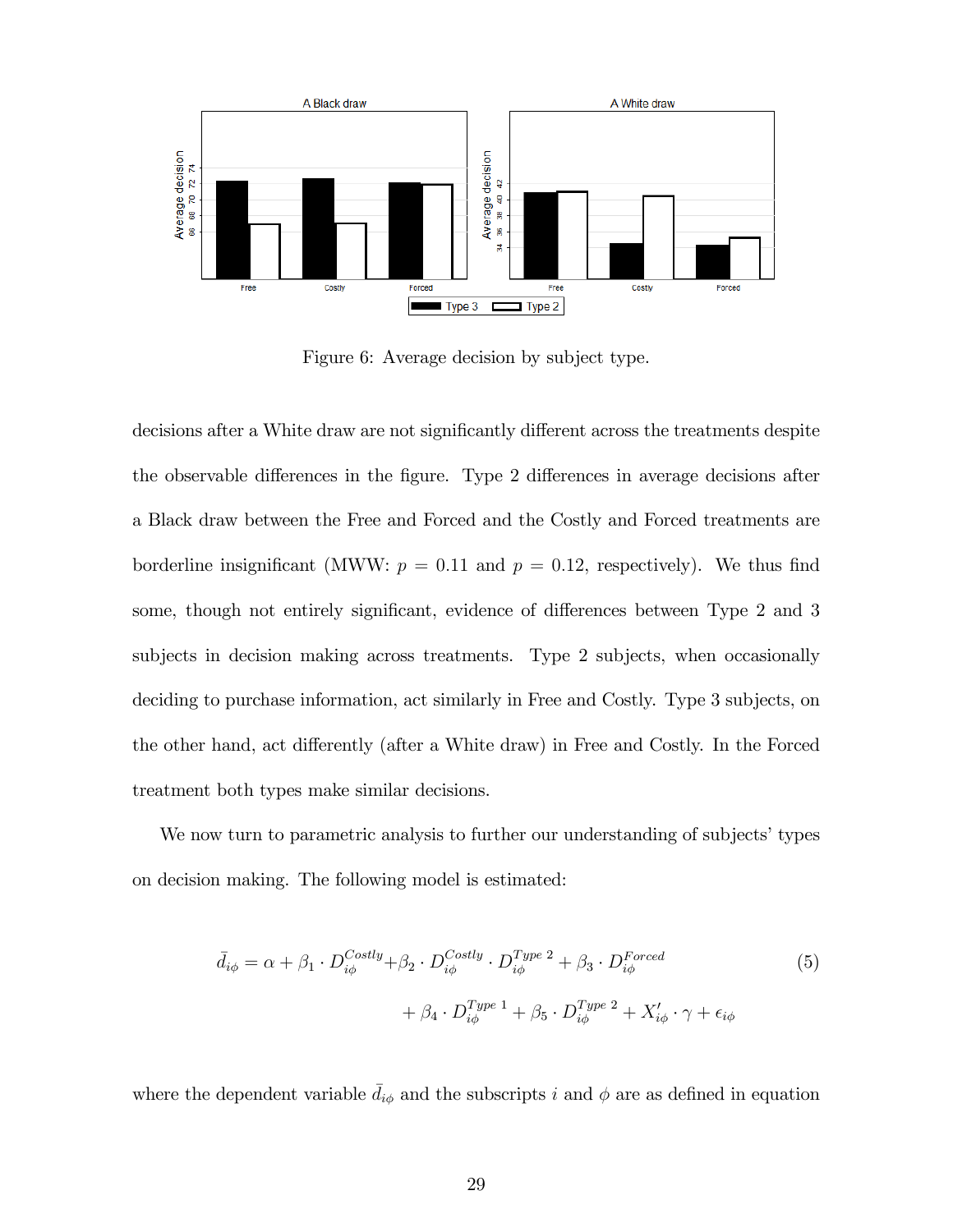(1).  $D^{Costly}$  and  $D^{Forced}$  are treatment dummies and  $D^{Type 1}$  and  $D^{Type 2}$  are subject type dummies. The vector of control variables  $X$  includes gender, mathematical knowledge and risk aversion. Table 8 presents OLS regression coefficients over decisions made after a Black draw and after a White draw for different combinations of independent variables. Columns (4) and (8) present results with the addition of an interaction term between Costly and Type 2 (CT2). This interaction term is added in order to account for the difference shown in Figure 6 between the average decisions made by Type 2 and Type 3. The baseline is Type 3 subjects in the Free treatment. The results are consistent with the analysis done in Sub-section 3.2 for the effect the Costly and Forced treatments. Costly and Forced treatments shift decisions upwards after a Black draw and downwards after a White one.<sup>24</sup>

The effect of the Forced treatment is stronger than the Costly treatment in both draws though the difference is not found to be significant (Wald test,  $p = 0.33$ ). This is the opposite effect of what we would expect to find if subject selection in the Costly treatment was important. If the difference in average decision making between Free and Costly was driven by those subjects who choose to purchase costly information then any change between these treatments must be larger than the difference between the Free and Forced treatments. The reason is that the average decision making in the Forced treatment is the weighted average of those subjects who voluntarily buy costly information and those who do not. It is thus the cost of information itself that directly affects subject behavior.

#### **Result 3:** Observed differences are not driven by selection.

<sup>&</sup>lt;sup>24</sup>See Table 13 and Table 14 in the Appendix C for regression results including controls and for decisions made after No draw.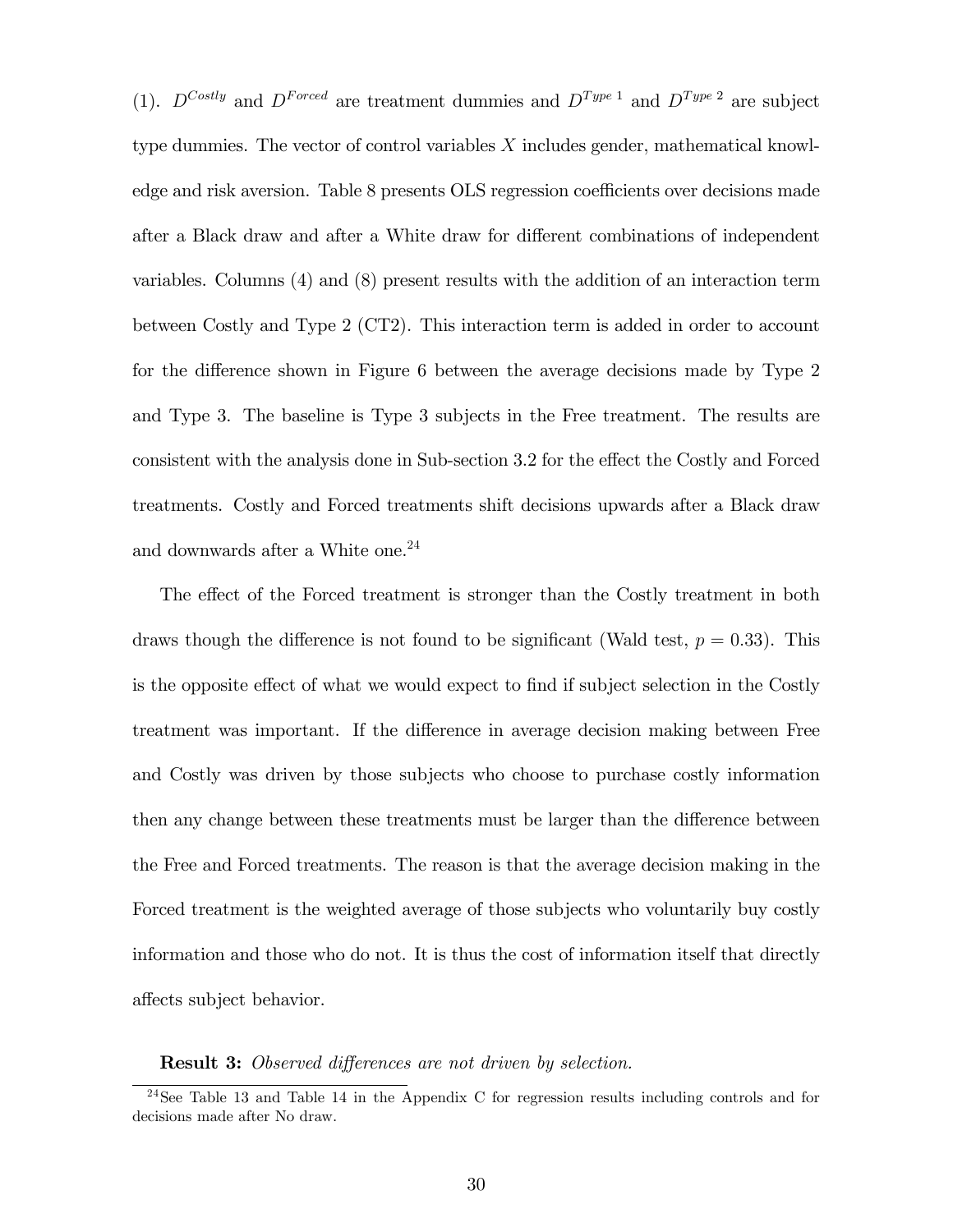|                                               | $\circledS$                  | $-8.16***$       | $\begin{array}{l} (3.07)\\ 3.65\\ (4.00)\\ (2.51)\\ (2.51)\\ (3.45^{**}\\ (4.55)\\ (1.32^{**}\\ (4.55)\\ (2.60)\\ (2.60)\\ (3.94 \end{array}$                                                                                                                                                                                                 |                 |             |        |                                                                                                               |                 |                                                                                         |        |        |                  | $\operatorname{Yes}$                                          | $96\,$ |
|-----------------------------------------------|------------------------------|------------------|-----------------------------------------------------------------------------------------------------------------------------------------------------------------------------------------------------------------------------------------------------------------------------------------------------------------------------------------------|-----------------|-------------|--------|---------------------------------------------------------------------------------------------------------------|-----------------|-----------------------------------------------------------------------------------------|--------|--------|------------------|---------------------------------------------------------------|--------|
|                                               | $\widetilde{C}$              |                  | $-6.44***$<br>$(2.29)$<br>$-7.28***$                                                                                                                                                                                                                                                                                                          |                 |             |        |                                                                                                               |                 | $\begin{array}{c} (2.48) \\ 9.68^{**} \\ (4.54) \\ 1.18 \\ (2.15) \\ 39.47 \end{array}$ |        |        |                  | $\sqrt{\gamma}$                                               | 96     |
| A White $\frac{\mathrm{draw}}{\mathrm{draw}}$ |                              |                  | $\frac{1}{10}$<br>$\frac{1}{10}$<br>$\frac{1}{10}$<br>$\frac{1}{10}$<br>$\frac{1}{10}$<br>$\frac{1}{10}$<br>$\frac{1}{10}$<br>$\frac{1}{10}$<br>$\frac{1}{10}$<br>$\frac{1}{10}$<br>$\frac{1}{10}$<br>$\frac{1}{10}$<br>$\frac{1}{10}$<br>$\frac{1}{10}$<br>$\frac{1}{10}$<br>$\frac{1}{10}$<br>$\frac{1}{10}$<br>$\frac{1}{10}$<br>$\frac{1$ |                 |             |        |                                                                                                               |                 |                                                                                         |        |        |                  | $\sqrt{\frac{\text{Ves}}{96}}$                                |        |
|                                               |                              |                  | $\frac{(5)}{(-6.05)}$<br>$(-2.49)$<br>$-6.94$<br>$-6.94$<br>$-1$<br>$(-1)$<br>$(-1)$<br>$(-1)$<br>$(-1)$<br>$(-1)$<br>$(-1)$<br>$(-1)$<br>$(-1)$<br>$(-1)$<br>$(-1)$<br>$(-1)$<br>$(-1)$<br>$(-1)$                                                                                                                                            |                 |             |        |                                                                                                               |                 |                                                                                         |        |        |                  | $\sqrt{2}$                                                    | 96     |
|                                               | $\left( \frac{4}{5} \right)$ | $\frac{2.99}{2}$ | $(2.31)$<br>$-3.58$<br>$(3.43)$<br>$3.47^*$<br>$(2.09)$<br>$-12.90^{***}$<br>$(3.64)$<br>$(1.92)$<br>$(2.19)$<br>$74.56$                                                                                                                                                                                                                      |                 |             |        |                                                                                                               |                 |                                                                                         |        |        |                  |                                                               | 99     |
| A Black draw                                  | $\odot$                      |                  | $\frac{1.32}{(1.91)}$                                                                                                                                                                                                                                                                                                                         |                 |             |        | $\begin{array}{r} -1 \\ 3.46^* \\ (2.09) \\ -13.20^{***} \\ (3.62) \\ -3.01^* \\ (1.80) \\ 75.09 \end{array}$ |                 |                                                                                         |        |        |                  | $\overline{Y}$ es                                             | 99     |
|                                               | $\widehat{2}$                | 2.51             | (2.13)                                                                                                                                                                                                                                                                                                                                        |                 | $-70.1$     |        | (2.27)                                                                                                        |                 |                                                                                         |        | 111200 |                  | $\operatorname*{Yes}% \left( X\right) \subset\left( X\right)$ | 99     |
|                                               |                              | 88               | .34)<br>$\stackrel{\textstyle\rm{c}}{\simeq}$                                                                                                                                                                                                                                                                                                 | $\mathbf{L}$    | $\mathsf I$ |        | $3.92^*$<br>(2.17)                                                                                            |                 |                                                                                         |        |        |                  | $\zeta$                                                       | 99     |
|                                               |                              | Costly           |                                                                                                                                                                                                                                                                                                                                               | CT <sub>2</sub> |             | Forced |                                                                                                               | ${\rm Type\ 1}$ |                                                                                         | Type 2 |        | Constant $67.94$ | Controls                                                      |        |

| $\ddot{\phantom{0}}$<br>$\overline{a}$                                                                                                                                                                                                                                                                                                                                                                                                                                                                       |                                                                          |
|--------------------------------------------------------------------------------------------------------------------------------------------------------------------------------------------------------------------------------------------------------------------------------------------------------------------------------------------------------------------------------------------------------------------------------------------------------------------------------------------------------------|--------------------------------------------------------------------------|
| 30 <sub>n</sub><br>$\begin{array}{c} \rule{0pt}{2.5ex} \rule{0pt}{2.5ex} \rule{0pt}{2.5ex} \rule{0pt}{2.5ex} \rule{0pt}{2.5ex} \rule{0pt}{2.5ex} \rule{0pt}{2.5ex} \rule{0pt}{2.5ex} \rule{0pt}{2.5ex} \rule{0pt}{2.5ex} \rule{0pt}{2.5ex} \rule{0pt}{2.5ex} \rule{0pt}{2.5ex} \rule{0pt}{2.5ex} \rule{0pt}{2.5ex} \rule{0pt}{2.5ex} \rule{0pt}{2.5ex} \rule{0pt}{2.5ex} \rule{0pt}{2.5ex} \rule{0$<br>י<br>ג<br>Į<br>rached the children code to<br>$\frac{1}{2}$<br>$\frac{1}{2}$<br>;<br><<br><<br>ś<br>į | I<br>$\sim$ $\sim$ $\sim$ $\sim$ $\sim$<br>$\frac{1}{2}$<br>こうしゅう<br>;   |
| $\ddot{\phantom{0}}$<br>֖֖֖֖֚֚֚֚֚֚֚֝֬֝֝<br>֧֚֝<br>֧֪֚֝<br>į<br>$\sum_{i=1}^{n}$                                                                                                                                                                                                                                                                                                                                                                                                                              | $\frac{1}{2}$<br>¢<br>$\frac{1}{2}$<br>ī                                 |
| $\sim$ 2. Porpacion ragulte by ball draw $N$<br>Villa La La La<br>TAMIN J. TOTT                                                                                                                                                                                                                                                                                                                                                                                                                              | ֦<br>not included in the analyzic Robic-<br>$1 - 1 - 1$<br>$\frac{1}{4}$ |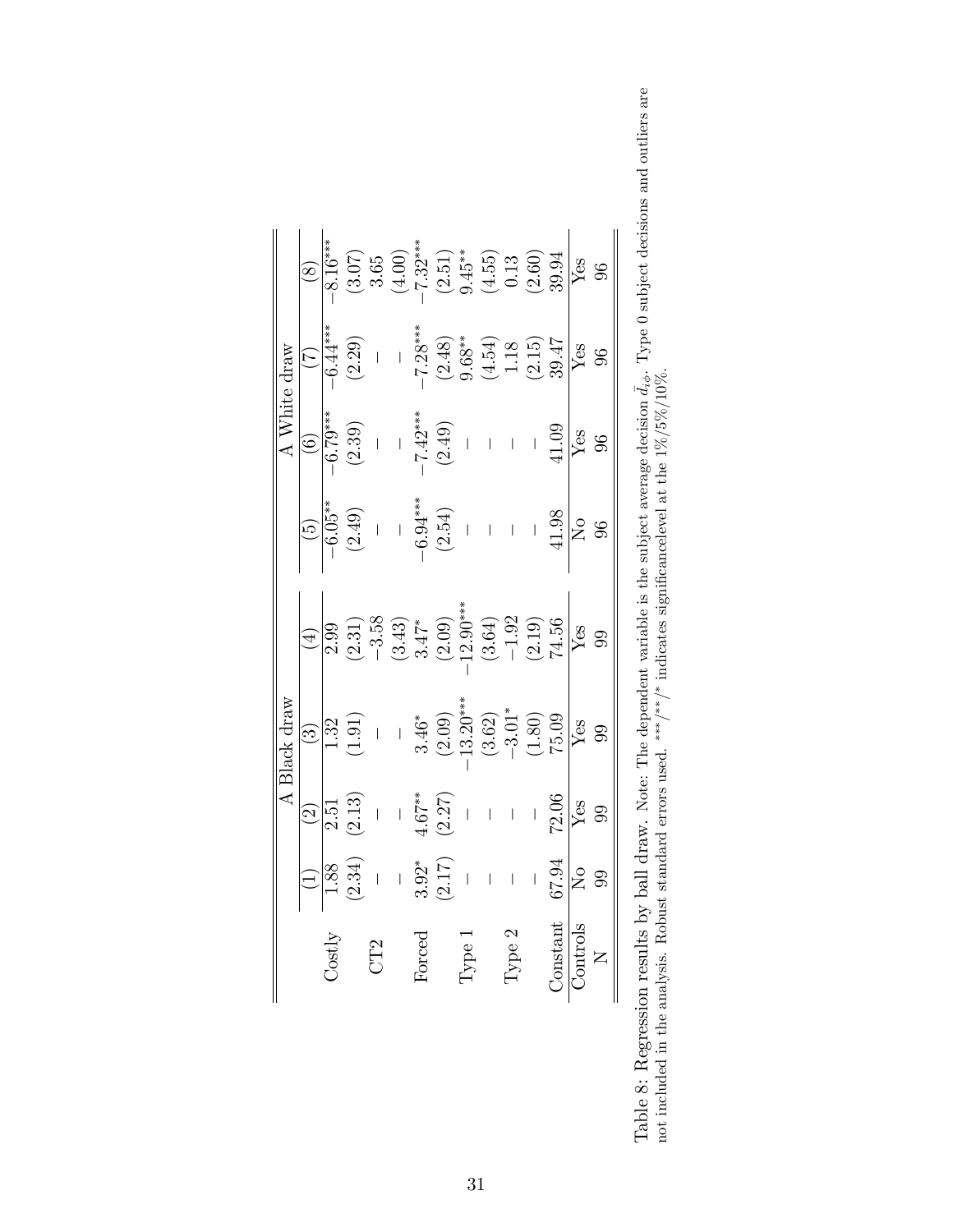Using Figure 6, we can attempt to explain why a stronger deviation is observed in Forced than in Costly. To do so, we focus our attention on the behavior of Type 2 subjects.<sup>25</sup> Type 2 subjects' average decision after both a Black and a White draw are similar in the Free and Costly treatments and only shift in the Forced treatment. This is consistent with our type dichotomy if we consider Type 2 subjects' behavior in the Costly treatment as an exploratory one, investigating the benefits and costs of opting for a ball draw. Such "testing of the waters" may be less affected by the cost of drawing a ball. Average decisions for Type 2 and Type 3 subjects should then be equal in Free and Forced while being different in Costly. This is indeed the case after a White draw but not entirely after a Black draw.<sup>26</sup> The weak effect of Costly in Table  $8$ is thus the average effect of Type 2 and Type 3 subjects. This also explains the weakly significant effect of the Type  $2$  dummy seen in Table 8. When adding the interaction term CT2 the shift in decision making after both Costly and Forced becomes highly similar. Additionally, after a Black draw, the Type 2 dummy coefficient is no longer significant. Table 8 also exhibits significant differences between Type 3 and Type  $1$ subjects' performance. Using a Wald test we also find significant differences between Type 2 and Type 1 subjects (p-values: 0:09 after a White draw and 0:01 after a Black draw).

Result 4: Subjects who use freely available information (Type 2 and Type 3 subjects) perform similarly in the Free and Forced treatments and differently from subjects who do not (Type 1). Type 1 subjects substantially under-weigh new information.

 $^{25}$ Remember that though we define Type 2 subjects as those who are willing to draw a ball only at no cost, we still observe those subjects drawing a ball in the Costly treatment occasionally.

<sup>&</sup>lt;sup>26</sup>After a Black draw Type 3 subjects average decision is significantly higher than Type 2 subjects in the Free treatment (MWW:  $p = 0.07$ ).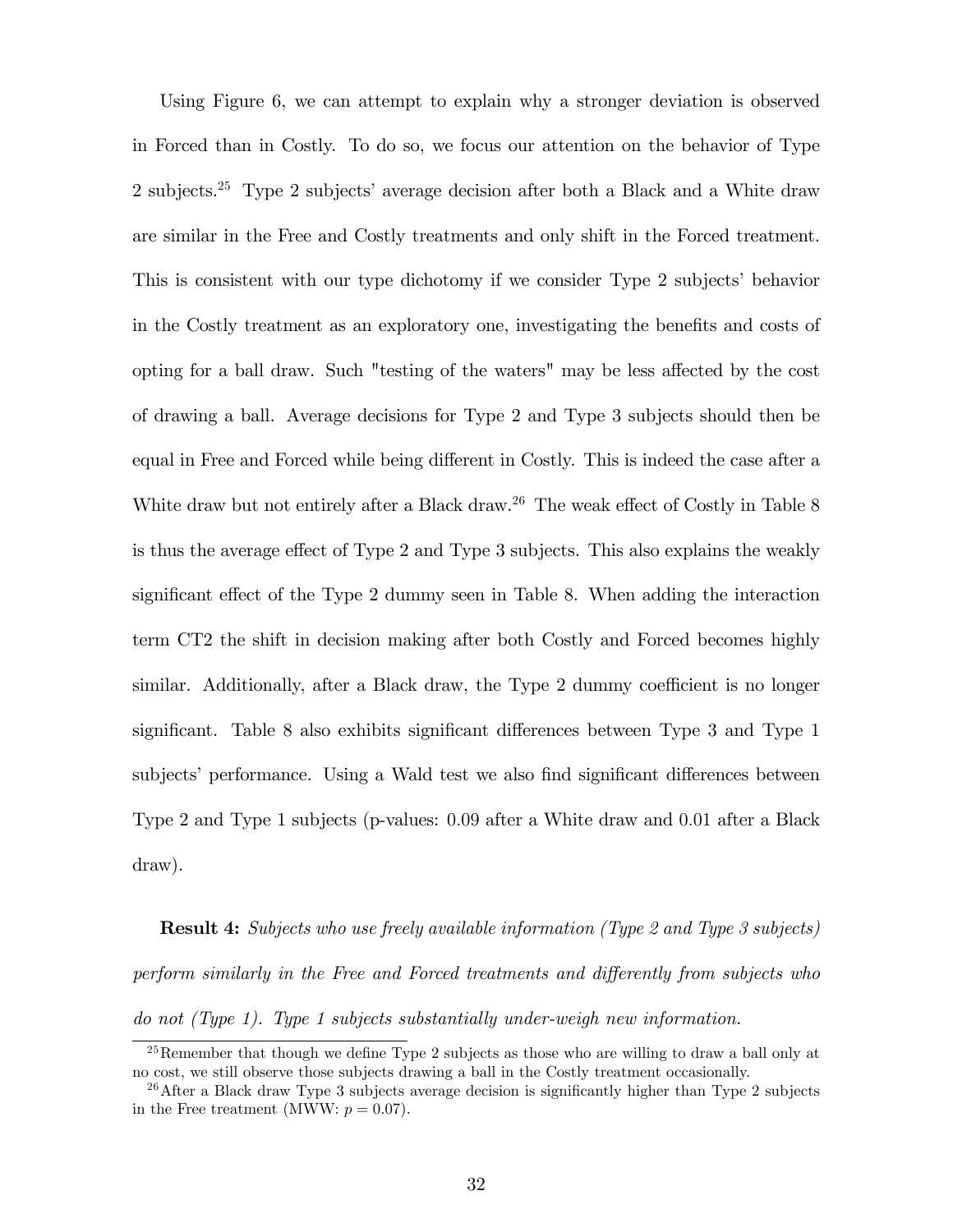The experimental results discussed in Sub-section 3.2 and Sub-section 3.3 are closely related. We show that the variance in the cost of information is the driver of our result using both the Forced treatment and by using the subject type data. We are thus able to evaluate the effect that subject heterogeneity, with respect to information purchasing decisions, has on our results. The change in behavior due to the cost of information is significant and systematic. Sunk cost effects are thus shown to have an effect on decision making in our experimental setting.

## 4 Pricing Information

In general, reliable and useful information is a lever towards better results. Our choice framework presents subjects with the opportunity of increasing expected gains through the incorporation of new information. In Sub-section 3.2 we observed that subjects put relatively more weight on information they had to pay for, but this does not always lead to better decisions. However, even if information always pushed subjects closer to the optimum, this would tell us little about the efficiency of using information. In other words, the gains realized from using information (because of higher-payoff choices due to reduced uncertainty) might not compensate the cost paid for it.<sup>27</sup> In this section we investigate this implicit trade-off using a small exercise that demonstrates how information should be priced (or subsidized) in order for it to be profitable for subjects. Hence, in this section we move our focus away from the effect of sunk costs to the efficiency gains obtained from using information.

To answer this question we compute the cost levels that would make subjects indif-

 $^{27}$ Recall that we priced information at roughly 60% of the expected gain of the Bayesian benchmark.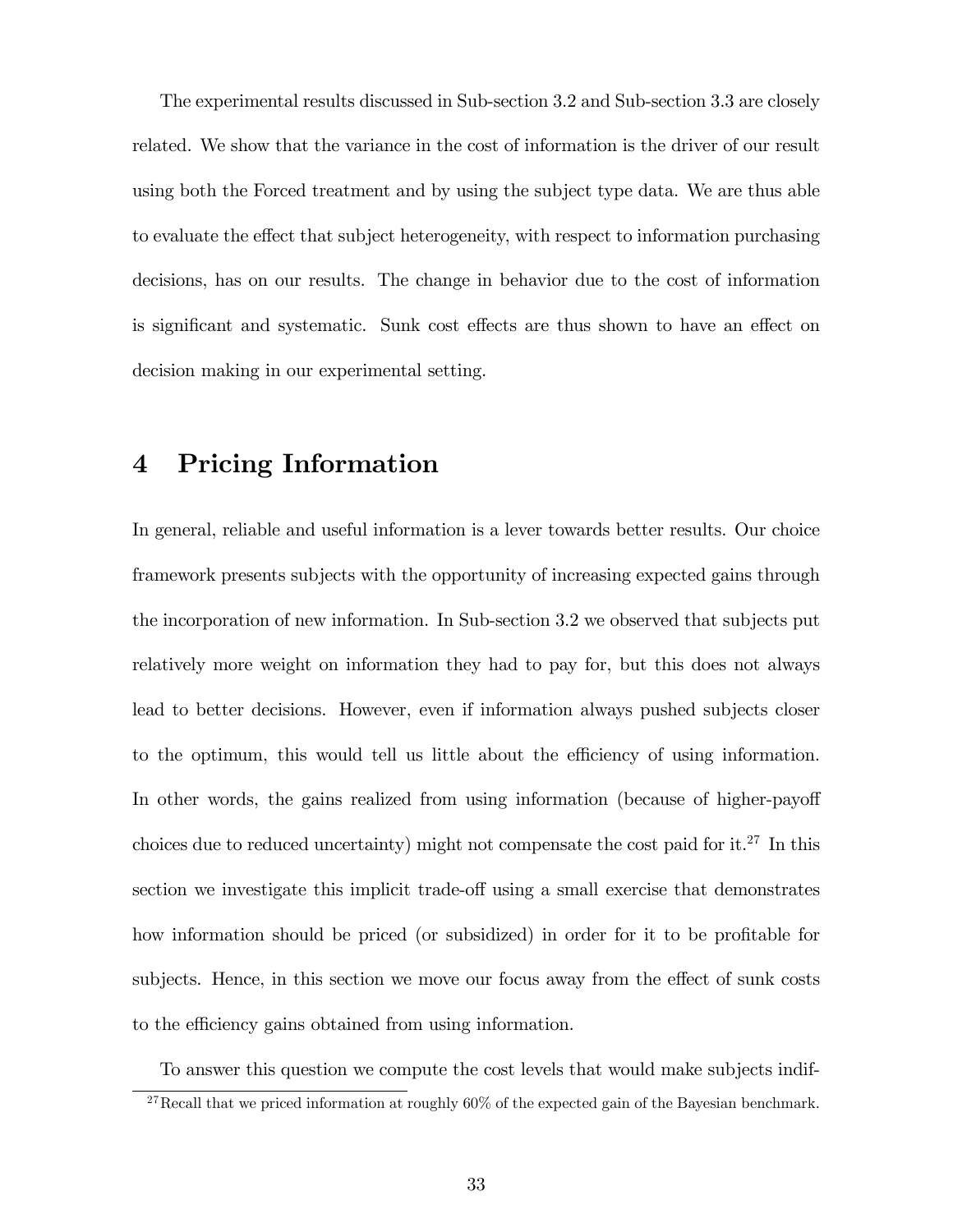ferent between paying for information and having no information. We use data from the Decision block in this analysis, and only from the Free and Forced treatments (the selection present in Costly complicates data interpretation as many subjects chose never to observe information - cf. Sub-section 3.1). We want to calculate the individual cost level  $c_i$  that makes the following equality hold:

$$
\sum_{\phi \in \{Black, White\}} \Pr(\phi) V(\bar{d}_{i\phi}) - c_i = V(\bar{d}_{i,No\ Draw})
$$

where  $V(\cdot)$  is the payoff that would result from implementing the average decision  $\bar{d}_{i,\phi}$ (as defined in equation 1) of each subject in the respective information condition.

Figure 7 presents a plot of the implied individual cost levels in ascending order. To be more precise,  $c_i$  is the cost level which would make subject i indifferent between facing one decision with paid information and one decision without information. This value is conditional on  $i$ 's average decisions in each information condition. We observe that the great majority of subjects should be willing to pay for information  $(c_i \geq 0)$ : only 10% would have to be subsidized  $(c_i < 0)$ . Moreover, 60% of our subjects have an implied cost level above 0.3, which means that information was priced in a beneficial way for the majority of them. A noteworthy aspect is the fact that Forced did not lead to a better overall use of information, as the distribution of  $c_i$  in this treatment follows the one in Free quite closely. The reason is that, as mentioned, subjects in Forced got very close to the optimum in case of a Black ball but overshot in case of a White ball (see Figure 4).

The main message from this exercise is that information pricing is far from trivial from a policy perspective due to the underlying trade-off. On the one hand, it can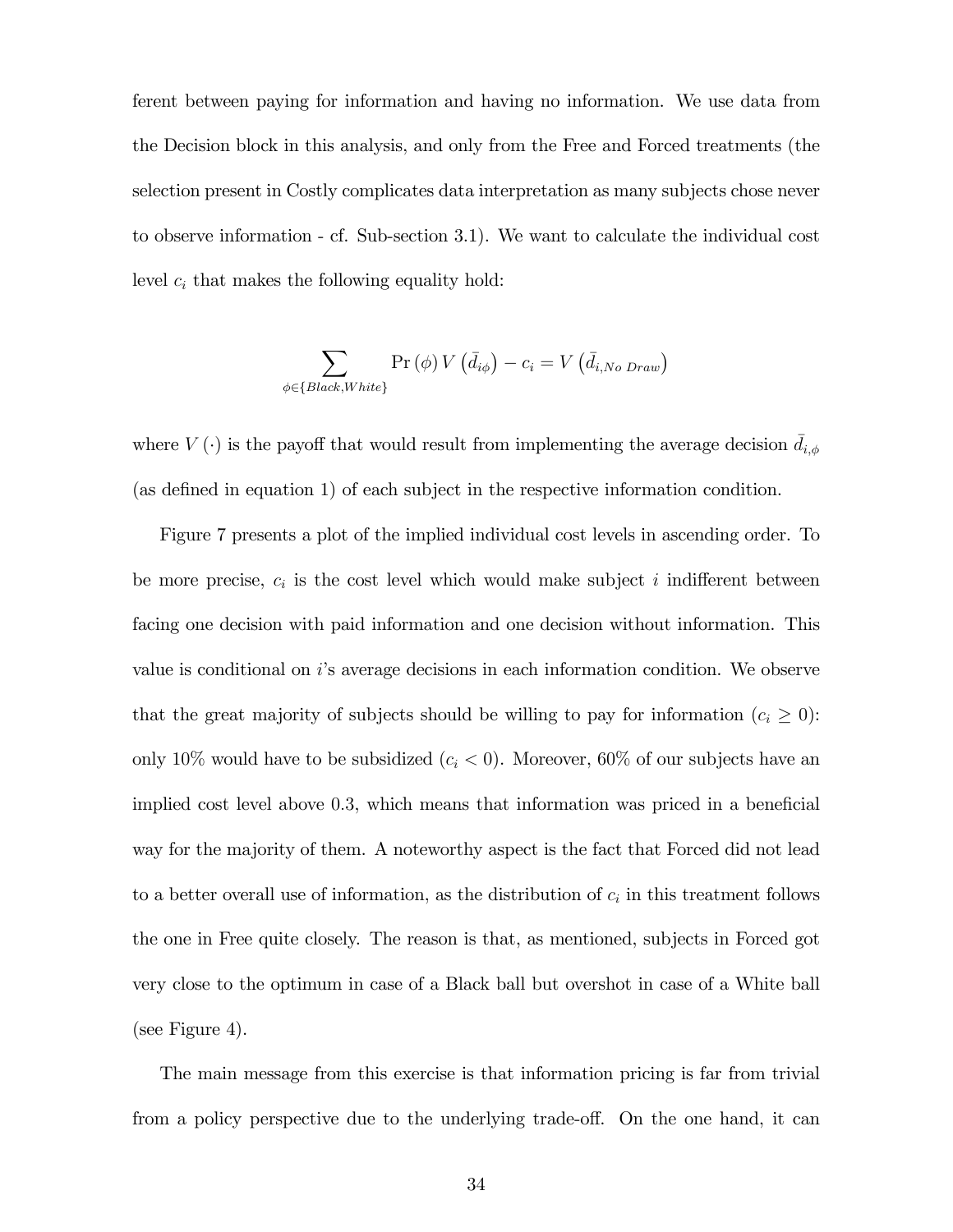

Figure 7: Implied cost levels. Note:  $N_{Free}=57$  and  $N_{Forced}=31$  as some subjects did not see a Black or a White balland. The observations of each treatment are equally spaced over the axis. The dashed line  $(0.3)$  is the price of information in the Decision block.

provide (the right) incentives if it leads to a better incorporation of information in decision making. On the other hand, individuals might end up worse off if the price paid for information cancels the benefits derived from reducing uncertainty.

## 5 Conclusion

This paper sets out to explore how individuals' use of information is affected by its cost. Standard economic theory posits that the cost of a given piece of information should not influence the way it is incorporated in updating beliefs, all else equal. We thus touch upon two known issues concerning individual decision making: the sunk cost fallacy and Bayesian updating. Individuals who are prone to sunk cost effects may behave differently after receiving information for free than after paying for it. Consequentially,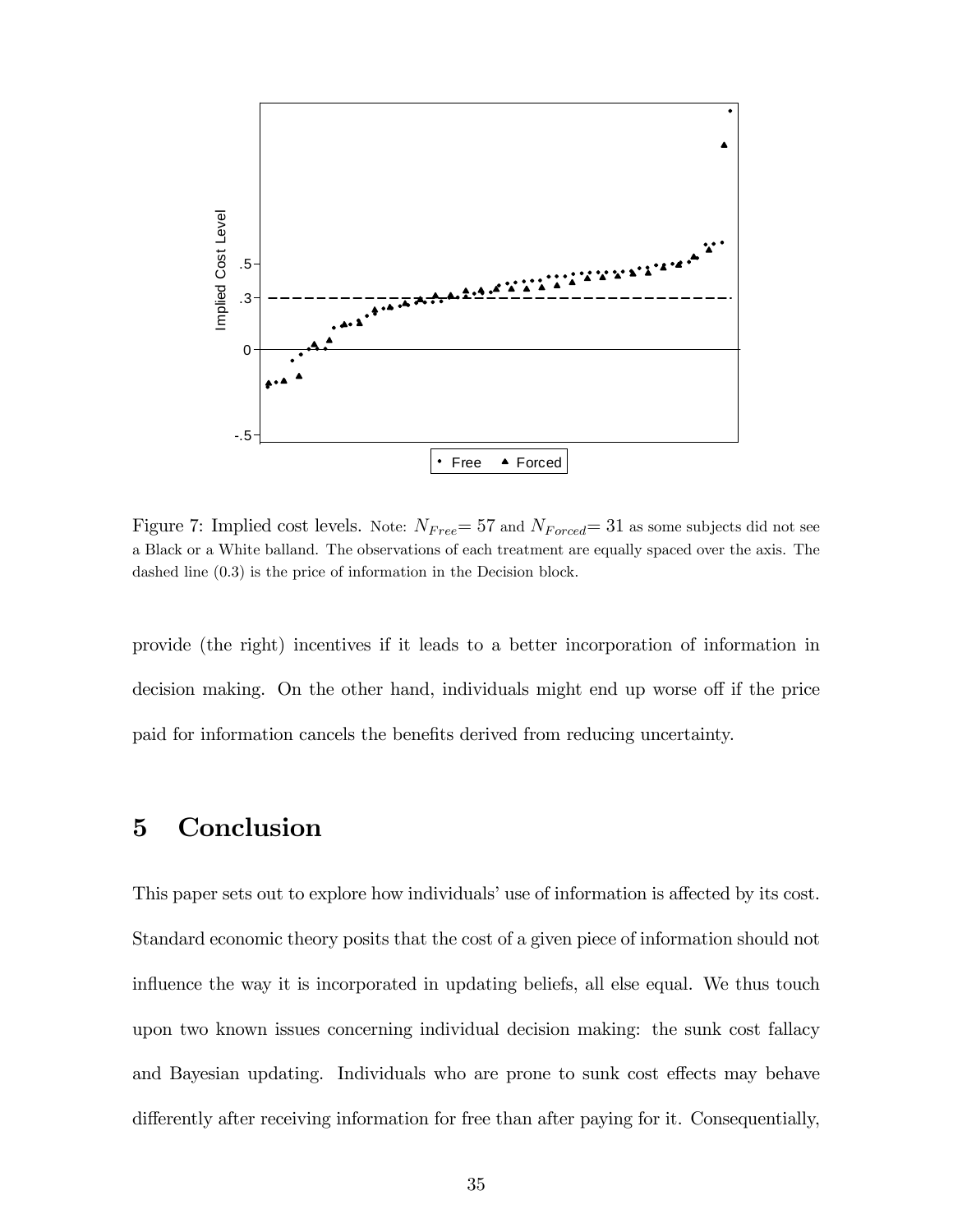sunk costs may have an effect on individual deviations from Bayesian updating. Biases in the updating of beliefs may thus be exacerbated or alleviated by costs.

To examine these issues we use a laboratory experiment which enables us to control for the selection problem which are often found in field data. That is, we control for the possibility that variations in the data are engendered by the difference in behavior between subjects who have high value of information and those with low value of information, rather than by the cost of information itself. We do so by using two independent procedures. First, we implement a treatment in which we force subjects to pay for information regardless of their willingness to use it. Second, we identify subjects' demand for costly information regardless of the treatment. We can then compare those subjects who choose to buy information when it is costly with those who do not.

We find significant sunk costs effect on individual decision making. Subjects who pay for information put higher weight on it relative to subjects who receive identical information at no cost. This effect leads to a shift of updated beliefs towards the extremes. Decision making with costly information can be closer to or further from the correct Bayesian updating compared to decision making with free information. If subjects under-update their beliefs using free information, then costly information "pushes" their decision closer to the optimum. In case the opposite occurs, i.e. subjects over-update with free information, then costly information "pushes" them further away from the optimal outcome.

Since placing a cost on information can be beneficial or harmful, this paper suggests that policy makers should consider the implications of providing costly information. This can be favorable as long as individuals under-update new information when it is provided freely. The downside of making information costly is that a trade-off exists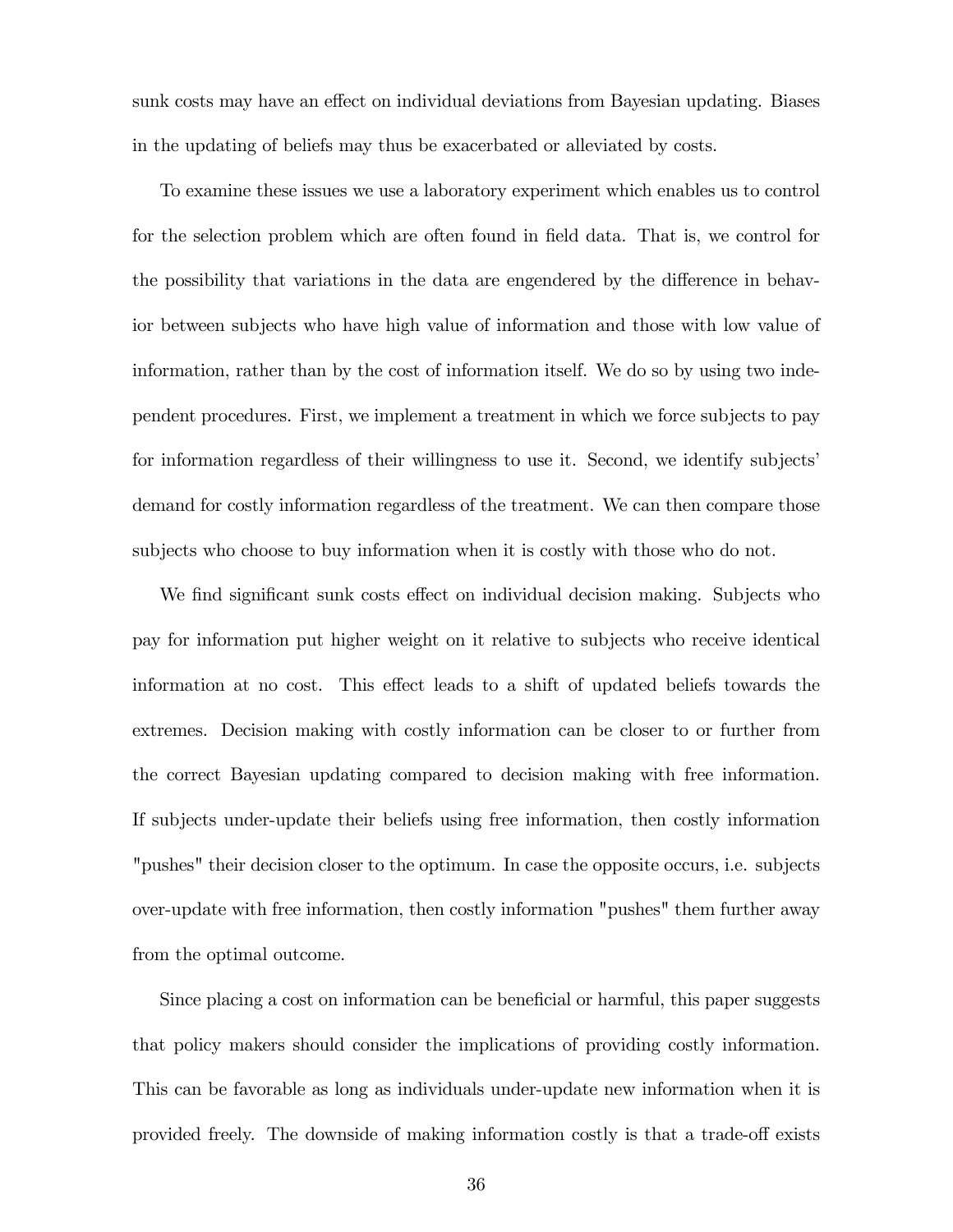between more optimal behavior and lower demand for information. To circumvent lower demand a policy maker can force a cost via a mandatory fee or tax on information. This fee must be directly related to the information such that an individual does not internalize the fee in advance, thus ignoring its association to the provided information. Our results may be of importance for experimental research on the value of information. Economists sometimes vary the cost of information across treatments in order to elicit subjects' value of information. Our paper shows that the cost of information itself can affect decision making.

Having shown the existence of sunk cost effects on the use of information, further examination may be of interest. A natural extension of this paper is to add treatments with differing information costs. For example, if lower costs are found to induce changes in behavior similar to the ones found in this paper, then using costly information may be useful also in cases where demand for information is sensitive to price.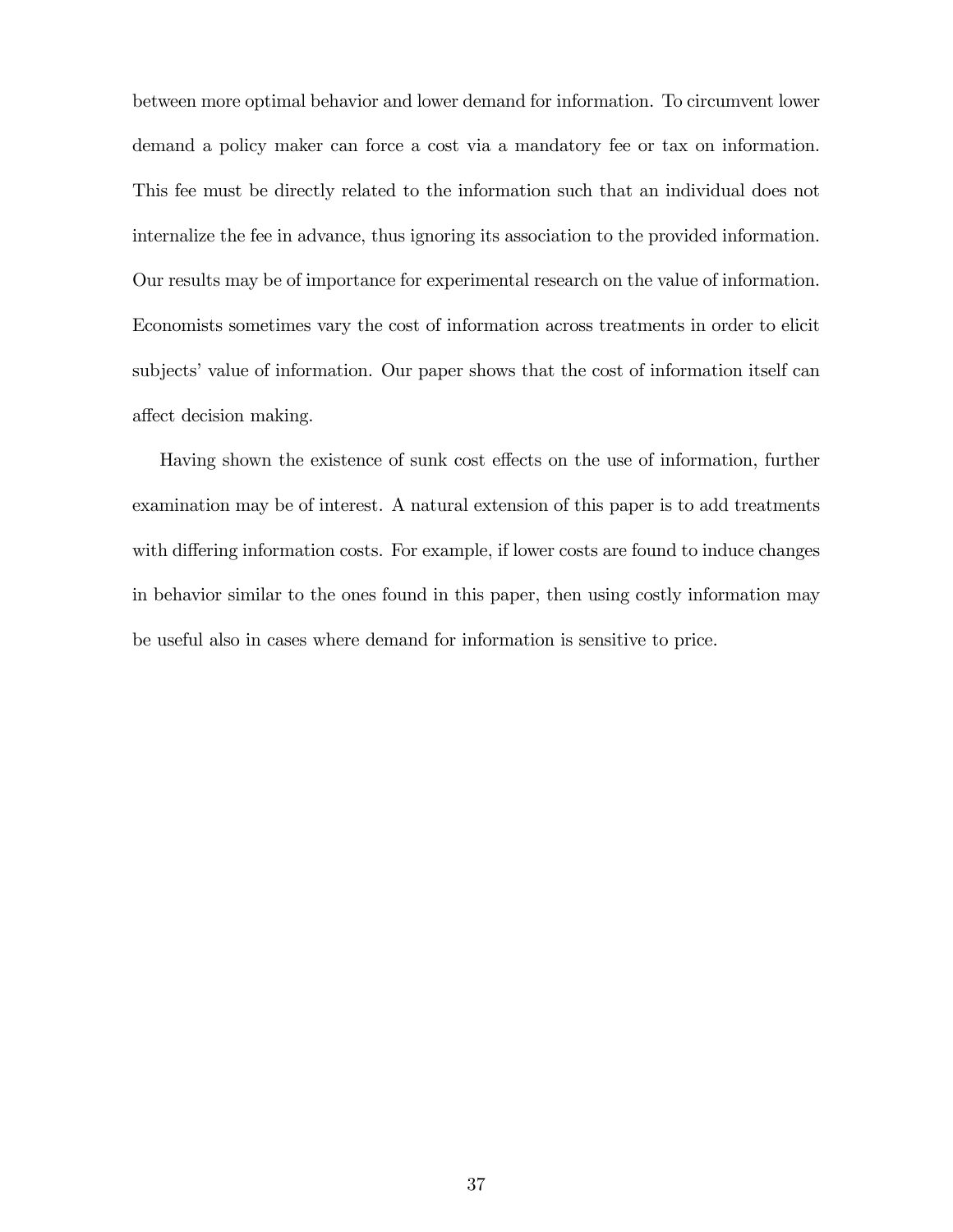## References

- Ariely, Dan, Uri Gneezy, George Loewenstein, and Nina Mazar (2009). "Large stakes and big mistakes." Review of Economic Studies, 76,  $451 - 469$ .
- Arkes, Hal R and Catherine Blumer (1985). "The psychology of sunk cost."  $Organ$ zational Behavior and Human Decision Processes,  $35, 124 - 140$ .
- Ashraf, Nava, James Berry, and Jesse M. Shapiro (2010). "Can higher prices stimulate product use? evidence from a field experiment in zambia." American Economic  $Review, 100, 2383–2413.$
- Borland, Jeff, Leng Lee, and Robert D. Macdonald (2011). "Escalation effects and the player draft in the afl." Labour Economics,  $18$ ,  $371 - 380$ .
- Camerer, Colin F. (1987). "Do biases in probability judgment matter in market? experimental evidence." American Economic Review, 77, 981.
- Camerer, Colin F. (1995). "Individual decision making." The Handbook of Experimental Economics, J. H. Kagel and A. E. Roth, eds., Princeton University Press, 587-703.
- Camerer, Colin F. and Robin M. Hogarth  $(1999)$ . "The effects of financial incentives in experiments: A review and capital-labor-production framework." Journal of Risk and Uncertainty, 19, 7–42.
- Camerer, Colin F. and Roberto A. Weber (1999). "The econometrics and behavioral economics of escalation of commitment: a re-examination of staw and hoang's nba data." Journal of Economic Behavior and Organization,  $39, 59 - 82$ .

Charness, Gary and Uri Gneezy  $(2010)$ . "Portfolio choice and risk attitudes: An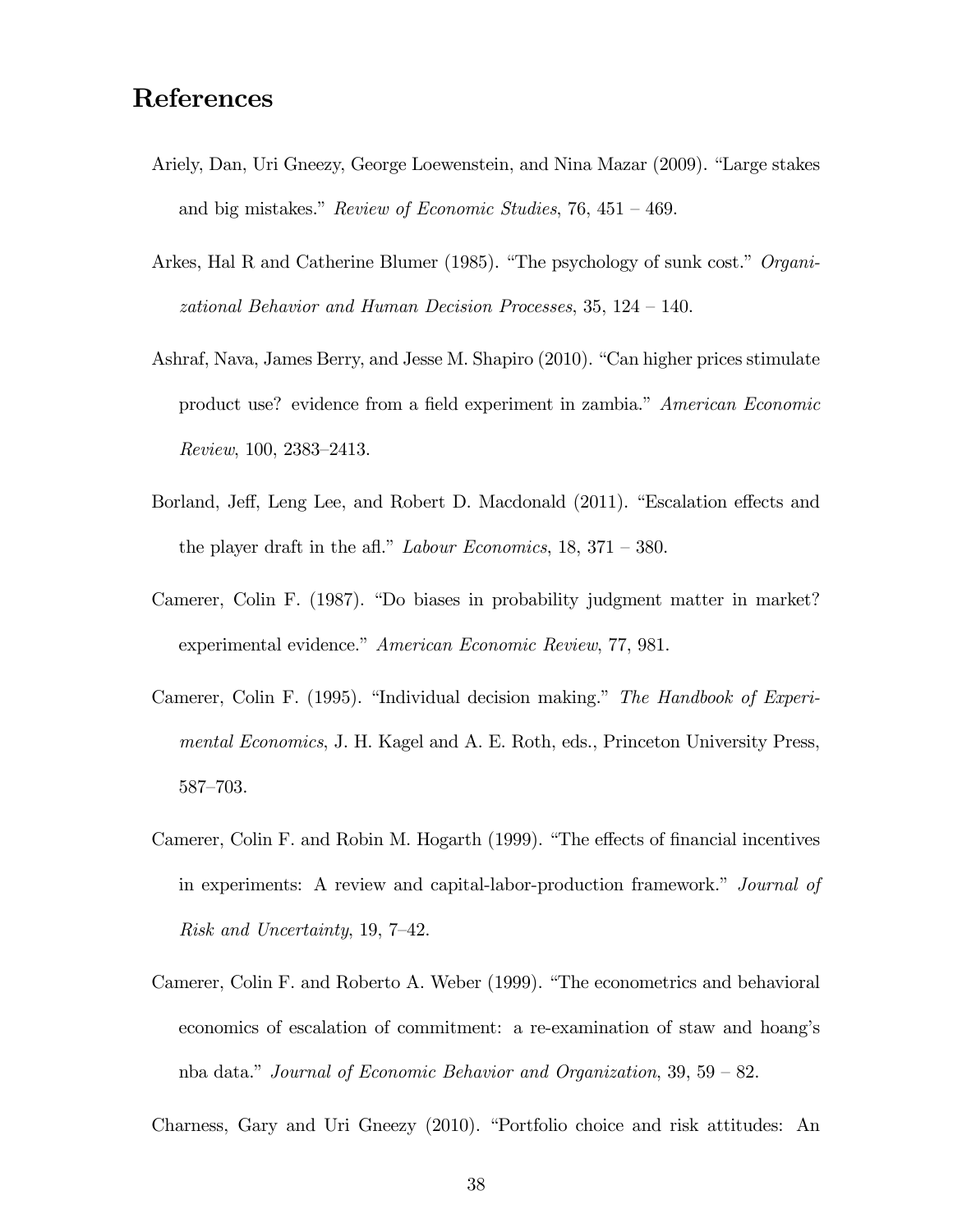experiment.." Economic Inquiry,  $48$ ,  $133 - 146$ .

- Cohen, Jessica and Pascaline Dupas (2010). "Free distribution or cost-sharing? evidence from a randomized malaria prevention experiment." Quarterly Journal of Economics,  $125, 1 - 45.$
- Cunha, Jr, Marcus and Fabio Caldieraro (2009). "Sunk-cost effects on purely behavioral investments." Cognitive Science, 33, 105–113.
- DellaVigna, Stefano (2009). "Psychology and economics: Evidence from the field." Journal of Economic Literature,  $47, 315-72$ .
- Duh, Rong R. and Shyam Sunder (1986). Incentives, Learning and Processing of Information in a Market Environment: An Examination of the Base-Rate Fallacy. Center for Economic and Management Research, University of Oklahoma.
- Eger, Carol and John Dickhaut  $(1982)$ . "An examination of the conservative information processing bias in an accounting framework." Journal of Accounting Research, 20, 711 – 723.
- El-Gamal, Mahmoud A. and David M. Grether (1995). "Are people bayesian? uncovering behavioral strategies." Journal of the American Statistical Association,  $90, 1137–1145.$
- Eyster, Erik  $(2002)$ . "Rationalizing the past: a taste for consistency." Job market paper, Oxford University.
- Fischbacher, Urs (2007). "z-tree: Zurich toolbox for ready-made economic experiments." Experimental Economics, 10, 171–178.

Friedman, Daniel, Kai Pommerenke, Rajan Lukose, Garrett Milam, and Bernardo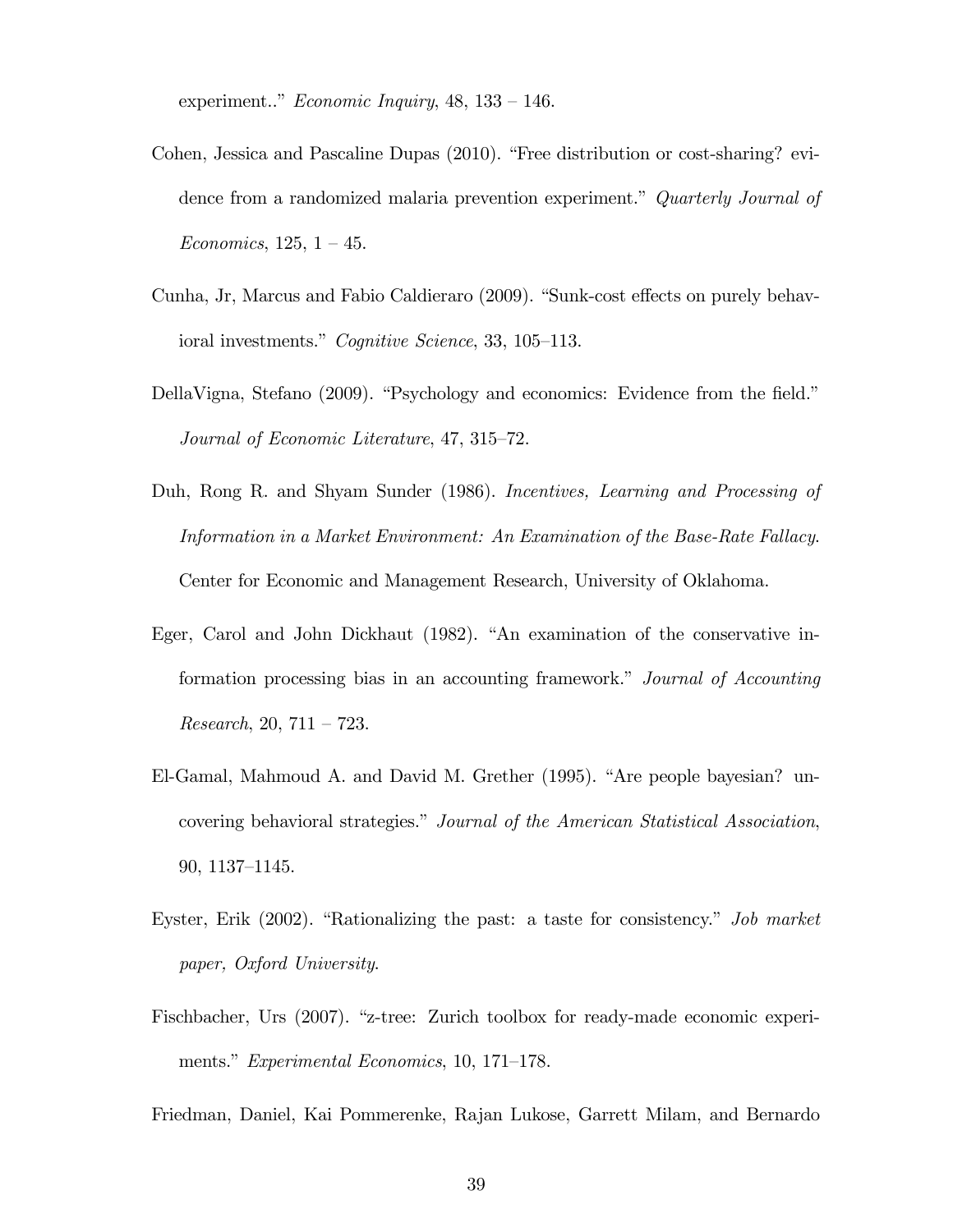Huberman (2007). "Searching for fhe sunk cost fallacy." Experimental Economics,  $10, 79-104.$ 

- Gino, Francesca  $(2008)$ . "Do we listen to advice just because we paid for it? the impact of advice cost on its use." Organizational Behavior and Human Decision *Processes*,  $107, 234 - 245.$
- Gneezy, Uri and Jan Potters (1997). "An experiment on risk taking and evaluation periods." The Quarterly Journal of Economics, 112, 631–645.
- Gonzalez, Richard and George Wu  $(1999)$ . "On the shape of the probability weighting function." Cognitive Psychology, 38, 129 – 166.
- Grether, David M. (1980). "Bayes rule as a descriptive model: The representativeness heuristic." The Quarterly Journal of Economics, 95, 537–557.
- Grether, David M. (1992). "Testing bayes rule and the representativeness heuristic: Some experimental evidence." Journal of Economic Behavior and Organization,  $17, 31 - 57.$
- Holt, C.A. and A.M. Smith (2009). "An update on bayesian updating." *Journal of* Economic Behavior and Organization, 69, 125–134.
- Kahneman, Daniel and Amos Tversky (1972). "Subjective probability: a judgment of representativeness." Cognitive Psychology, 3,  $430 - 454$ .
- Kahneman, Daniel and Amos Tversky (1973). "On the psychology of prediction."  $Psychological Review, 80, 237–251.$
- Koehler, Jonathan J. (1996). "The base rate fallacy reconsidered: Descriptive, normative and methodological challenges." Behavioral and Brain Sciences, 19,  $1-53$ .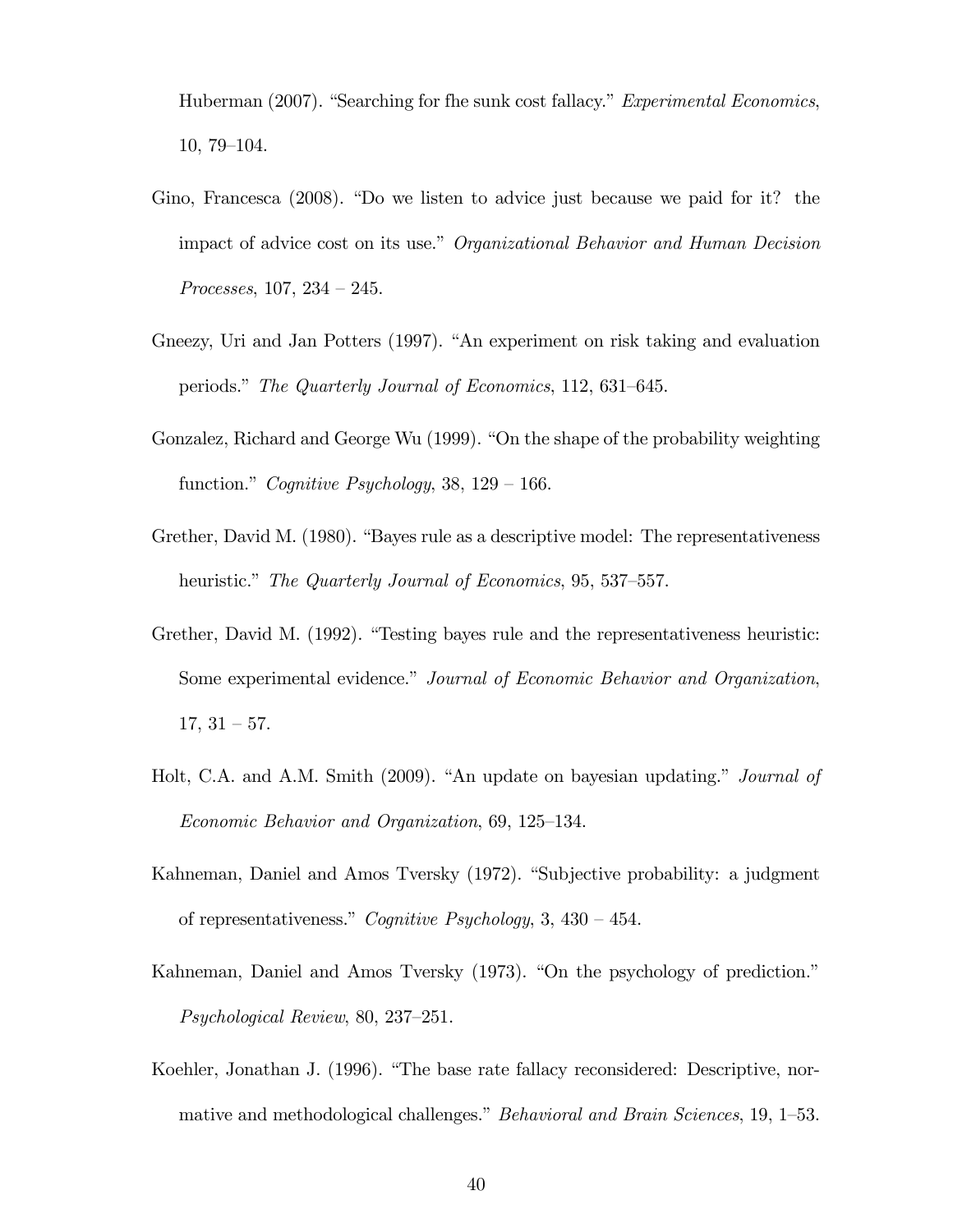- Leuven, E., H. Oosterbeek, J. Sonnemans, and B. Van Der Klaauw (2011). "Incentives versus sorting in tournaments: Evidence from a field experiment." Journal of Labor Economics, 29, 637–658.
- Offerman, Theo and Jan Potters (2006). "Does auctioning of entry licences induce collusion? an experimental study." Review of Economic Studies, 73, 769  $-$  791.
- Offerman, T., J. Sonnemans, G. Van De Kuilen, and P.P. Wakker (2009). "A truth serum for non-bayesians: Correcting proper scoring rules for risk attitudes." The Review of Economic Studies, 76, 1461–1489.
- Otto, A. Ross  $(2010)$ . "Three attempts to replicate the behavioral sunk-cost effect: A note on cunha and caldieraro (2009)." Cognitive Science, 34, 1379–1383.
- Staw, Barry M. and Ha Hoang (1995). "Sunk costs in the nba: Why draft order affects playing time and survival in professional basketball." Administrative Science  $Quarterly, 40, 474–494.$
- Thaler, Richard (1980). "Toward a positive theory of consumer choice." Journal of Economic Behavior and Organization,  $1, 39 - 60$ .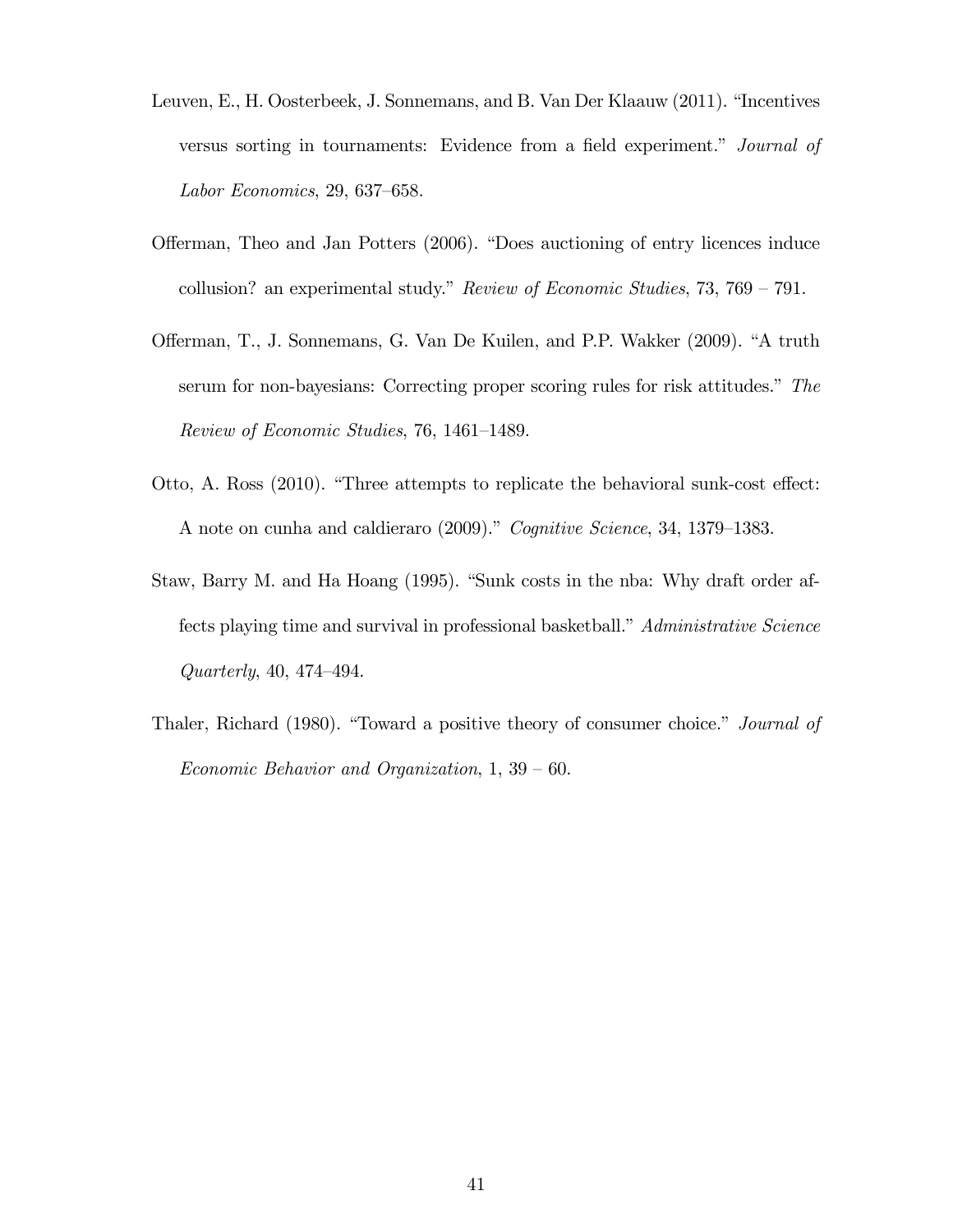# A Details on the Choice Framework and Type Classification

#### A.1 Choice Framework

In this Appendix we provide details on the choice framework and the normative prescriptions (the Bayesian benchmark) of the implemented parameterizations. The two-part payoff function that we employed is:

$$
F(x, \sigma) = \alpha - \beta ||x - s(\sigma)||^{\gamma}
$$

where  $\sigma \in \Sigma = \{L, R\}$  is the state of the world;  $s : \Sigma \to \{l, r\}$  is a state-dependent function such that  $s(L) = l$  and  $s(R) = r$ ;  $\alpha, \beta, \gamma \gg 0$  are parameters; x is the decision maker's decision variable. For  $p \equiv Pr(L)$ , expected value maximization yields:

$$
x^* = \frac{1}{\left(1 + \left(\frac{p}{1-p}\right)^{\frac{1}{\gamma-1}}\right)} \left(r + l\left(\frac{p}{1-p}\right)^{\frac{1}{\gamma-1}}\right) \tag{A.1}
$$

In our experiment  $x \in [0, 100]$ ,  $l = 20$  and  $r = 80$ . As explained in Sub-section 2.1 there are three possible information conditions,  $\phi \in \{Black, White, NoInfo\}$ , which induce different distributions of the lottery. We define a " $Draw$ " as a " $Black$ " or a "White" ball draw. Table 9 presents the two parameterizations that were implemented: A was used in the Decision block and  $B$  was used in the Identification block.

|  |                         |  |     | $\gamma$ Pr(L) Pr(Black L) Pr(Black R) Cost Exch. Rate |     |             |
|--|-------------------------|--|-----|--------------------------------------------------------|-----|-------------|
|  | A 6 0.009 1.7 0.4       |  | 0.2 | 0.6                                                    | 0.3 | 0.75        |
|  | $B$ 5.7 0.00925 1.7 0.7 |  | 0.8 | (1.4                                                   |     | $0.25$ 0.75 |

Table 9: Parameterizations A and B.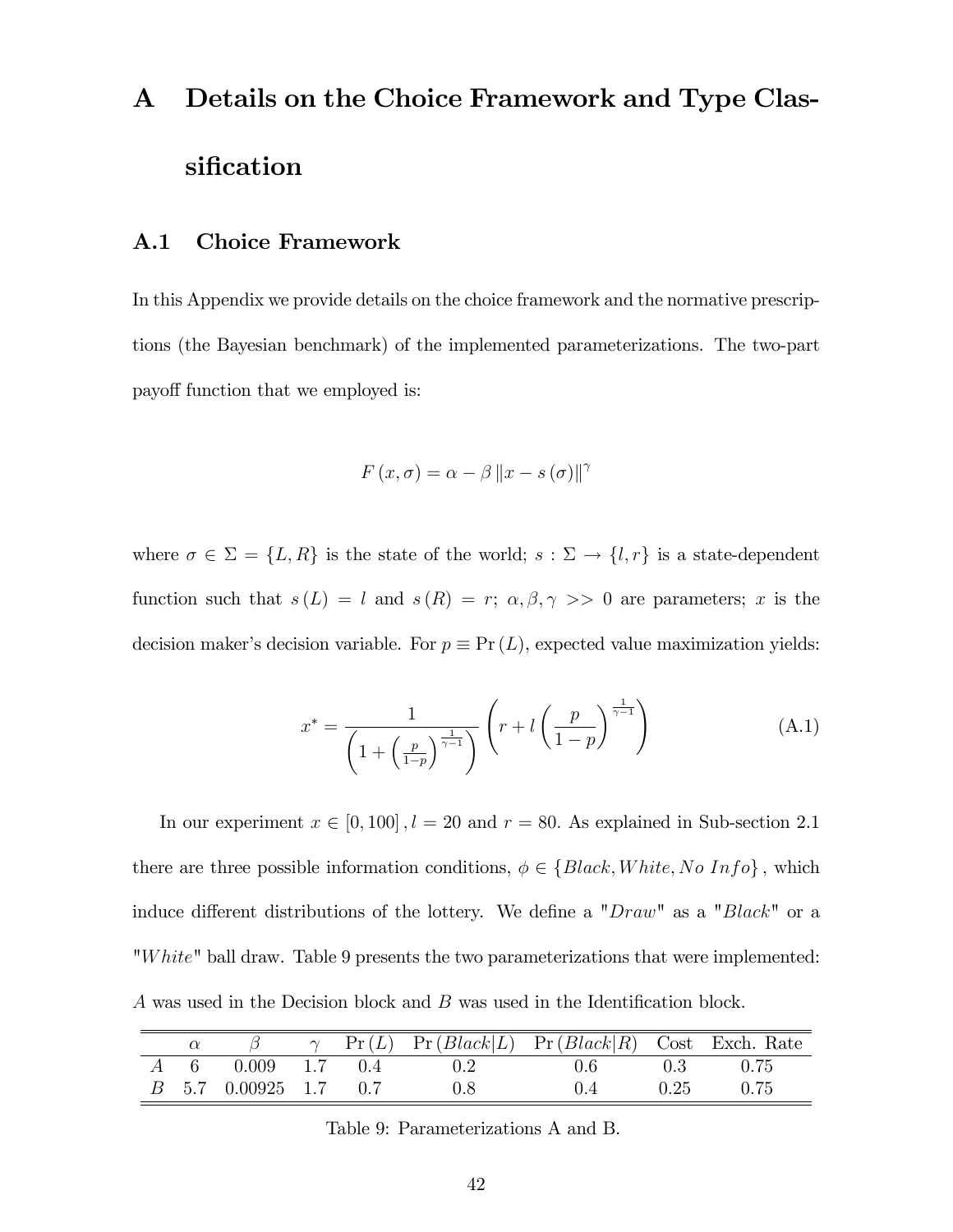The posterior probabilities  $Pr(L|\phi)$ , optimal decisions  $x^*|\phi$ , and the expected values in different information conditions,  $E[F(x^*, \sigma)|\phi]$  and  $E[F(x^*, \sigma)|Draw]$  are provided for both parameterizations in Table 10. Note that the scenarios induce similar expected

|  | $x^* \phi$<br>$Pr(L \phi)$                                                                                       |      |                |                     |  |  | $E[F(x^*, \sigma) \phi]$   Pr ( <i>Black</i> )   <i>E</i> [ <i>F</i> ( $x^*, \sigma$ )   <i>Draw</i> ] |      |
|--|------------------------------------------------------------------------------------------------------------------|------|----------------|---------------------|--|--|--------------------------------------------------------------------------------------------------------|------|
|  | W                                                                                                                | ∣ ND | $\overline{B}$ | $W \perp \text{ND}$ |  |  |                                                                                                        |      |
|  | $A   0.18 0.57   58.5 74 44   3.22 4.40 3.15  $                                                                  |      |                |                     |  |  | 0.44                                                                                                   | 3.70 |
|  | $\begin{array}{ c c c c c c c c c } \hline 0.82 & 0.44 & 34 & 26 & 55 & 3.26 & 4.10 & 2.76 \ \hline \end{array}$ |      |                |                     |  |  | 0.68                                                                                                   | 3.67 |

Table 10: Values for Parameterizations A and B. Note: ND, B and W stand for No Draw, Black draw and White draw respectively.

values across parameterizations, which makes the incentive to optimize and acquire information similar in  $A$  and  $B$ . Notwithstanding, the scenarios look sufficiently different from each other such that the rules employed in one are not easily translated to the other. Note that the prior probability changes while the urn composition remains unchanged (there is a mere relabeling of colors and states).

#### A.2 Type Classification

We define the value derived from individual decision  $x_i (\phi)$  given the state of the world  $\sigma$  as  $F(x_i(\phi), \sigma)$ . Individual utility is thus given by  $U(F(x_i(\phi), \sigma))$  where  $u(\cdot)$  is a general utility function. Given that individual utility only depends on the primitives  $\phi$ and  $\sigma$ , we simplify our notation and write individual utility as  $U_i(\phi, \sigma)$ .

We define our types according to subjects' willingness to buy information. A subject buys information if:

$$
V_i(Draw) - C_{1,i} - C_2(\theta) \ge V_i(No\ Info) \tag{A.2}
$$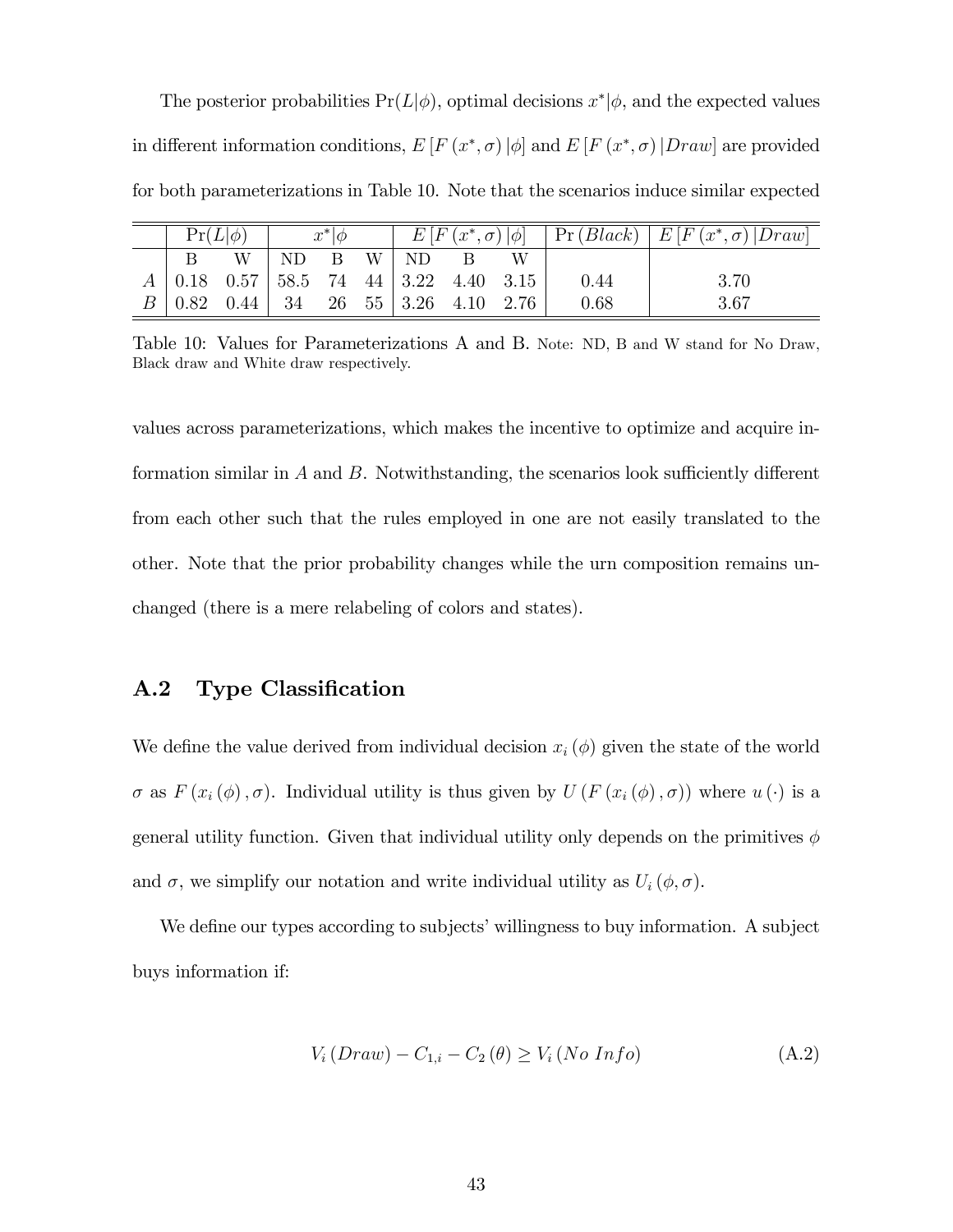where

$$
V_i(Draw) = E(U_i(Draw, \sigma))
$$
  
= Pr (L) · [Pr (White|L) U<sub>i</sub> (White, L) + Pr (Black|L) U<sub>i</sub> (Black, L)]  
+ Pr (R) · [Pr (White|R) U<sub>i</sub> (White, R) + Pr (Black|R) U<sub>i</sub> (Black, R)]  

$$
V_i (No Info) = E(U_i (No Info, \sigma))
$$
  
= Pr (L) · U<sub>i</sub> (No Info, L) + Pr (R) · U<sub>i</sub> (No Info, R)

We can re-write equation A.2 as:

$$
Pr (L) [Pr (White|L) Ui (White, L) + Pr (Black|L) Ui (Black, L) – Ui (No Info, L)]
$$
  
+ 
$$
Pr (R) [Pr (White|R) Ui (White, R) + Pr (Black|R) Ui (Black, R) – Ui (No Info, R)]
$$
  

$$
\geq C_{1,i} + C_2 (\theta)
$$

which tells us that a subject acquires information if her estimate of the expected gain of having information available is sufficiently higher than the expected gain when no information is available. Our specification makes use of a couple of assumptions. First, both types of cost are separable from benefits in the utility function and they are linearly additive. Second, cognitive costs for No Draw are normalized in such a way that we can write  $C_{1,i} = C_{1,i} |Draw - C_{1,i}|NoDraw.$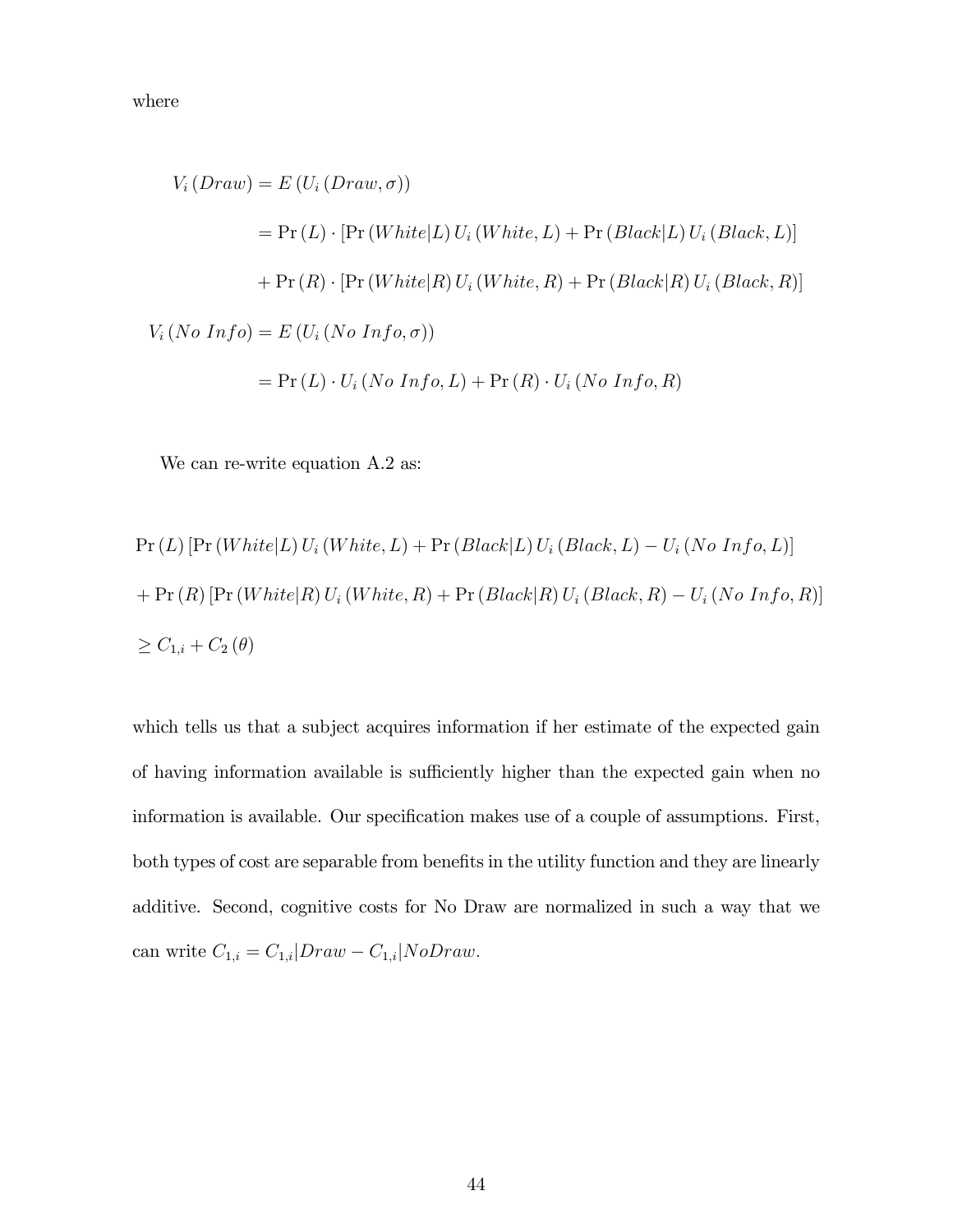## B Experiment Instructions

Below we provide an abridged transcript of the instructions. Square parentheses indicate changes in the sessions with a different Identification block.

In this experiment you will be asked to make decisions in 70 [80] periods, with one decision per period. The 70 periods are divided in 2 blocks of 40 decisions each. The first block has 40 periods, and the second block has 30 periods. [The 80 periods are divided in 2 blocks of 40 decisions each.] The type of decision is similar, but not identical, across the two blocks. The second block will only start when every participant in this room has finished the first block. You will receive instructions for the second block after the first one is finished. The periods are not timed, which means that you can make decisions at your own pace. We estimate that each block should not take more than 40 minutes to complete.

Your earnings will be determined according to your performance in the experiment. Out of each block, 3 periods will be randomly selected to be paid (that is, 6 periods in total). All payoffs in the experiment are expressed in tokens. Each token in the experiment is worth 0.75 Euro.

FIRST BLOCK: In each period you can be in one of two States, Left and Right. There is some probability that you are in Left and some probability that you are in Right. Think of this as tomorrowís weather in Sydney: with a certain probability tomorrow will be cloudy and with a certain probability tomorrow will be sunny, but we don't know for sure what the weather in Sydney will be tomorrow. The same applies to the States in this experiment. The probability that the state is Left is 40% and the probability that the state is Right is 60%. As you can see, the two probabilities sum to 100%. These probabilities will be shown on your screen at all times.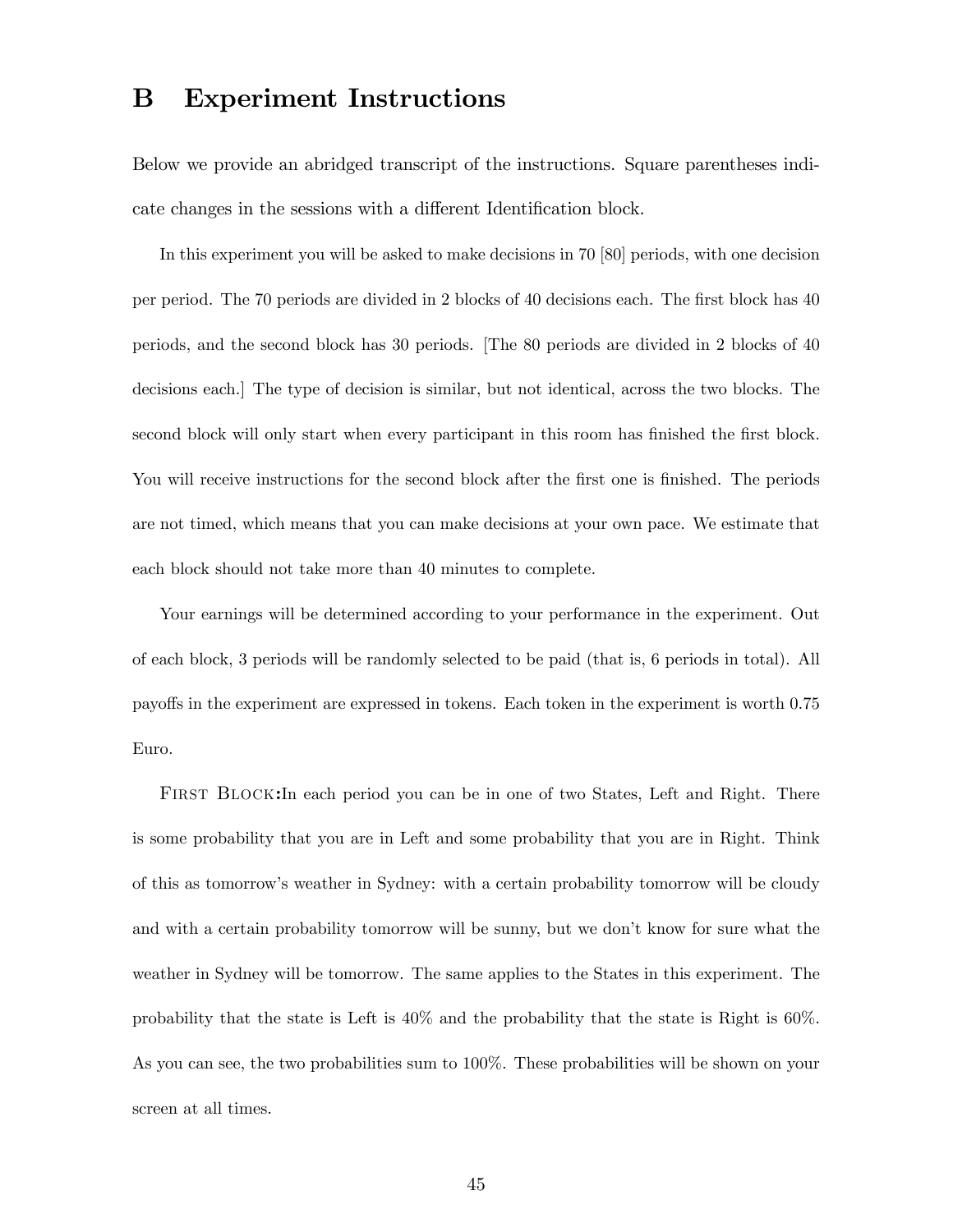Your decision in each period is to pick a number from 1 to 100. You can pick numbers in steps of 0.5, which means that 24 and 24.5 are possible, but 24.4 and 24.6 are not. Your payo§ in each period will depend on your decision (the number you choose) and the actual State (Left or Right). Below you can see two graphs showing how the payoffs depend on your decision and the State:

(a graph similar to the one in Figure 1 was shown here)

These graphs show that if the State is Left, choosing 20 yields the highest payoff, and if the State is Right choosing 80 yields the highest payoff. However, if 20 is chosen and the State is Right, a negative payoff results. The same is true if 80 is chosen and the state is Left. Given that the actual state is not known when you must make your decision, choosing other values can make sense.

You can find a Table with the payoffs for all possible combinations of decisions and States in the last sheet. You will also be able to see those payoffs on the computer screen before making your decision.

In each period, a basket with 5 balls is presented. Some balls are black and some are white. The composition of the basket depends on the State. If the state is Left then there is one black ball and four white balls in the basket. If the state is Right then there are three black balls and two white balls in the basket.

(a graph depicting the distribution presented in Table 1 was shown here, see a graphical representation of the urns in Appendix 6.D)

In each period, there is a 50% chance that you can see a ball drawn from the basket. Note that when the ball is drawn you still do not know what the State is, which means that you don't know from which basket composition you are drawing the ball.

To summarize, the events in each period of the first block occur in the following order: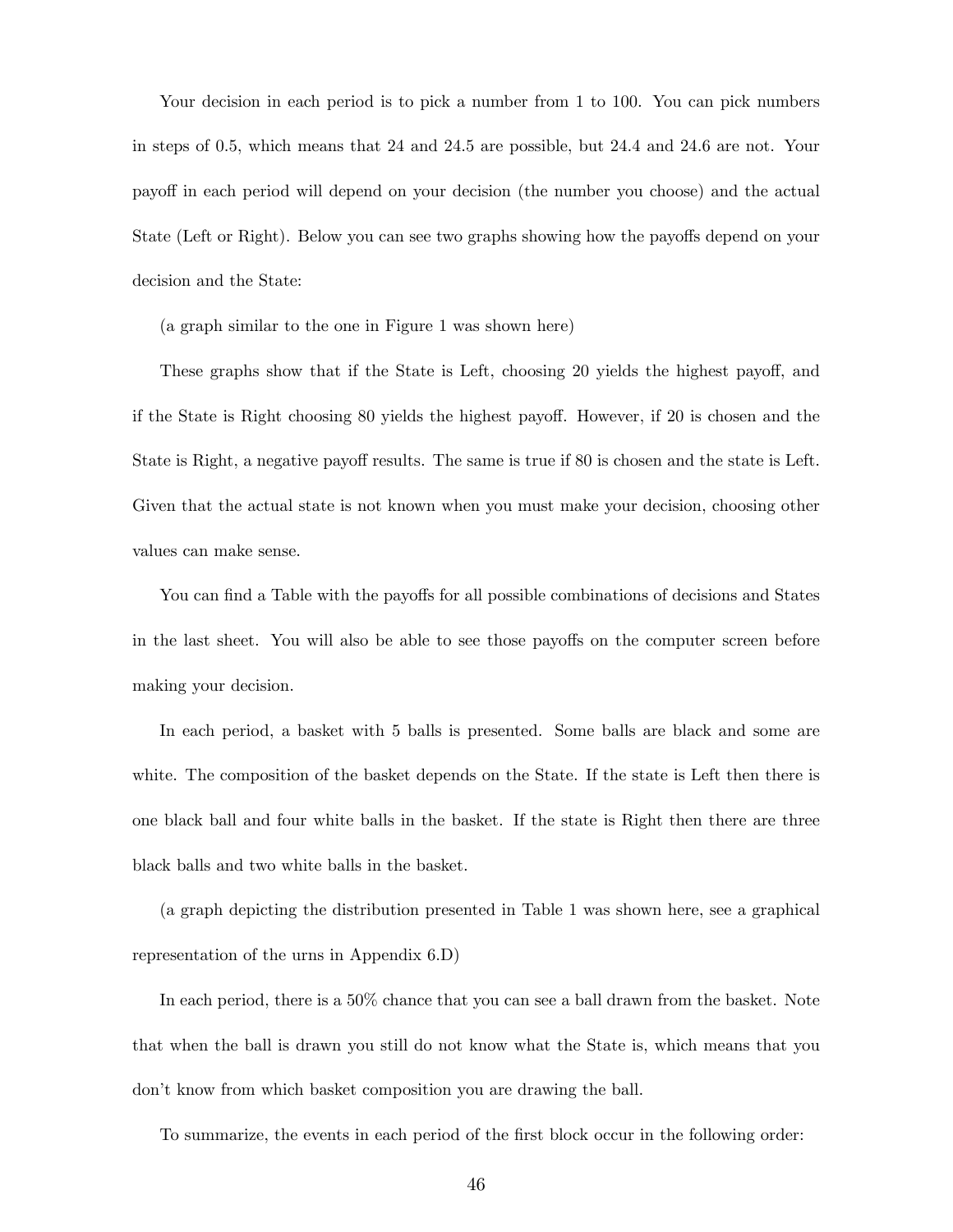1. The State is randomly determined. You do not know what the State is at this point.

2. With a 50% chance you have the option of seeing a ball drawn from the basket.

3. You make your decision.

4. The State is revealed and your payoff is known.

Second Block: You will now begin the second block of the experiment. Note that the State probabilities and the payoffs have changed from the first block you have just finished.

In this block the probability that the state is Left is 70% and the probability that the state is Right is 30%. As you can see, the two probabilities sum to 100%. These probabilities will be shown on your screen at all times.

Your payoff in each period will depend on your decision (the number you choose) and the actual State (Left or Right). Below you can see two graphs showing how the payoffs depend on your decision and the State:

(a graph similar to the one in Figure 1 was shown here)

These graphs show that if the State is Left, choosing 20 yields the highest payoff, and if the State is Right choosing 80 yields the highest payoff. However, if 20 is chosen and the State is Right, a negative payoff results. The same is true if 80 is chosen and the state is Left. Given that the actual state is not known when you must make your decision, choosing other values can make sense.

You can find a Table with the payoffs for all possible combinations of decisions and States in the last sheet. You will also be able to see those payoffs on the computer screen before making your decision.

In each period, a basket with 5 balls is presented. Some balls are black and some are white. The composition of the basket depends on the State. If the state is Left then there are four black balls and one white ball in the basket. If the state is Right then there are two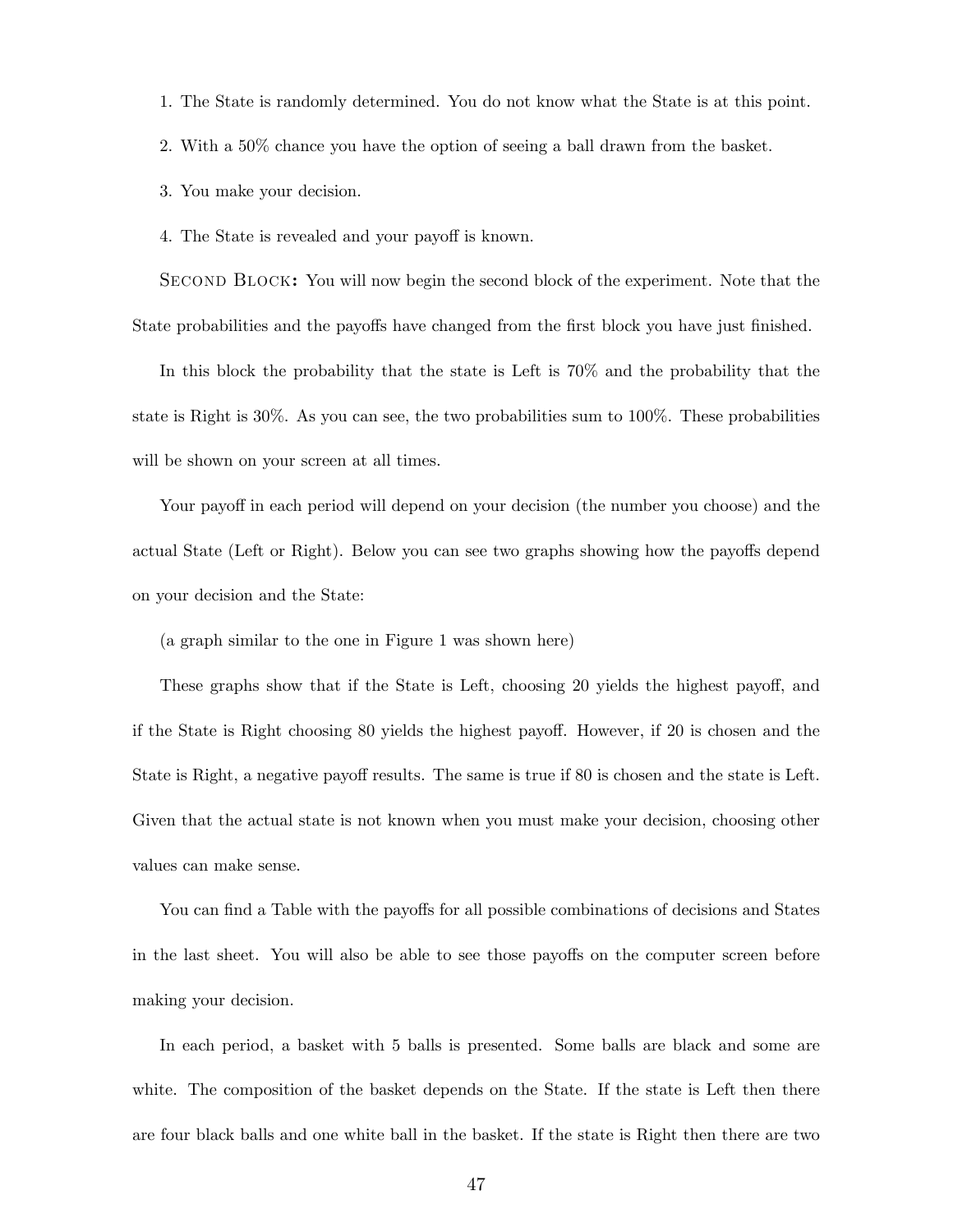black balls and three white balls in the basket.

(a graph depicting the distribution presented in Table 1 was shown here, see a graphical representation of the urns in Appendix 6.D)

Note that when the ball is drawn you still do not know what the State is, which means that you don't know from which basket composition you are drawing the ball.

This block is composed of three sets of 10 decisions. Each set differs in the manner in which a ball can be drawn from the basket. Further instructions will be given on the computer screen before each set of 10 decisions. [In each period, there is a 50% chance that you can see a ball drawn from the basket.]

## C Additional results

In Table 5 there are two different models estimated. The model of column  $(2)$ , an extension of the model presented in expression 4, is:

$$
\ln \frac{r}{1-r} = \tau + \gamma \cdot \ln \left( \frac{\Pr \left( Left \right)}{\Pr \left( Right \right)} \right) + \alpha_1 \cdot D_{Costly} + \alpha_2 \cdot D_{Forced}
$$

$$
+ \left( \beta_1 + \beta_2 \cdot D_{Costly} + \beta_3 \cdot D_{Forced} \right) \cdot \ln \left( \frac{\Pr \left( Draw | L \right)}{\Pr \left( Draw | R \right)} \right)
$$

The addition of the dummy variables in model 2 explicitly allows the possibility that the Costly and Forced treatments have an effect on individual decisions through channels other than representativeness (i.e. through the constant  $\tau$  or the scope of the base rate bias  $\gamma$ ). Table 11 presents additional regressions of the estimation of model (4) presented in Section 3.2. Columns (1) and (2) are identical to the columns presented in Table 5. Columns (3) and (4) include the same independent variables as Columns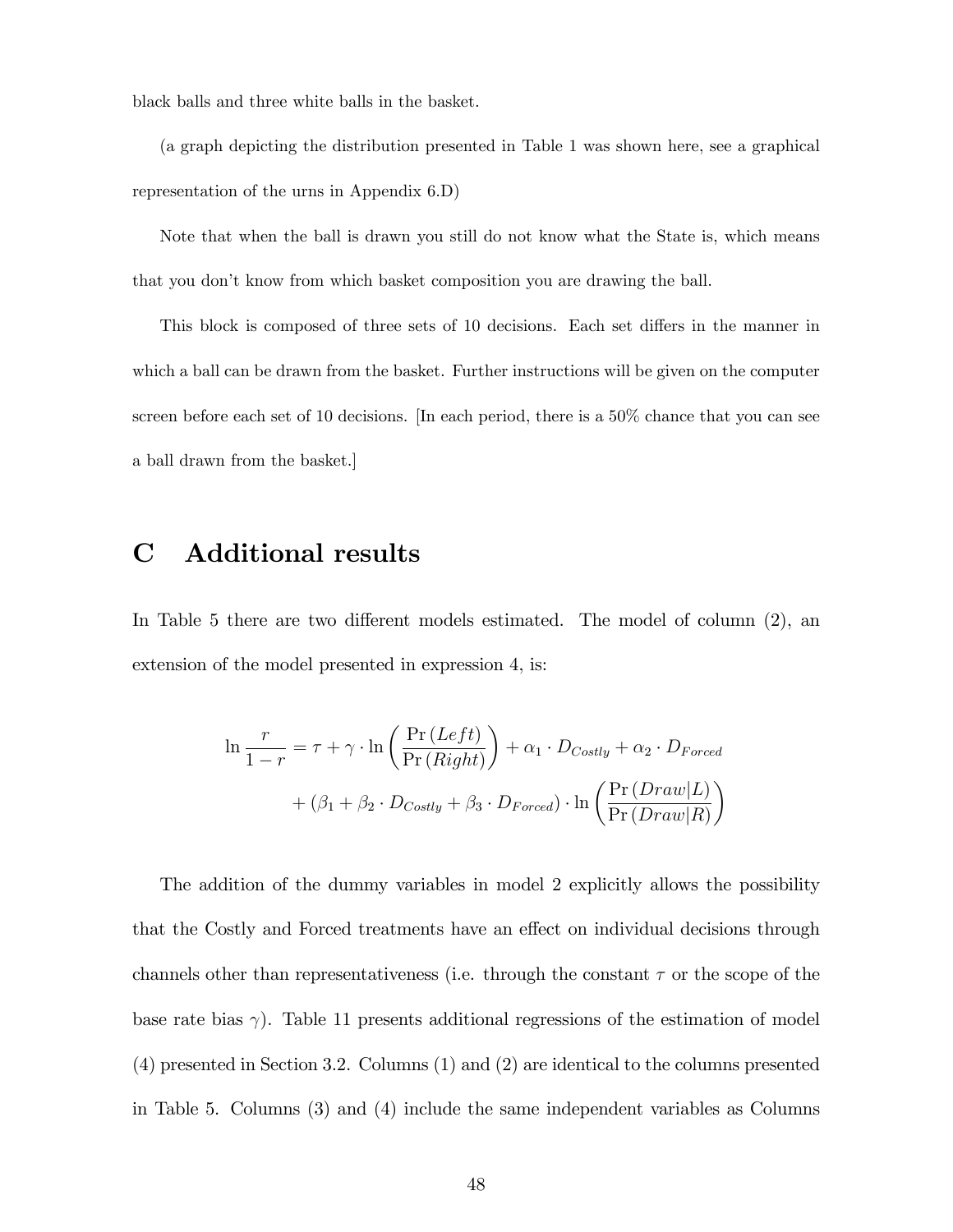|                                       | Model            |                   |                  |           |  |  |  |
|---------------------------------------|------------------|-------------------|------------------|-----------|--|--|--|
|                                       | $\left(1\right)$ | $\left( 2\right)$ | $\left(3\right)$ | (4)       |  |  |  |
| $\beta_1$ (Likelihood ratio)          | $1.19***$        | $1.20***$         | $1.02***$        | $1.02***$ |  |  |  |
|                                       | (0.16)           | (0.16)            | (0.14)           | (0.13)    |  |  |  |
| $\beta_2$ (Likelihood ratio x Costly) | $0.55***$        | $0.53**$          | $0.46*$          | $0.45***$ |  |  |  |
|                                       | (0.26)           | (0.26)            | (0.23)           | (0.22)    |  |  |  |
| $\beta_3$ (Likelihood ratio x Forced) | $0.64**$         | $0.64**$          | $0.61**$         | $0.63**$  |  |  |  |
|                                       | (0.31)           | (0.32)            | (0.29)           | (0.28)    |  |  |  |
| Costly                                |                  | $-0.08$           |                  | $-0.03$   |  |  |  |
|                                       |                  | (0.09)            |                  | (0.09)    |  |  |  |
| Forced                                |                  | 0.02              |                  | 0.08      |  |  |  |
|                                       |                  | (0.11)            |                  | (0.10)    |  |  |  |
| Constant                              | $-0.24$          | $-0.21$           | $-0.27$          | $-0.28$   |  |  |  |
| N                                     | 443              | 443               | 385              | 385       |  |  |  |

(1) and (2), respectively, but in the number of observation used. In these regressions observation of subjects who make decisions outside  $x \in [20, 80]$  are discarded.

Table 11: Representativeness bias and treatment effects Note: Clustered standard errors used. \*\*\*/\*\*/\* indicates significancelevel at the  $1\%/5\%/10\%$ .

Table 12 presents average aggregate decision by subjects types and ball draw. Table 13 is identical to Table 8, with the control variables explicitly shown. Math has a significant effect after both draws. A larger number of math courses leads to a shift towards less extreme decision making. Gender has a significant effect only after a Black draw. Female subjects also tend towards less extreme decisions. Risk does have a significant effect. It is worth mentioning that our measure of risk is truncated at risk neutrality  $(Risk \in [0, 3]$  where  $Risk = 3$  is risk neutrality). Our measure can thus not detect risk-loving behavior. Table 14 expands the analysis shown in Table 13 to No draw data. No variable is significant but the Gender control: female subjects tend to make decisions closer to 50 than the male subjects.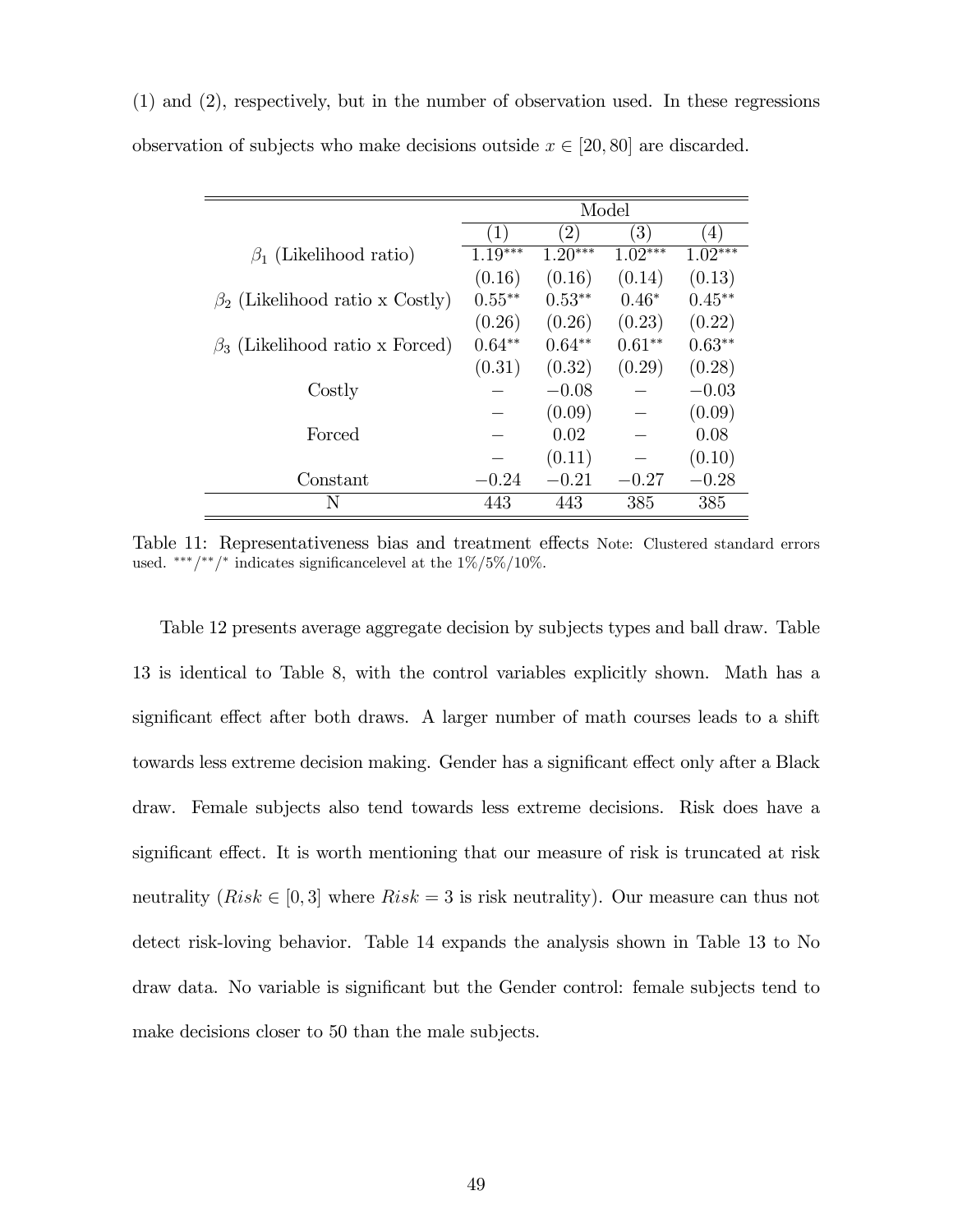|        |                                                                                         | lack dra                                                                                                                  |                                                                                                |                                                                    |                                                                                                                            |                                                                                                                              |                                                                                                                         |                                                                                                                                                                                                                                                                                                                                                                      |                                                                                                 |
|--------|-----------------------------------------------------------------------------------------|---------------------------------------------------------------------------------------------------------------------------|------------------------------------------------------------------------------------------------|--------------------------------------------------------------------|----------------------------------------------------------------------------------------------------------------------------|------------------------------------------------------------------------------------------------------------------------------|-------------------------------------------------------------------------------------------------------------------------|----------------------------------------------------------------------------------------------------------------------------------------------------------------------------------------------------------------------------------------------------------------------------------------------------------------------------------------------------------------------|-------------------------------------------------------------------------------------------------|
|        |                                                                                         |                                                                                                                           |                                                                                                |                                                                    |                                                                                                                            |                                                                                                                              |                                                                                                                         |                                                                                                                                                                                                                                                                                                                                                                      |                                                                                                 |
|        |                                                                                         |                                                                                                                           |                                                                                                |                                                                    |                                                                                                                            |                                                                                                                              |                                                                                                                         |                                                                                                                                                                                                                                                                                                                                                                      |                                                                                                 |
|        |                                                                                         |                                                                                                                           |                                                                                                |                                                                    |                                                                                                                            |                                                                                                                              |                                                                                                                         |                                                                                                                                                                                                                                                                                                                                                                      |                                                                                                 |
| Zostly |                                                                                         |                                                                                                                           |                                                                                                |                                                                    |                                                                                                                            |                                                                                                                              |                                                                                                                         |                                                                                                                                                                                                                                                                                                                                                                      |                                                                                                 |
|        | $\frac{\frac{1}{10} \text{pe}}{57.15}$ $(5.63)$ $(9.5)$ $(19.5)$ $(6.5)$ $(19.5)$ $(-)$ | $\frac{1}{\sqrt{100}}$<br>$\frac{1}{67.05}$<br>$\frac{(2.17)}{67.14}$<br>$\frac{(2.60)}{72.01}$<br>$\frac{(2.09)}{72.01}$ | $\frac{\overline{\text{Type 3}}}{\text{72.35}}$ (2.00)<br>(2.12)<br>(2.13)<br>(2.20)<br>(2.20) | $\frac{1}{\sqrt{13.94}}$<br>$(7.88)$<br>$(-)$<br>$(-)$<br>$(3.17)$ | $\frac{1}{1}$<br>$\frac{1}{4}$<br>$\frac{1}{4}$<br>$\frac{(2.36)}{40.55}$<br>$\frac{(4.02)}{35.30}$<br>$\frac{(3.16)}{35}$ | $\frac{1}{\sqrt{19}}$<br>$\frac{1}{\sqrt{19}}$<br>$\frac{(2.83)}{34.56}$<br>$\frac{(2.62)}{34.24}$<br>$\frac{(2.24)}{34.24}$ | $\frac{1}{\sqrt{199}}$<br>$\frac{1}{56.91}$<br>$\frac{(3.1)}{56.31}$<br>$\frac{(3.1)}{56.31}$<br>$\frac{(1.64)}{36.33}$ |                                                                                                                                                                                                                                                                                                                                                                      | $\frac{\Gamma \text{ype 3}}{56.71}$<br>$(1.53)$<br>$(3.53)$<br>$(1.15)$<br>$(1.15)$<br>$(2.09)$ |
|        |                                                                                         |                                                                                                                           |                                                                                                |                                                                    |                                                                                                                            |                                                                                                                              |                                                                                                                         |                                                                                                                                                                                                                                                                                                                                                                      |                                                                                                 |
|        |                                                                                         |                                                                                                                           |                                                                                                |                                                                    |                                                                                                                            |                                                                                                                              |                                                                                                                         | $\frac{\text{Vol} \text{diam}}{\text{Type 2}}$<br>$\frac{1}{2}$<br>$\frac{1}{2}$<br>$\frac{1}{3}$<br>$\frac{1}{3}$<br>$\frac{1}{3}$<br>$\frac{1}{3}$<br>$\frac{1}{3}$<br>$\frac{1}{3}$<br>$\frac{1}{3}$<br>$\frac{1}{3}$<br>$\frac{1}{3}$<br>$\frac{1}{3}$<br>$\frac{1}{3}$<br>$\frac{1}{3}$<br>$\frac{1}{3}$<br>$\frac{1}{3}$<br>$\frac{1}{3}$<br>$\frac{1}{3}$<br> |                                                                                                 |
|        |                                                                                         |                                                                                                                           |                                                                                                |                                                                    |                                                                                                                            |                                                                                                                              |                                                                                                                         |                                                                                                                                                                                                                                                                                                                                                                      |                                                                                                 |

| į<br>j<br>i                        |
|------------------------------------|
| i                                  |
| Ì                                  |
|                                    |
| l<br>İ                             |
|                                    |
|                                    |
| ļ<br>ł<br>$\overline{\phantom{a}}$ |
|                                    |
| - 1<br>- 1<br>- 1<br>i<br>I<br>l   |
|                                    |
| i<br>ţ<br>i                        |
| ĺ                                  |
|                                    |
| $\frac{1}{2}$                      |
| Į                                  |
| $\overline{\phantom{a}}$<br>j      |
| J                                  |
| j<br>Ì<br>İ<br>j<br>֚֓             |
| <br> <br>                          |
| <br> <br>                          |
| į<br>Can ann Cran                  |
|                                    |
| j<br>ו<br>נ                        |
| Ï                                  |
| ļ<br>١                             |
| ׀<br>׀                             |
| j<br>l<br>l<br>J                   |
| j<br>$\overline{\phantom{a}}$<br>I |
|                                    |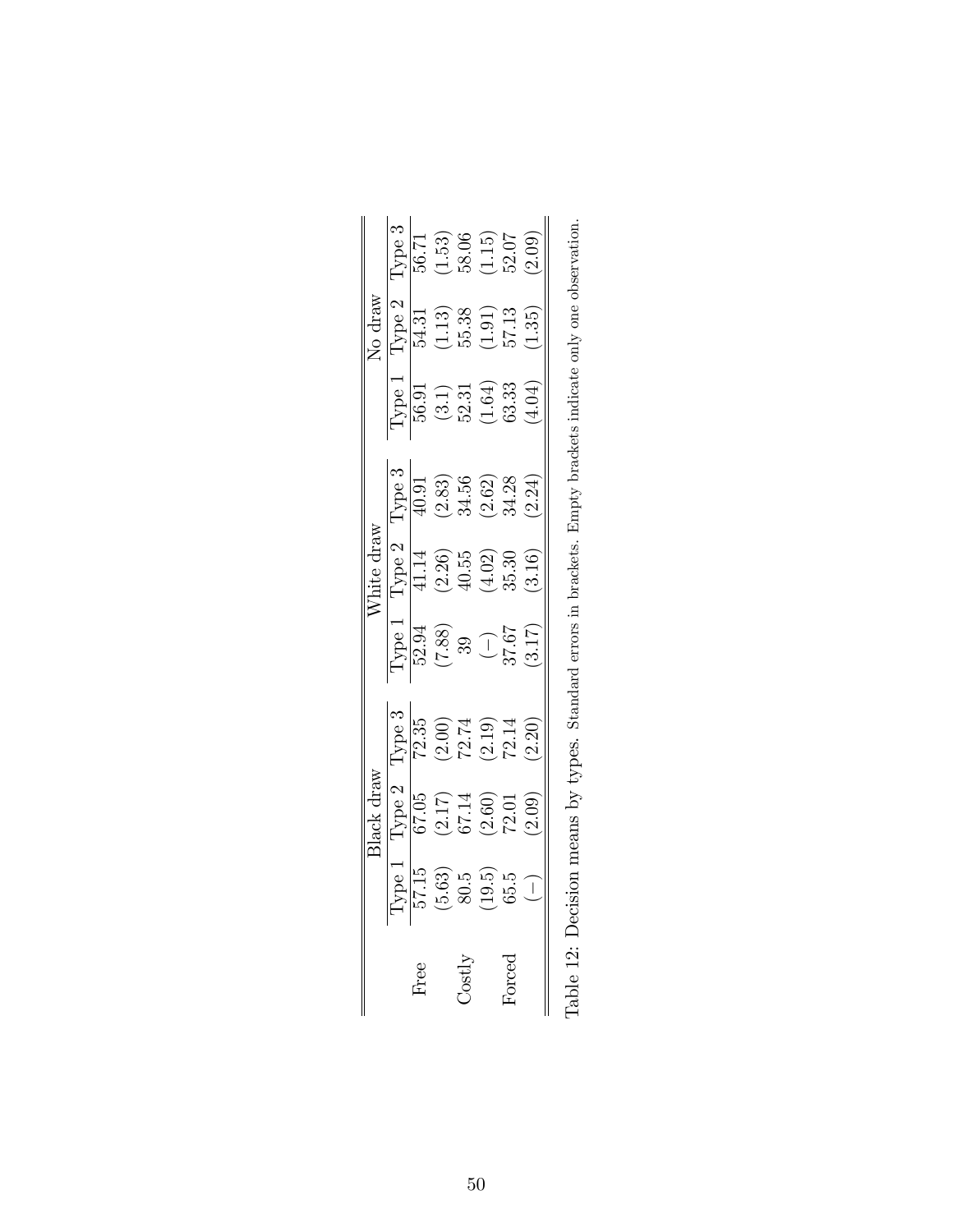|              |                        | $-8.16***$ |                                                                                      |     |        |                         |                   |                                                               |                 |                                                   |      | $\begin{array}{l} (3.07)\\ (3.65)\\ (4.00)\\ (2.51)\\ (4.55)\\ (4.55)\\ (4.56)\\ (4.57)\\ (4.58)\\ (4.59)\\ (4.51)\\ (4.51)\\ (4.52)\\ (4.53)\\ (4.54)\\ (4.55)\\ (4.56)\\ (4.57)\\ (4.58)\\ (4.59)\\ (4.59)\\ (4.50)\\ (4.51)\\ (4.54)\\ (4.59)\\ (4.50)\\ (4.51)\\ (4.52)\\ (4.53)\\ (4.54)\\ (4.$                                          |        |            |      |                 | 96              |
|--------------|------------------------|------------|--------------------------------------------------------------------------------------|-----|--------|-------------------------|-------------------|---------------------------------------------------------------|-----------------|---------------------------------------------------|------|-----------------------------------------------------------------------------------------------------------------------------------------------------------------------------------------------------------------------------------------------------------------------------------------------------------------------------------------------|--------|------------|------|-----------------|-----------------|
|              | $\sum_{i=1}^{n}$       | $-6.44***$ | (2.29)                                                                               |     |        |                         |                   |                                                               |                 |                                                   |      | $-7.28***$<br>$(2.48)$<br>$(4.54)$<br>$(1.18)$<br>$(1.58***$<br>$(0.45)$<br>$(0.50)$<br>$(0.67)$<br>$(0.30)$<br>$(1.27)$<br>$-1.16$<br>$(1.27)$                                                                                                                                                                                               |        |            |      |                 | $\frac{8}{2}$   |
| A White draw |                        |            |                                                                                      |     |        |                         |                   |                                                               |                 |                                                   |      | $\frac{1}{16}$<br>$\frac{1}{16}$<br>$\frac{1}{16}$<br>$\frac{1}{16}$<br>$\frac{1}{16}$<br>$\frac{1}{16}$<br>$\frac{1}{16}$<br>$\frac{1}{16}$<br>$\frac{1}{16}$<br>$\frac{1}{16}$<br>$\frac{1}{16}$<br>$\frac{1}{16}$<br>$\frac{1}{16}$<br>$\frac{1}{16}$<br>$\frac{1}{16}$<br>$\frac{1}{16}$<br>$\frac{1}{16}$<br>$\frac{1}{16}$<br>$\frac{1$ |        |            |      |                 | $96\,$          |
|              |                        |            | $\frac{(5)}{(-6.05^{**})}$<br>$(2.49)$<br>$-6.94^{***}$<br>$-6.94^{***}$<br>$(2.54)$ |     |        |                         |                   | $\frac{1}{2}$ , $\frac{1}{2}$ , $\frac{1}{2}$ , $\frac{1}{2}$ |                 |                                                   |      |                                                                                                                                                                                                                                                                                                                                               |        | $1 + 1.98$ |      |                 | 96              |
|              | $\overline{(\pm)}$     |            |                                                                                      |     |        |                         |                   |                                                               |                 |                                                   |      | $\begin{array}{l} 2.99 \\[-4pt] 2.31 \\[-4pt] 2.58 \\[-4pt] 2.59 \\[-4pt] 2.59 \\[-4pt] 2.59 \\[-4pt] -1.31 \\[-4pt] -1.31 \\[-4pt] -1.33 \\[-4pt] -1.34 \\[-4pt] -1.34 \\[-4pt] -1.34 \\[-4pt] -1.34 \\[-4pt] -1.34 \\[-4pt] -1.34 \\[-4pt] -1.34 \\[-4pt] -1.34 \\[-4pt] -1.34 \\[-4pt] -1.34 \\[-4pt] -1.34 \\[-4pt] -1.34 \\[-4pt] -1.$   |        |            |      |                 | 99              |
| A Black draw | $\widehat{\mathbf{C}}$ |            | $\frac{1.32}{(1.91)}$                                                                |     |        |                         |                   |                                                               |                 |                                                   |      | $\frac{1}{3.46^*}$<br>$\frac{(3.09)}{(3.03^*)}$<br>$\frac{(3.09)}{(3.03^*)}$<br>$\frac{(3.09)}{(1.31^*)}$<br>$\frac{(3.09)}{(1.31^*)}$<br>$\frac{(3.09)}{(1.095)}$<br>$\frac{(3.09)}{(1.095)}$                                                                                                                                                |        |            |      |                 | $\overline{56}$ |
|              | $\widehat{2}$          |            | $\frac{2.51}{2.13}$                                                                  |     |        | $-$<br>4.67**<br>(2.27) |                   |                                                               |                 |                                                   |      | $\begin{array}{r} -1.14** \\ -1.14** \\ (0.37) \\ -4.58** \\ (1.84) \\ (0.37) \\ (0.97) \\ (0.97) \\ 72.06 \end{array}$                                                                                                                                                                                                                       |        |            |      |                 | 60              |
|              |                        |            | $\frac{1.88}{(2.34)}$                                                                |     |        | $-$ 3.92*<br>3.92*      |                   | $\frac{1}{2}$                                                 |                 | $\begin{array}{c c} \hline 1 & 1 & 1 \end{array}$ |      |                                                                                                                                                                                                                                                                                                                                               |        | $+6.73$    |      |                 | 99              |
|              |                        | Yostly     |                                                                                      | CT2 | rorced |                         | Type <sub>1</sub> |                                                               | ${\rm Type\ 2}$ |                                                   | Math |                                                                                                                                                                                                                                                                                                                                               | Female |            | Risk | <b>Jonstant</b> | $\mathsf{z}$    |

Table 13: Regression results by infomation. Note: Type 0 subject decisions and outliers are not included in the analysis. Robust standard errors used. \*\*\*/\*\*/\* indicates significancelevel at the  $1\%/5\%/10\%$ .. Table 13: Regression results by infomation. Note: Type 0 subject decisions and outliers are not included in the analysis. Robust standard errors used. \*\*\*/\*\* indicates significancelevel at the  $1\%/5\%/10\%$ .